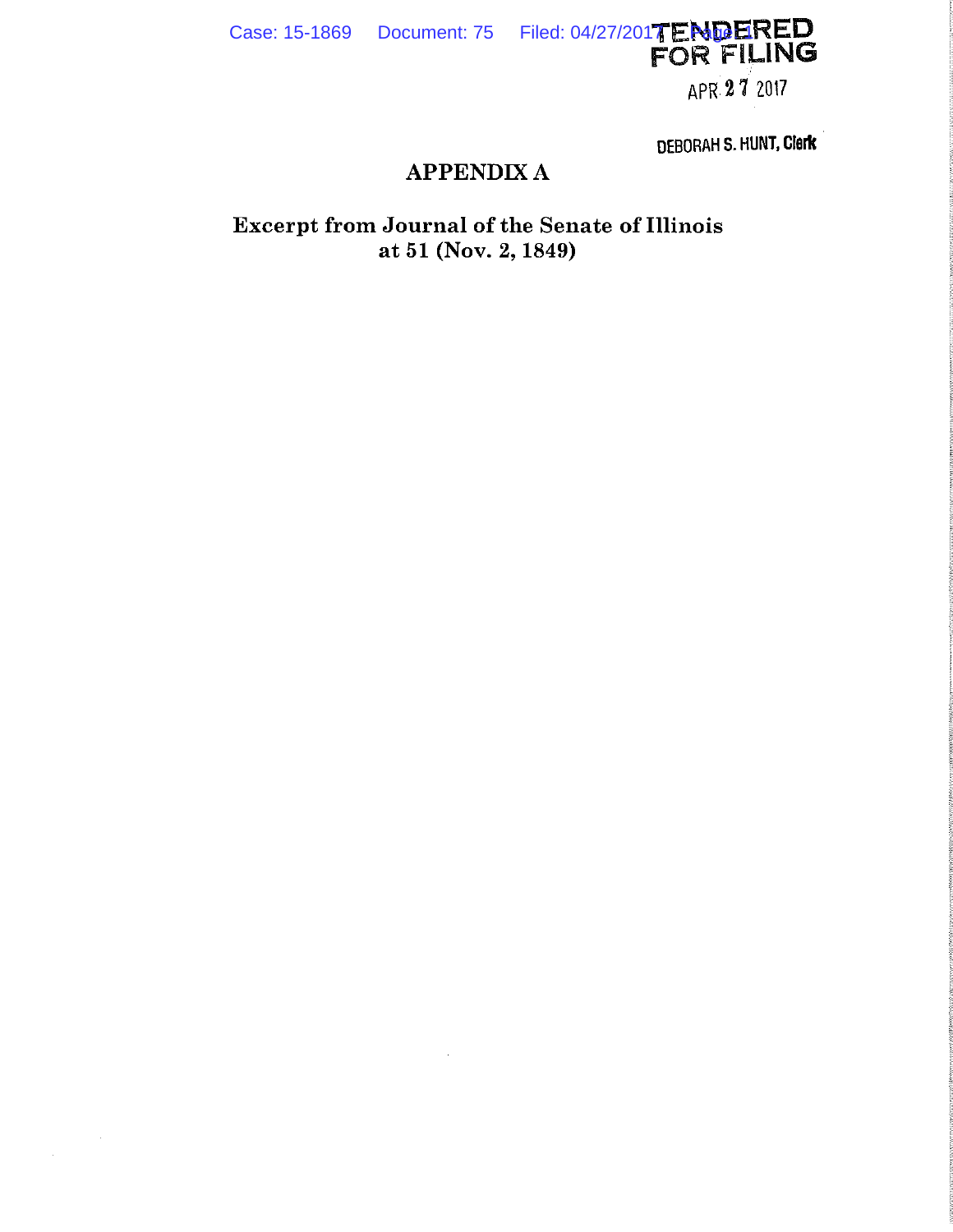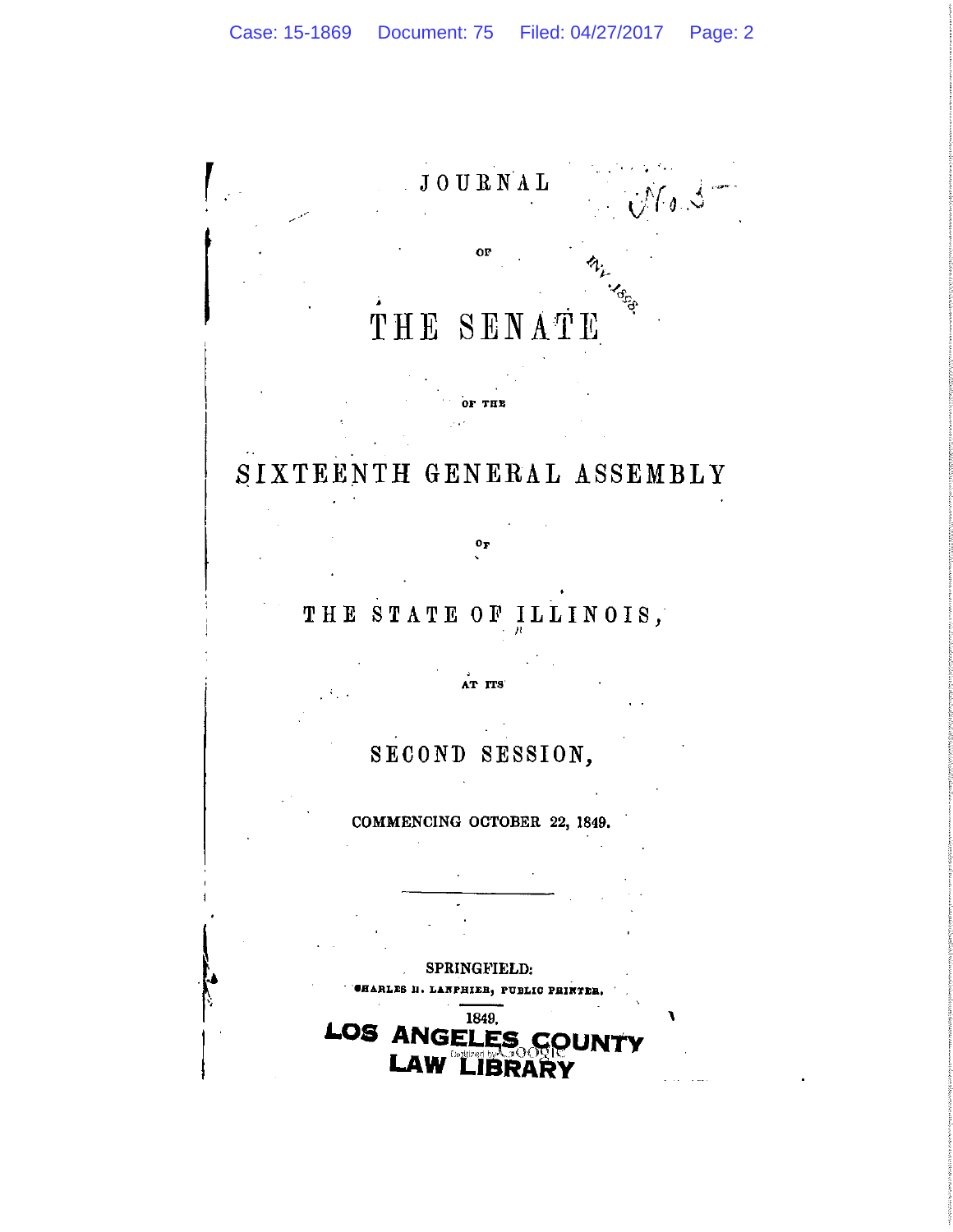$Nov. 2.1$ 

#### JOURNAL OF THE SENATE.

#### FRIDAY, NOVEMBER 2, 1849.

Senate met pursuant to adjournment.

Prayer by Rev. Mr. Richmond, a senator.

Mr. Richmond asked and obtained leave of absence for Mr. Patterson during the balance of the session.

Mr. Ames asked and obtained leave of absence for Mr. Matteson du. ring the balance of the session.

Mr. Hardy, from the select committee, to whom was referred a Senante bill (No. 12) for "an act to authorize the appointment of a commissioner to take proofs in relation to certain claims," reported the same back with a substitute, and asked its adoption.

The substitute was adopted by the Senate, and the bill

Ordered to be engrossed for a third reading.

On motion of Mr. Ames,

The engrossing was dispensed with.

And the question being-"Shall the bill pass?"

The vote being taken, by yeas and nays, thereon,

| It was decided in the affirmative, Yeas, |  |  |
|------------------------------------------|--|--|
|                                          |  |  |

Those voting in the affirmative are,

| Mesara, Ames | Cloud.<br>Davis.<br>Denny.<br>Gear.<br>Gillespie. | Messrs. Grass,<br>۰ | Judd.<br>Manly,<br>McRoberts,<br>Odam,<br>Osborn. | Messrs. Plato.<br>٠ | Reddick.<br>Smith.<br>Sutphin.<br>Wit. |
|--------------|---------------------------------------------------|---------------------|---------------------------------------------------|---------------------|----------------------------------------|
|--------------|---------------------------------------------------|---------------------|---------------------------------------------------|---------------------|----------------------------------------|

Those voting in the negative are,

| Messrs, Hardy, | Markley, | Messrs. Morrison,<br>Richmond. | Messrs. Rountree,<br>Stuart. |
|----------------|----------|--------------------------------|------------------------------|
|                |          |                                |                              |

Ordered, That the title be as aforesaid, and that the secretary inform the House of Representatives, and ask their concurrence therein.

Mr. Hardy introduced a bill (No. 13) for "an act to provide for a general system of railroad incorporations;" which was read, and

Ordered to a second reading.

On motion of Mr. Ames,

The rule was dispensed with, the bill read a second time by its title, And the question being on engrossing for a third reading,

Mr. Morrison moved to refer the bill to a select committee of five.

And the question being taken thereon, it was decided in the negative. Mr. Gear moved to lay the bill on the table until the 4th of July.

And the question being taken, by yeas and nays, on laying on the table,

| It was decided in the negative, | 3 r eas,<br>2 Nays, |  |  |
|---------------------------------|---------------------|--|--|
|                                 |                     |  |  |

Dipletion Google

51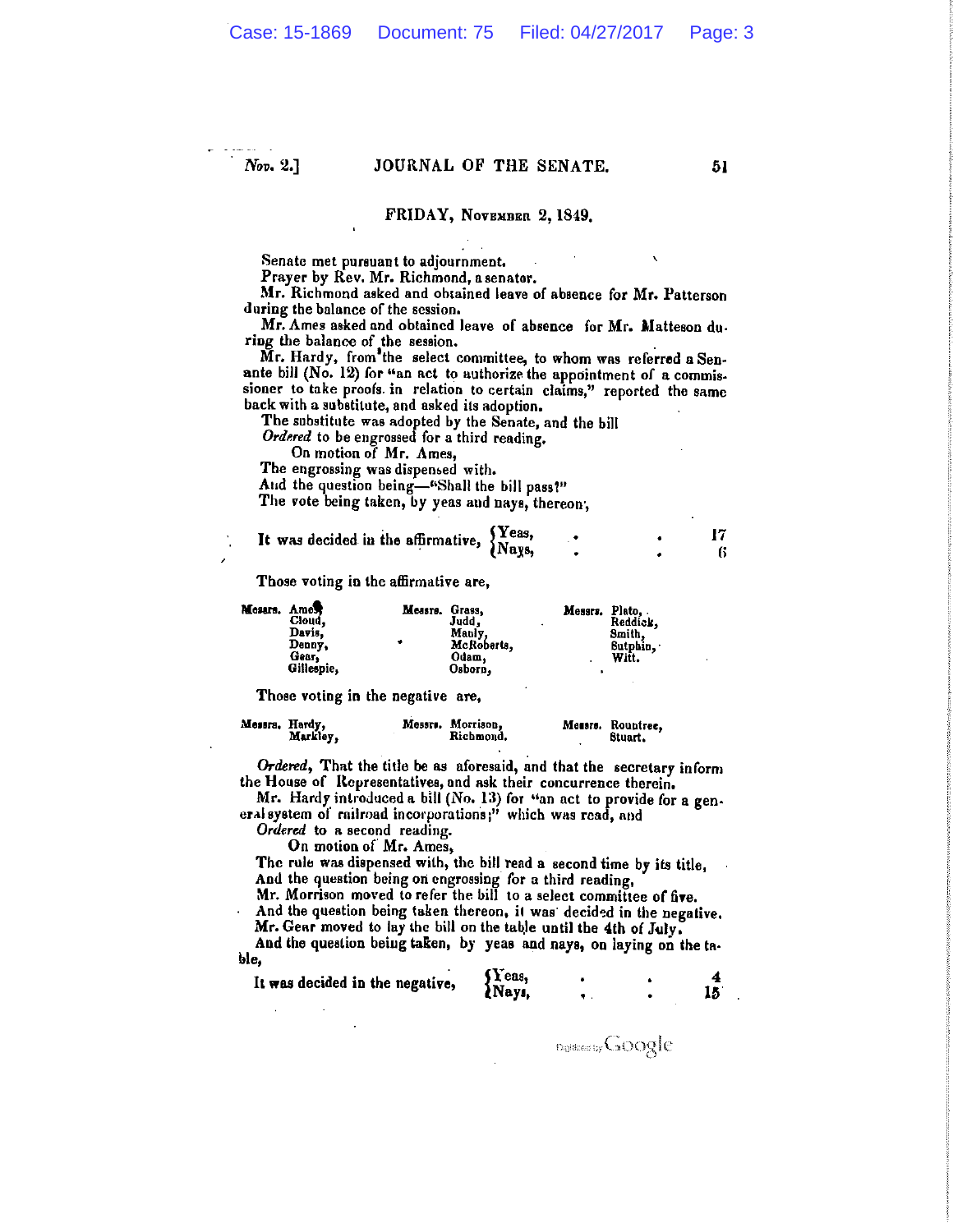# **APPENDIX B**

# Excerpt from Journal of the Senate of Iowa at 70 & 503 (Jan. 20 and Apr. 2, 1862)

 $\sim$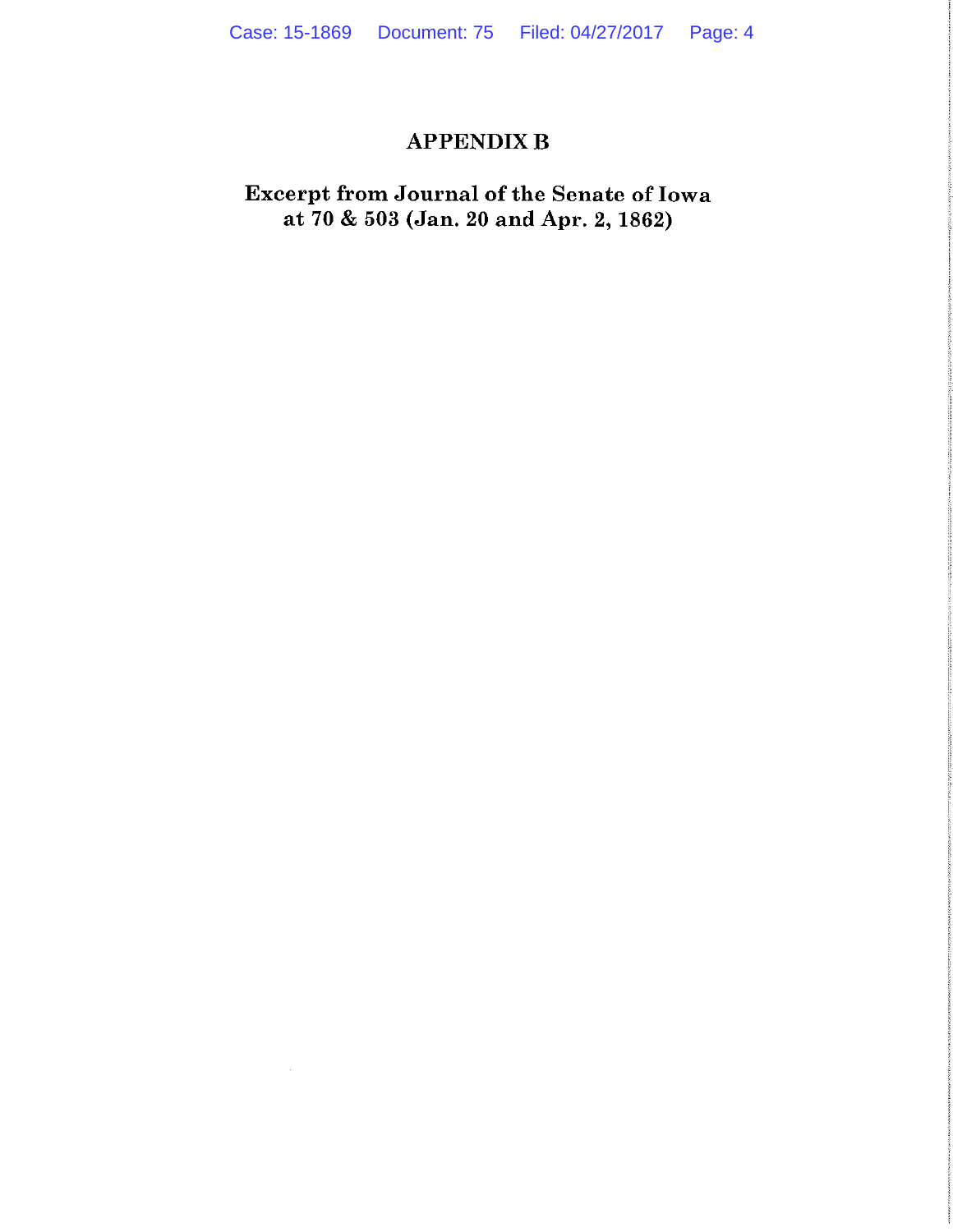# **JOURNAL**

OF THE

 $\pmb{\epsilon}$ 

 $\ddot{\phantom{a}}$ 

# $S$  ENATE

OF THE

# NINTH GENERAL ASSEMBLY

OF THE

#### STATE OF IOWA,

WHICH CONVENED AT THE CAPITOL, IN DES MOINES, IOWA, ON MONDAY, JANUARY 13, 1862.

THE LIBRARY OF THE

APR 1 3 1928

UNIVERSITY OF ILLINOIS

DES MOINES: F. W. PALMER, STATE PRINTER. 1862.

Digitized by Google

 $\mathbf{r}$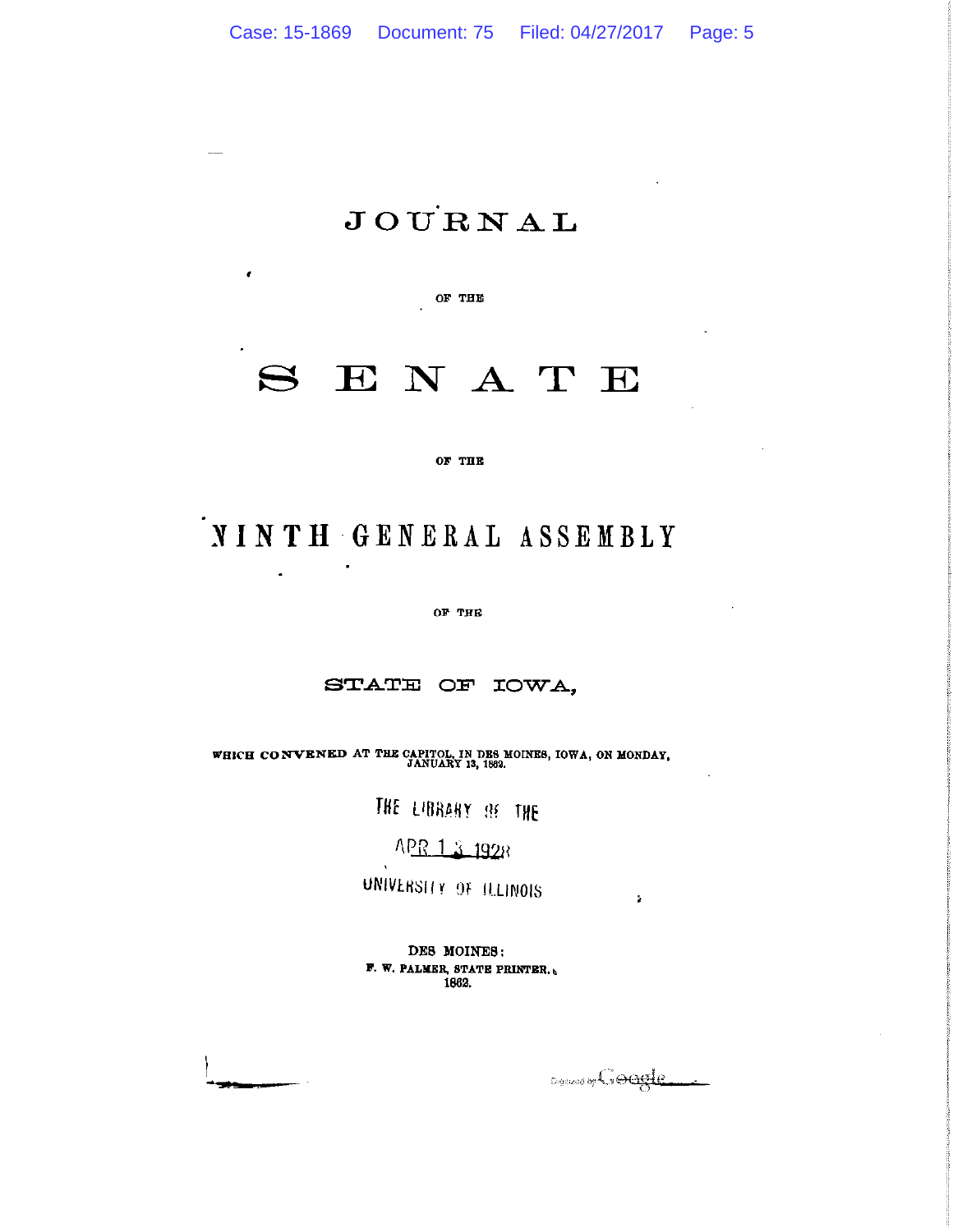JOURNAL OF THE SENATE.

#### SENATE CHAMBER, DES MOINES, IOWA, MONDAY, January 20, 1862.

Senate convened at the usual hour. Prayer by Senator Watson. Minutes of yesterday were read, corrected and approved.

#### PETITIONS.

Mr. Hesser presented a petition of farmers of Lee County, for an Act to protect sheep from the ravages of dogs. Referred to the Committee on Agriculture.

Also, a petition of James Schneider for relief. Referred to Committee on Judiciary.

Also, a petition of John F. Edwards for relief. Referred to Committee on Claims.

Mr. Shaffer presented a petition of farmers of Jefferson County, for an Act to protect sheep from the ravages of dogs. Referred to Committee on Agriculture.

Mr. Boardman presented a petition of farmers of Clinton County<br>for an Act to license stallions. Referred to Committee on Agriculture.

#### NOTICES OF BILLS.

Mr. Udell gave notice that on to-morrow or some future day he would introduce a Bill for an Act giving certain powers to the Board of Auditing Commissioners.

Mr. Leake: Of a Bill for an Act requiring Clerks of the District Court to keep a docket to be known as an appearance docket.

Mr. Woolson: Of a Bill for an Act to amend Chapter 51 of the Revision of 1860.

Mr. McCrary of Van Buren: Of a Bill for an Act in regard to defendants in execution.

Mr. Smith: Of a Bill for an Act in regard to Sheriffs.

Mr. Watson: Of a Bill for an Act further defining the duties of County Treasurers.

#### RESOLUTIONS.

Mr. Watson offered the following resolution which was adopted: Resolved, That the Governor be requested to report to this Senate whether the Emigrant Commissioner has made a report to him according to the requirement of the law, and if so, that he submit said report to the Senate.

Mr. McCrary, of Van Buren, offered the following resolution which was adopted:

Digitized by GOOgle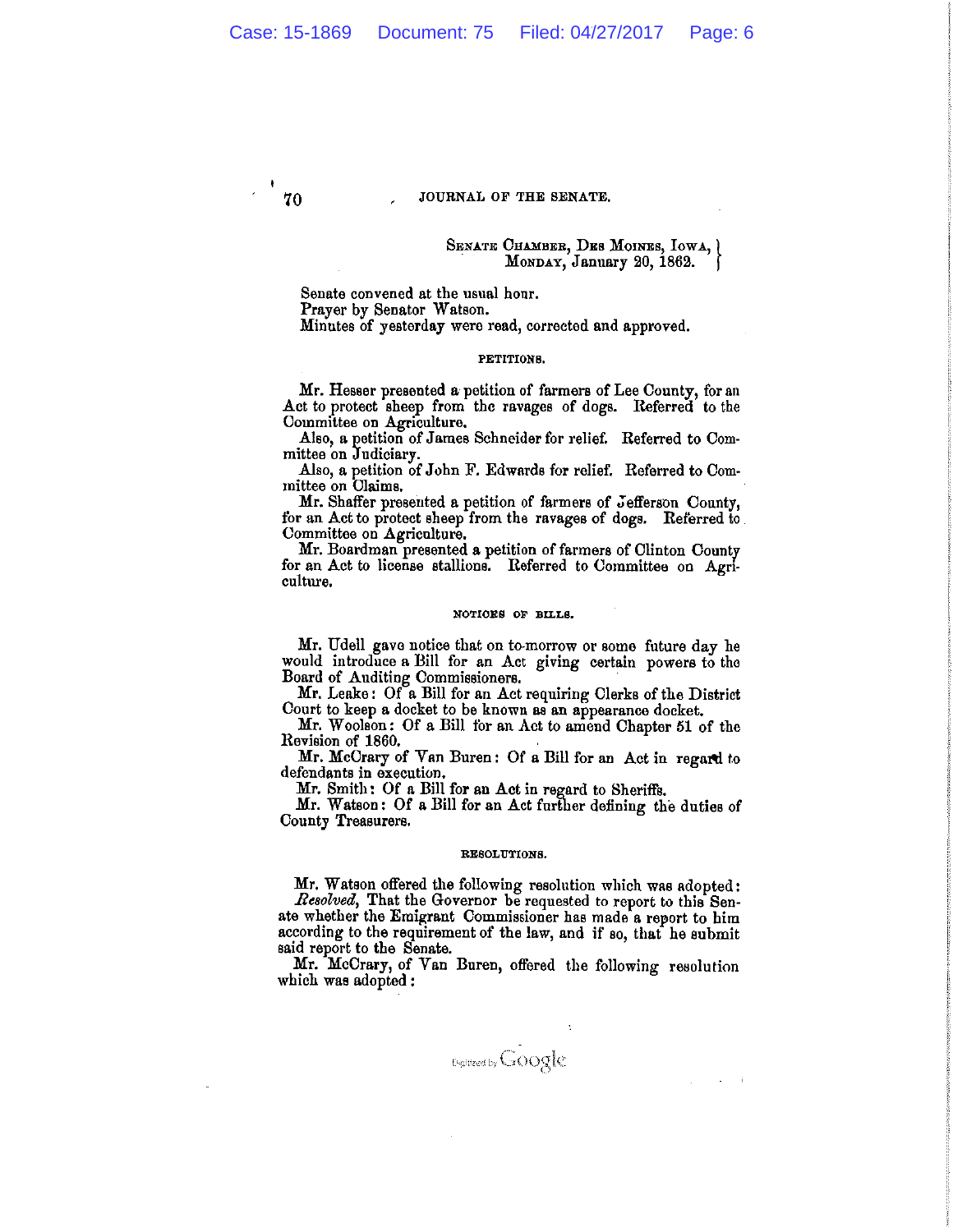#### JOURNAL OF THE SENATE.

he action of the Senate in the passage of said Bill, is, that we beteve the Bill is in violation of the Constitution of the State of owa.

Section 9, of Article 5, of the Constitution of the State of Iowa, eads as follows:

"The salary of each Judge of the Supreme Court shall be two housand dollars per annum; and that of each District Judge, one housand six hundred dollars per annum, until the year eighteen nundred and sixty; after which time they shall severally receive such compensation as the General Assembly may, by law, prescribe; which compensation shall not be increased or diminished during the term for which they shall have been elected."

The salary of the Supreme Judges is now two thousand dollars per annum, and was at the time of the election. The Constitution is imperative, and says that the compensation of the Judges of the Supreme and District Courts of this State "shall not be increased or diminished during the term for which they snall have been elected." As before stated, the unexpired term of one of these Judges is nearly six years; the unexpired term of one other is nearly four years; and the unexpired term of the other is nearly two years. When elected, the salary was two thousand dollars per annum; and the Constitution which we all have sworn to support, tells us that we cannot alter these salaries so as to affect those who were elected while the laws of the State permitted and authorized the payment of these salaries.

The above are some of the reasons why we opposed the passage of the Bill above referred to, and now protest against the action of the Senate in passing the same.

> M. L. McPHERSON, J. M. SHAFFER.

On motion of Mr. Dixon, the Senate adjourned.

#### SENATE CHAMBER, DES MOINES, IOWA, WEDNESDAY, April 2, 1862.

Senate convened at the usual hour.

Prayer by Senator Teter.

Journal of yesterday read and approved.

Mr. Kent offered the following resolution, which was adopted.<br>Resolved, That the Secretary of the Senate be required to furnish each member of the Senate a bound copy of the Reports and doc-

503

Demand Google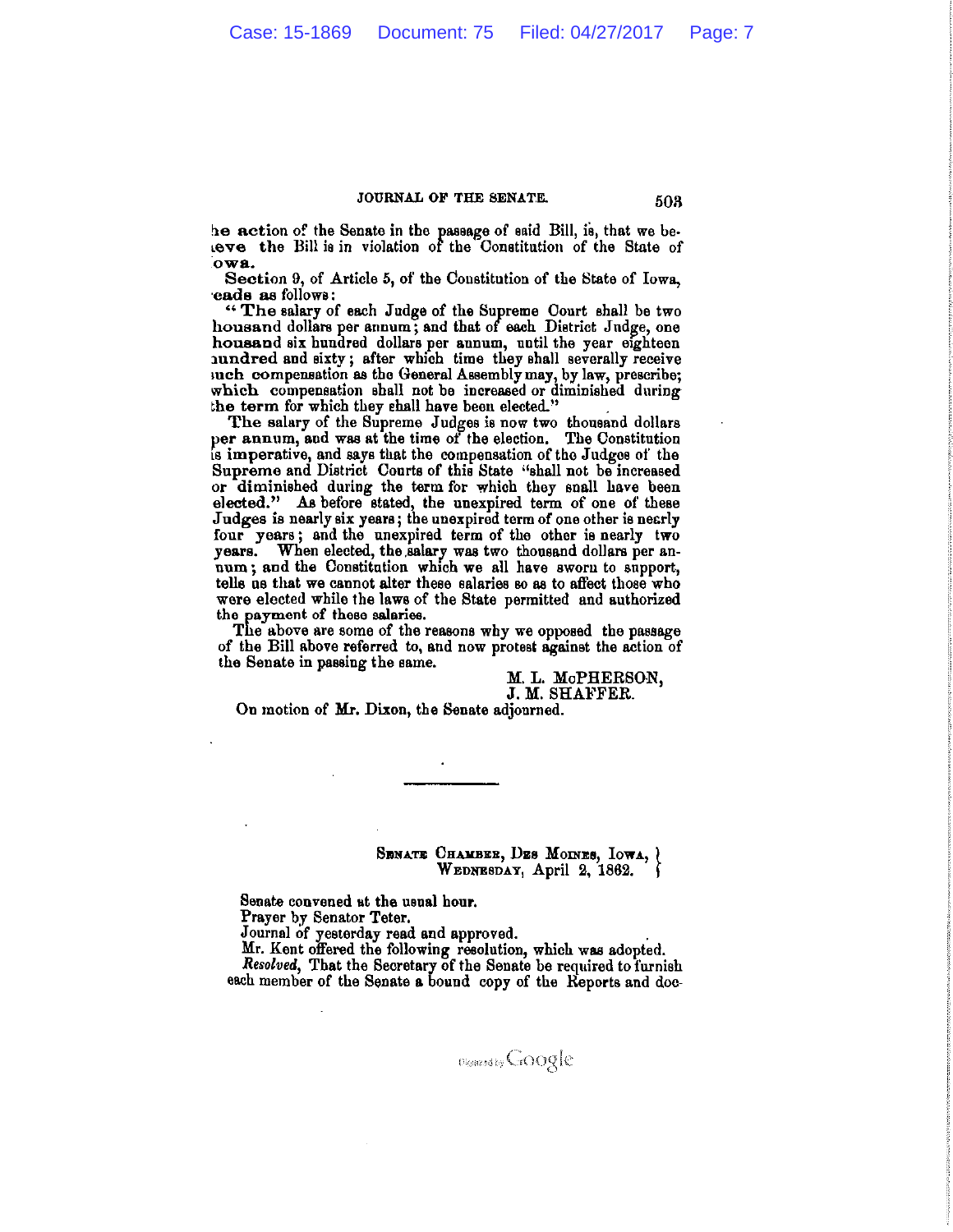### **APPENDIX C**

Excerpt from Journal of the Senate of New Hampshire at 90, 169, 293, 312 (June 18, June 26, July 8, and July 8, 1863)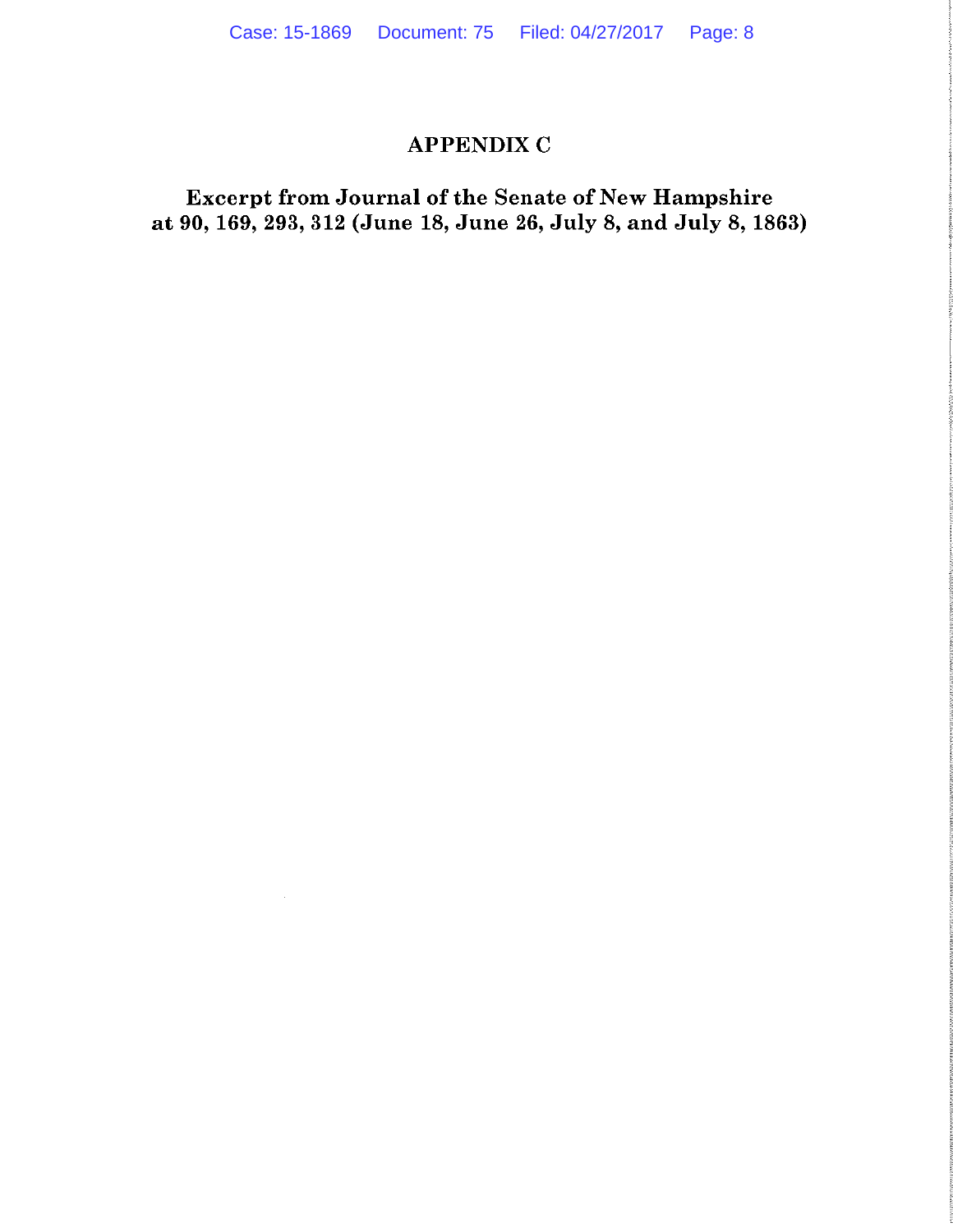

# ' HONORABLE SENATE

OF THE

### STATE OF NEW-HAMPSHIRE.

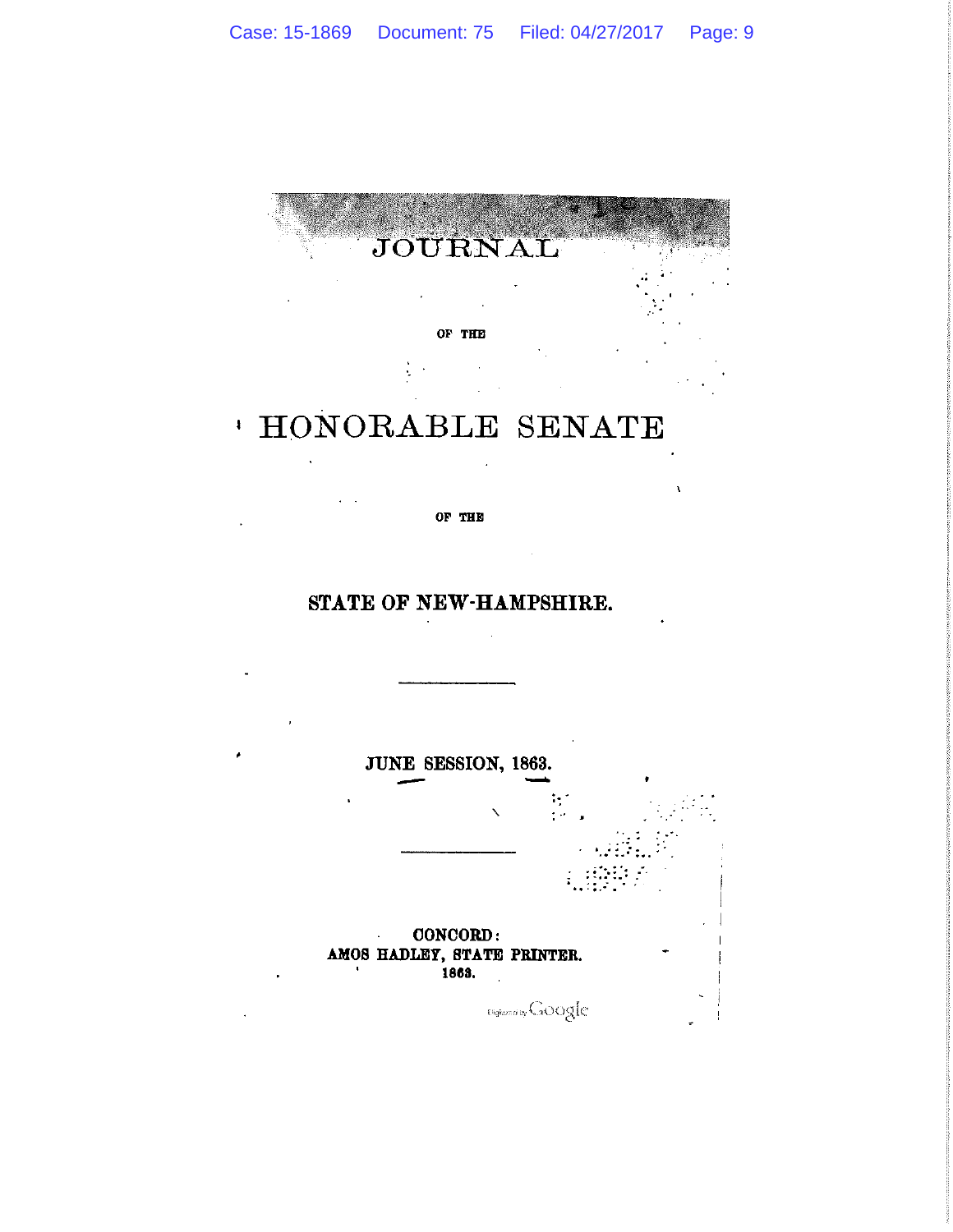#### Journal of the House.

#### THURSDAY, June 18, 1863.

Prayer by Mr. Stewart, member from New Hampton.

On motion of Mr. Perkins, of Winchester, the rules were suspended, and the reading of the Journal was omitted.

The communication from the N. H. Historical Society, presented by Mr. Mugridge, was referred to the Committee on Elducation.

#### PETITIONS &C., PRESENTED AND REFERRED.

#### To the Committee on Alteration of Names:

By Mr. Slader, of Nashua, petition of Lucy E. Flanders for change of name.

#### To the Committee on Railroads:

90

By Mr. Carpenter, petition of R.S. French and 103 others for Suncook Valley Railroad.

#### REPORTS.

Mr. Burleigh, from the Committee on the Judiciary, to whom was referred An act entitled An act in relation to partnerships, reported the accompanying resolution which was adopted:

Resolved, That the same be indefinitely postponed.

Mr. Bingham, from the same committee, to whom was referred the bill entitled An act in relation to costs, reported the same with the following amendment, viz.: insert after the word "State" in the fifth line of the second section the following words: "the name and place of residence of such person or the name of such county shall be endorsed on the writ or process before service thereof and." The amendment was adopted, and the bill ordered to a third reading.

Mr. Jones, from the Committee on Military Accounts, to whom was referred the claim of William Henry, reported the accompanying resolution, which was read a first time and ordered to a second reading:

Resolved by the Senate and House of Representatives in General Court convened: That William Henry be allowed the sum of \$118,50 in full for the care of a sick member of 1st N.

**Eigilized by CxOOgle**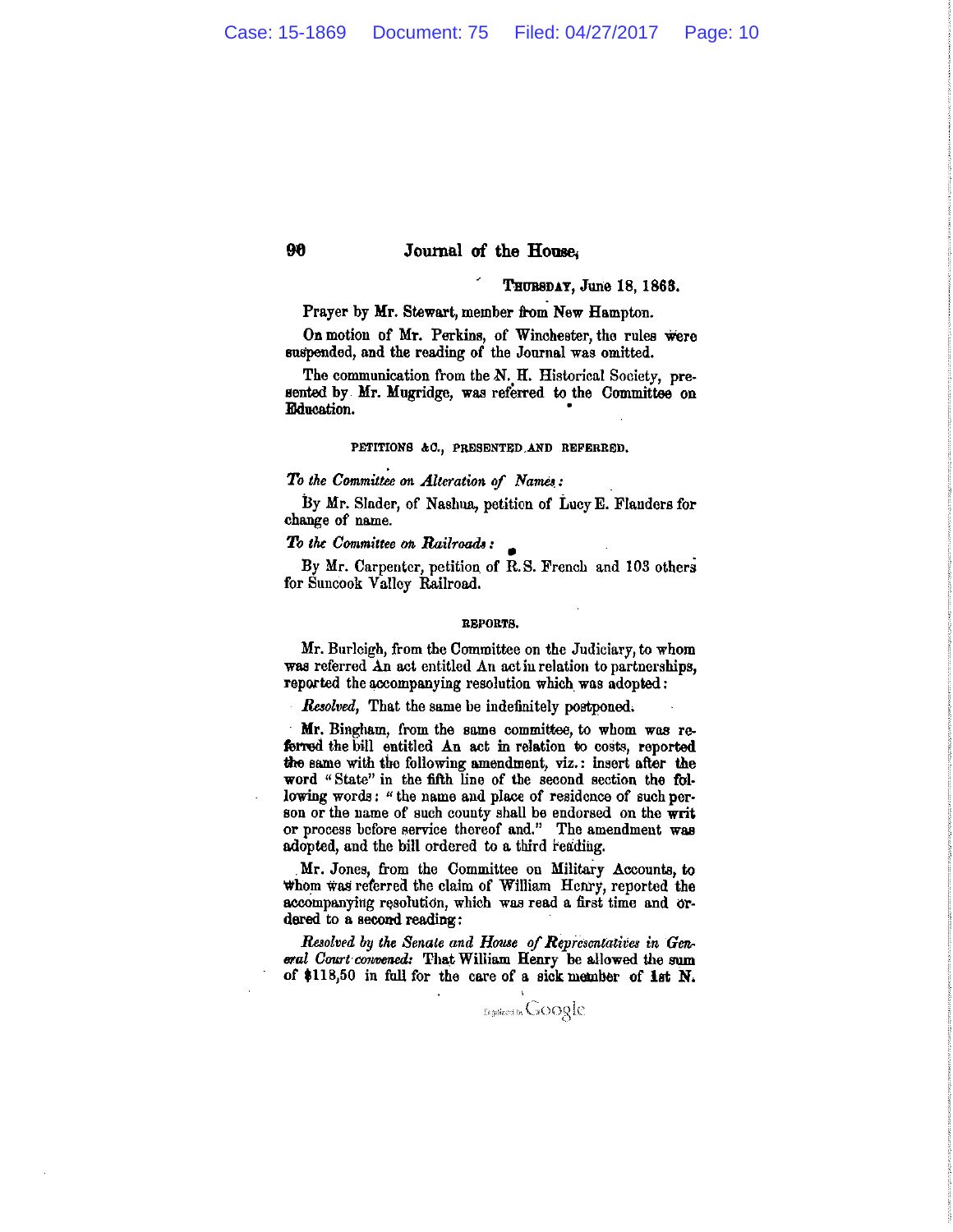#### Friday, June 26, 1863.

House; but that said Daniel Connor and William Little, arg. entitled to seats.

We therefore recommend the adoption of the following resolutions:

Resolved, That John Smith is not entitled to a seat in this House as a Representative from Ward 5, in the city of Man- $\Delta\omega$  ,  $\Delta\omega$  ,  $\omega$ cheater.  $\mathcal{F}=\mathcal{F}^{\mathcal{F}}$  .  $\rightarrow$   $\rightarrow$ 

Resolved, That Daniel Connor, and William Little, are entitled to seats in this House, as Representatives from Ward. 5, in the city of Manchester.

n f

 $\label{eq:2.1} \mathcal{L}(\mathcal{A}) = \mathcal{L}(\mathcal{A}) = \mathcal{L}(\mathcal{A}) = \mathcal{L}(\mathcal{A}) = \frac{1}{2} \mathcal{L}(\mathcal{A})$ 

 $\sim 11$ 

 $\mathcal{L}^{(1)}$ 

**J. PARKHURT, I** A. H. RUBT. WM. G. BRUCE.

 $169:$ 

Mr. Parkhurst moved to substitute the resolutions proposed by the minority of the said committee, for the resolution reported by the majority of said committee.

Mr. Burleigh, of Somersworth, moved that the House ad. journ to meet this evening, at 7 1-2 o'clock.  $T<sub>1</sub>$ 

Mr. Bingham moved to amend the motion of the gentleman from Somersworth, by inserting "9 o'clock to-morrow morning," instead of "7 1-2 o'clock this evening," which amendment was adopted.

The motion as amended then prevailed, and the House adjourned to 9 o'clock, to-morrow morning.  $\sim 10^{11}$  and  $\sim 10^{11}$ 

 $\sim 10^{-11}$ 

 $\label{eq:3.1} \begin{array}{ll} 1 & \sqrt{1+1} \sqrt{1+1} \sqrt{1+1} \sqrt{1+1} \sqrt{1+1} \sqrt{1+1} \sqrt{1+1} \sqrt{1+1} \sqrt{1+1} \sqrt{1+1} \sqrt{1+1} \sqrt{1+1} \sqrt{1+1} \sqrt{1+1} \sqrt{1+1} \sqrt{1+1} \sqrt{1+1} \sqrt{1+1} \sqrt{1+1} \sqrt{1+1} \sqrt{1+1} \sqrt{1+1} \sqrt{1+1} \sqrt{1+1} \sqrt{1+1} \sqrt{1+1} \sqrt{1+1} \sqrt{1+1} \sqrt{1+$ 

新华国家 电最<del>大的 医中央性</del>缺陷 医骨部 滑稽  $\mathbb{R}^2 \times \mathbb{R}^2 \to \mathbb{R}^2 \times \mathbb{R}^2$ 

 $\beta$  and  $\beta$  is the **Friday**; June 26, 9/ A. M., 1263.

Prayer by Mr. Lawrence, member from Claremont. The Speaker called the House to order at 9, A. M.

 $d$  and  $\theta$  are the contributions PETITIONS PREAENTED AND REPERRED.

la constitu 18 San Maria Branchi To Committee on Towns and Parishes :

By Mr. Blaisdell, of Tuftonborough, petition of Samuel-Remick and others. ਾ ਨਾ ਪਿੰਚ ਬੈਂਕੋ ਨਾ ਪਾਰਟ ਨਾ

> 12 Depressive Google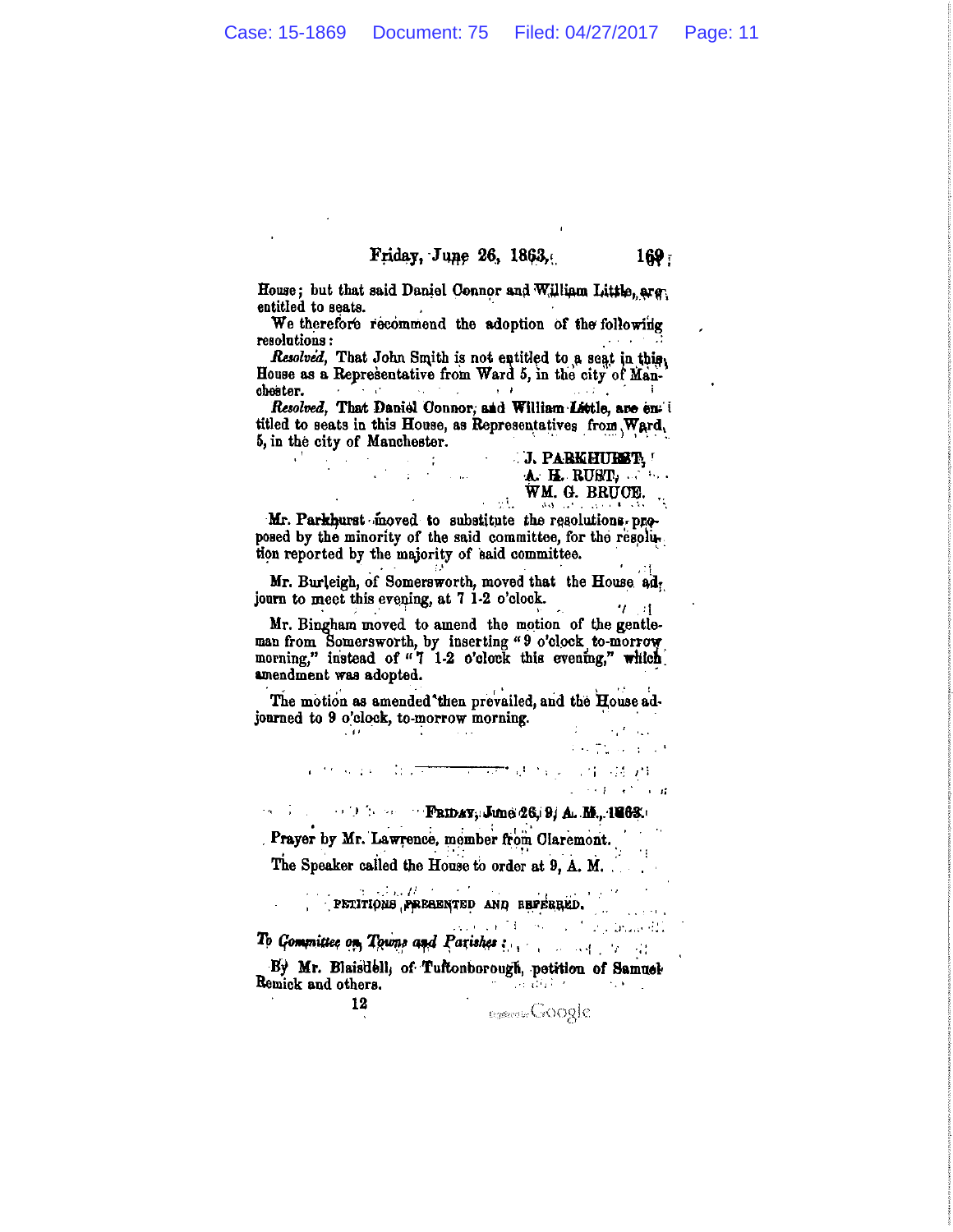# Wednesday, July 8, 1863.

Savings Banks and Loan Fund Associations, reported the accompanying resolution, which was adopted:

Resolved, That the further consideration of said bill be postponed to the next session of the Legislature.

On motion of Mr. Burr,

 $\cdot$ 

The House adjourned.

293

N

WEDNESDAY, July 8, 1863.

Prayer by Mr. Lawrence, member from Claremont.

The House was called to order by the Speaker.

On motion of Mr. Mugridge, the rules were suspended and the reading of the Journal was omitted.

CLAIMS PRESENTED AND REFERRED.

To the Committee on Military Affairs:

By Mr. Clarke, of Manchester, claim of O. M. Winegar.

To the Committee on Military Accounts:

By Mr. Martin, of Manchester, claim of C. M. Merrill.

To the Committee on Claims:

By Mr. Eaton, of New-Ipswich, account of N. G. Ordway.

Mr. Whitcher, moved to amend the first rule of the rules of the House by inserting the following: "If required so to do by four members," but the motion did not prevail.

#### **BBPORTS.**

Mr. Wood, from the Joint Committee on Engrossed Bills, reported that they had carefully examined and found correctly engrossed bills of the following titles, and the following resolutions, to wit:

÷,

**Ingilizerby GOOgle**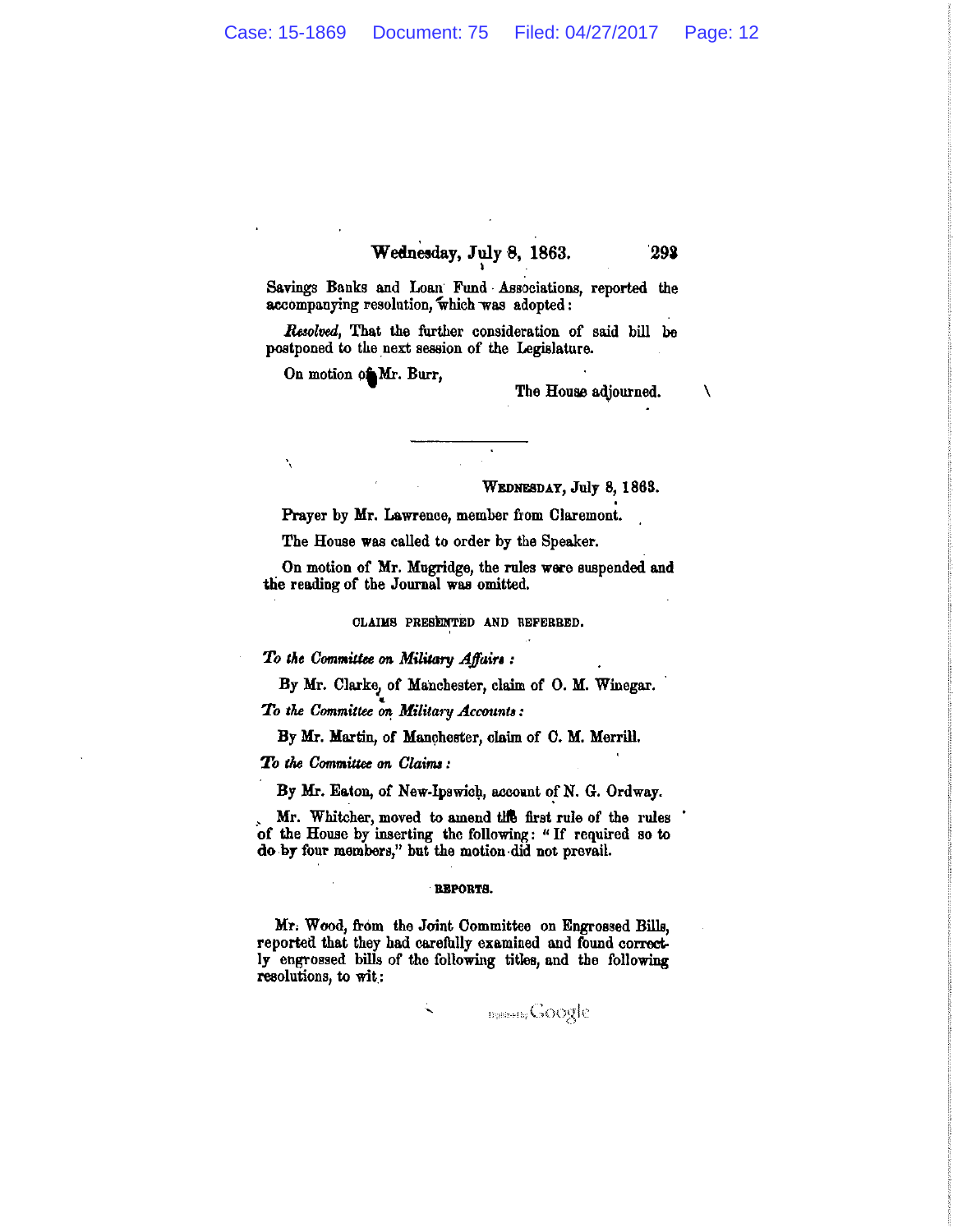Journal of the House,

STRAFFORD COUNTT. Drew of Durham, Bartlett, Joy, Watson of Bochester, Farrington, Wentworth, Pinkham.

BELEWAF COUNTY. Hammond, Davis of Alton, Dow, Reynolds, Dearborn, Prescott of Sanbornton, Badger of Upper Gilmanton.

CABROLL COUNTT. Ayers, Pitman, Morton, Stilphen, Perkins of Eston, Taylor of Effingham, Davis of Freedom, Meserve, Warren, Hobbs of Ossipee, Smith of Wakefield, Rust, Goldsmith.

MERRIMAON COUNTY. Marden, Swett, Goodhue, Eaton of Bradford, Lake, Pecker, Knox, Copp, Chase of Hopkinton, Harpen, Batchelder of Loudon, Dana, Carpenter, Watson of Salisbury, Watson of Sutton, Harriman, Colby of Warner, An

HILLEBOROUGH COUNTY. Dodge, Ellinwood, Russell, Fuller of Hancock, Blood of Hillsborough, Merrill, Bruce, Bailey of Nashua, Parkhurst, Cahill, Gove, Gregg, Sherburne, Sawyer of Sharon, Whiting, Barrett, Chapman.

CHESHIER COUNTY. Chapin, Jones of Marlow, Aldrich of Richmond, Weeks of Stoddard, Sawyer of Swanzey, Starkey, Patten.

SULLIVAN COUNTI. Woodbury, Booth, Parker of Lempster, Daniels, Rhood of Springfield, Knowlton, Rounseville, Train.

GRAFTON COUNTY. Bailey of Alexandria, Whitcher, Sinclair, Flint, Morgan of Causan, Pattee, Eaton of Dorchester, Avery, Whitney, Quint, Wheeler, Smith of Hebron, Knight, Bingham, Bastman, Jenkins, Weeks of Thornton, Bixby,

COOS COUNTY. Leighton of Berlin and Randolph, Tufts, Keysar, Perkins of Jefferson, Phipps, McIntire, Ingalls, Twitchell, Young of Stewarts-town, Fuller of Stratford.

Yeas 160; nays 121.

312

ś

So the resolution passed.

On motion of Mr. Parker, of Farmington,

The House adjourned.

THUBSDAY, July 9, 1863.

Prayer by Mr. Lawrence, member form Claremont.

The House was called to order by the Speaker.

Mr. Perkins, of Manchester, moved that the rules be suspended and the reading of the Journal be omitted.

The motion was negatived, there not being two thirds of the members present voting therefor.

**Digitize the GOOgle**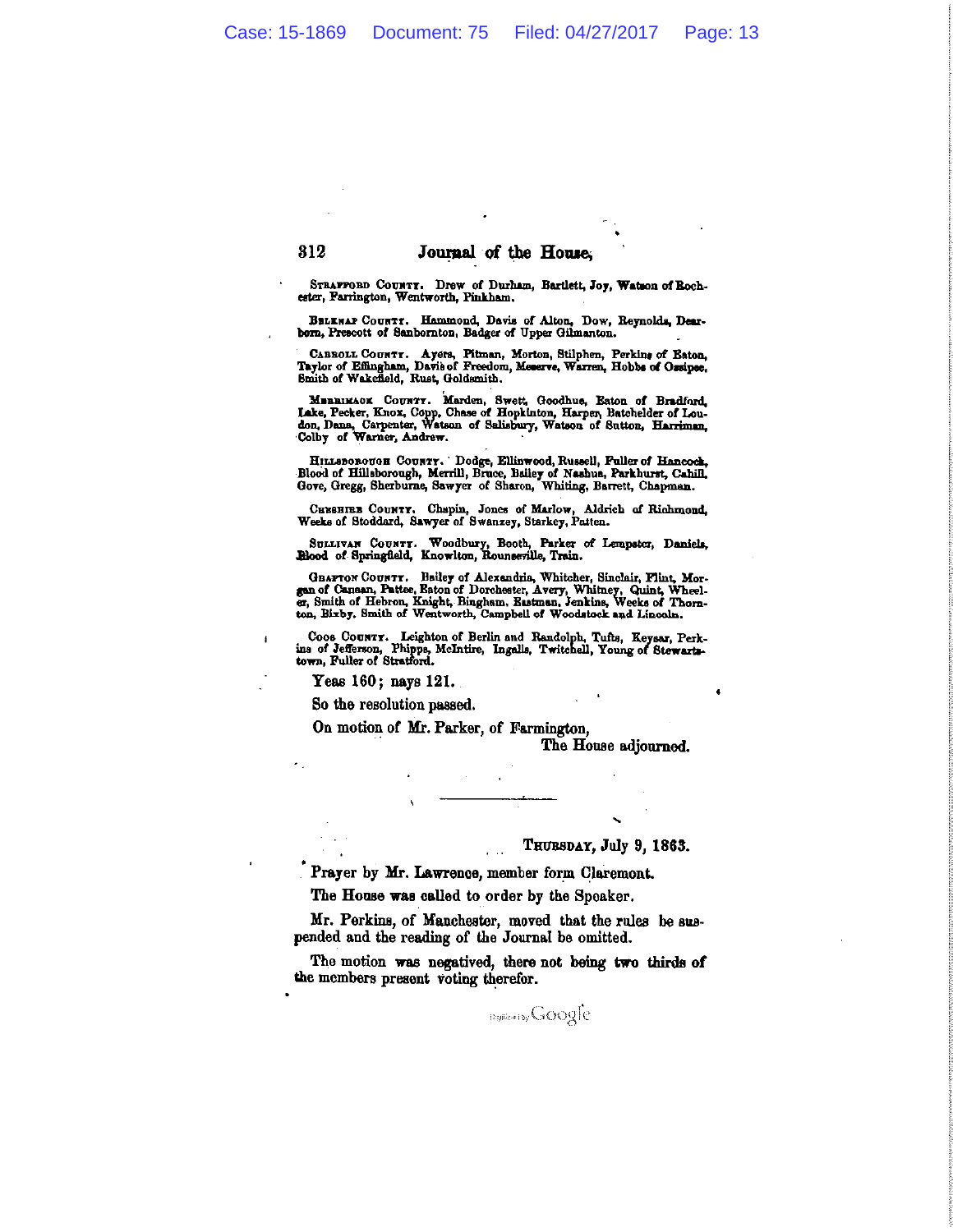### **APPENDIX D**

# **Excerpt from Journal of the Senate of Kansas** at 119-20 & 316 (Jan. 17 and Feb. 7, 1867)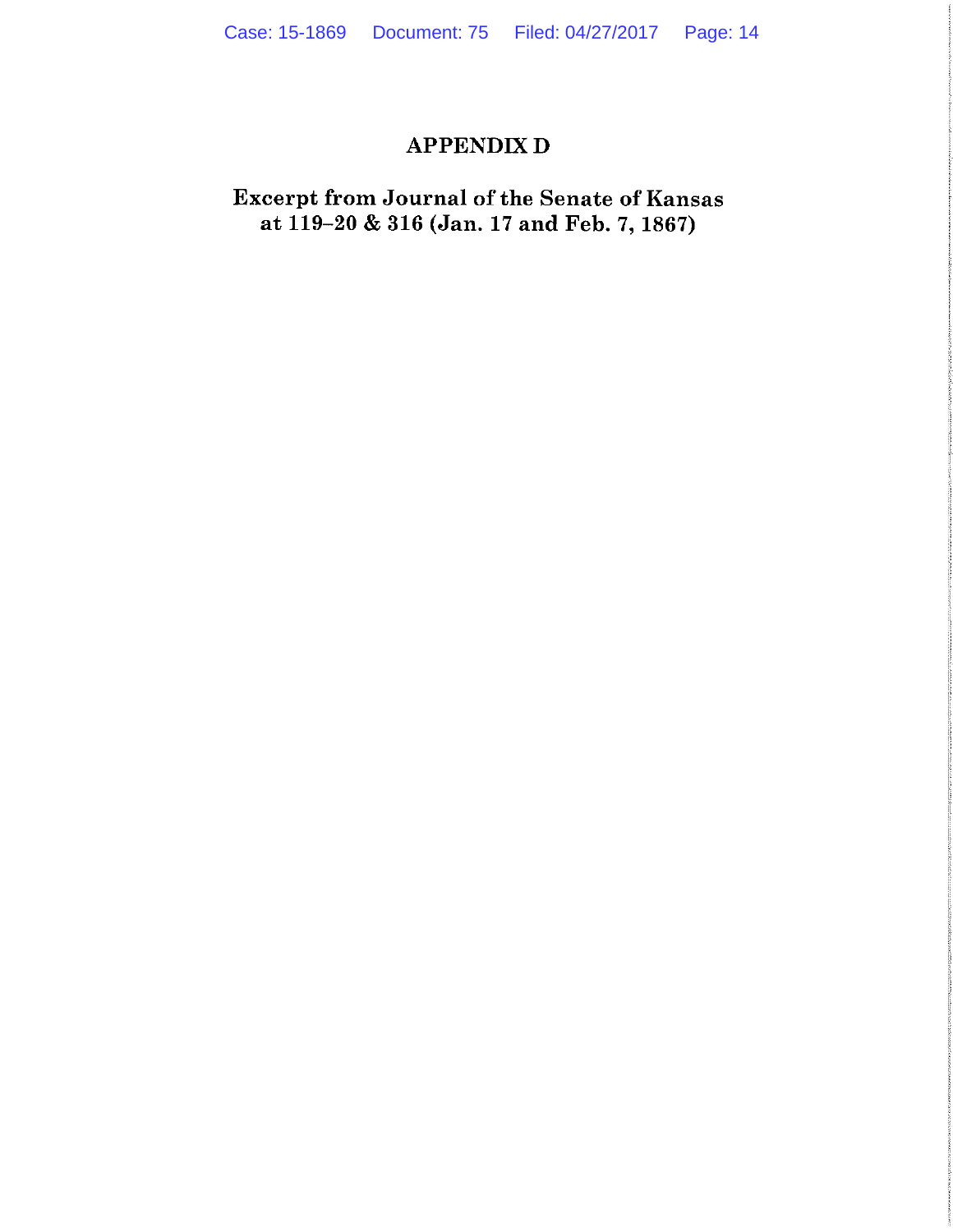

# LEGISLATIVE ASSEMBLY

OF THE

STATE OF KANSAS,

BEGUN AND HELD AT TOPEKA,

On Tuesday, January 8th, A. D., 1867.

PUBLISHED BY AUTHORITY.

LEAVENWORTH, KANSAS: CLAREE, EMERY & CO., PRINTERS TO ITEE BTATE.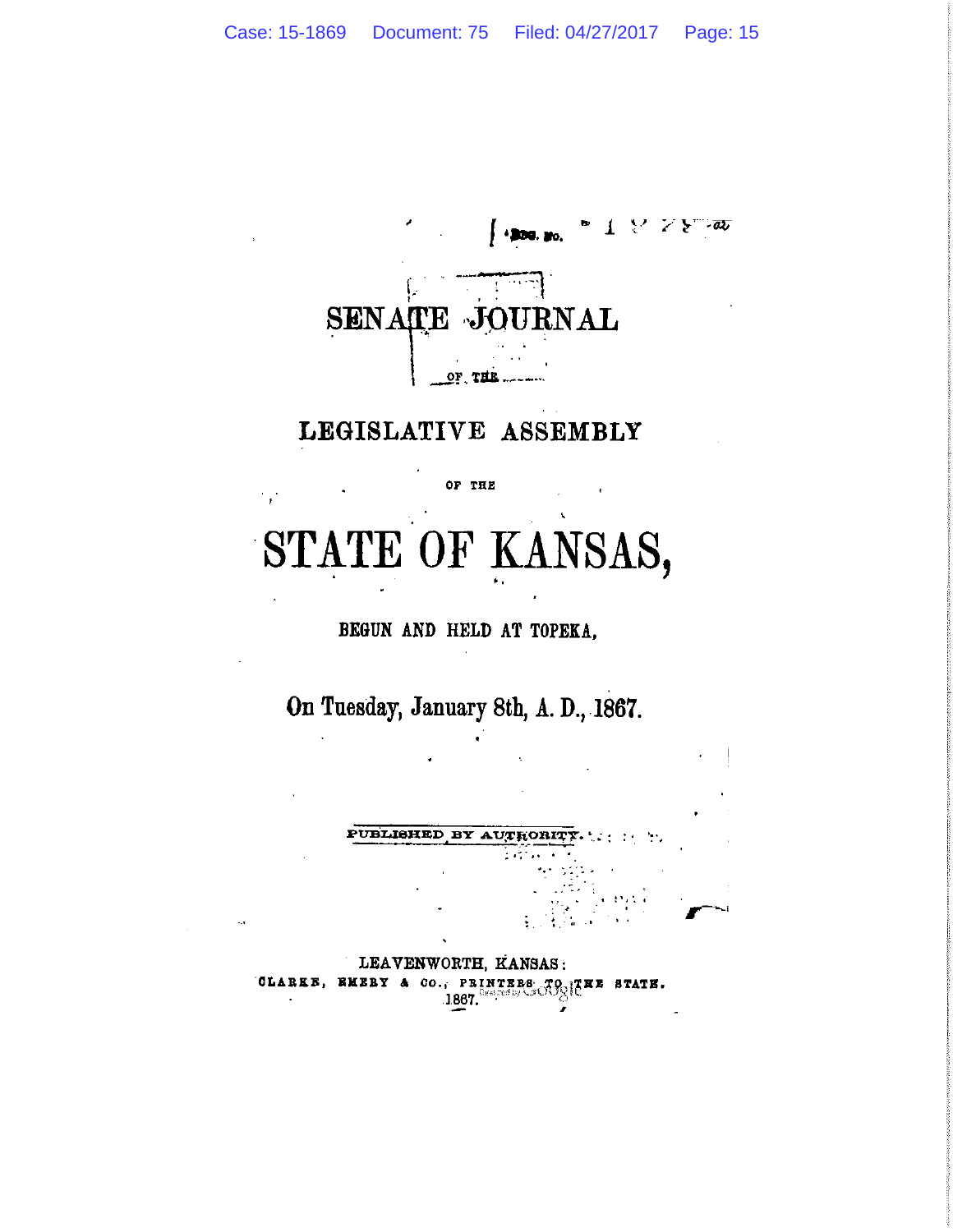### SENATE JOURNAL.

# On motion of Senator Green,

and Than Tangel Capt. Lindsay, Rev. Fisher, Capt. Charles May, Capt. Morton and Mr. Repine were admitted within the bar.

Schater Dodge offered the following resolution Resolved, That the Sorgeant-at-Arms be required to furnish the President of the Senate and each, member with five dollars worth of postage stamps with which to prepay postage on documents to be sent to their constituents.

Which was lost. On motion of Senator Lowe, with the contract of the contract of the contract of the contract of the contract of the contract of the contract of the contract of the contract of the contract of the contract of the contract o

Senate adjourned until 10 A. M. to morrery him has been and mean of the agent mediate to ALBX. R. BANKS, the file of the content of the content of the Secretary of of the last rations to a series about a ton that's qualify party しどうせき けいざみ おと **Constantinople** 

<sup>3</sup> Contract of the Communication of the state of the S countries to the project of work difference that there are  $\sim 10^{-1}$ ke (1 de la 1 de la 1 de 1994) a concerta de la Sperit de and study as a processed by a standard constant of the  $\frac{1}{2}$  standard tension from obstanting above provided a management of

MORNING SESSION. The Concept of the Second Property of the March 2014  $\partial \mathcal{H}_\omega(\mathbf{t}^{\top}\mathbf{t},\mathbf{x}^{\top})$ SENATE CHAMBER.

 $\ldots$ , Тогкка, Јапнату  $1/4$ , 1867.—19 о'с $\log$ , д. ј i.  $\mathcal{G}_{\alpha}$  only  $\beta \in \mathcal{N}$  .  $\mathcal{G}_{\alpha}$  en  $\beta^{\alpha} \in \mathcal{X}$  and  $\alpha$  to ensure,  $\mathcal{G}_{\alpha}$ **CALL AND** 

Senate ealled to order. of President in the chain, and the contract of the fact of

Roll called. J M/1

cornel **Senators prebent or cor**e and *e K* in factor and in F and energy

Blakely, Clarke, Dodge, Emmert, Fisher, Foster, Granam. Green, Haas, Lowe, McFarland, Price, Riggs, Rogers, Stilt, Sharp, Simpson, Underhill, Wiley.

Dentroisy Google

 $\mathfrak{m}$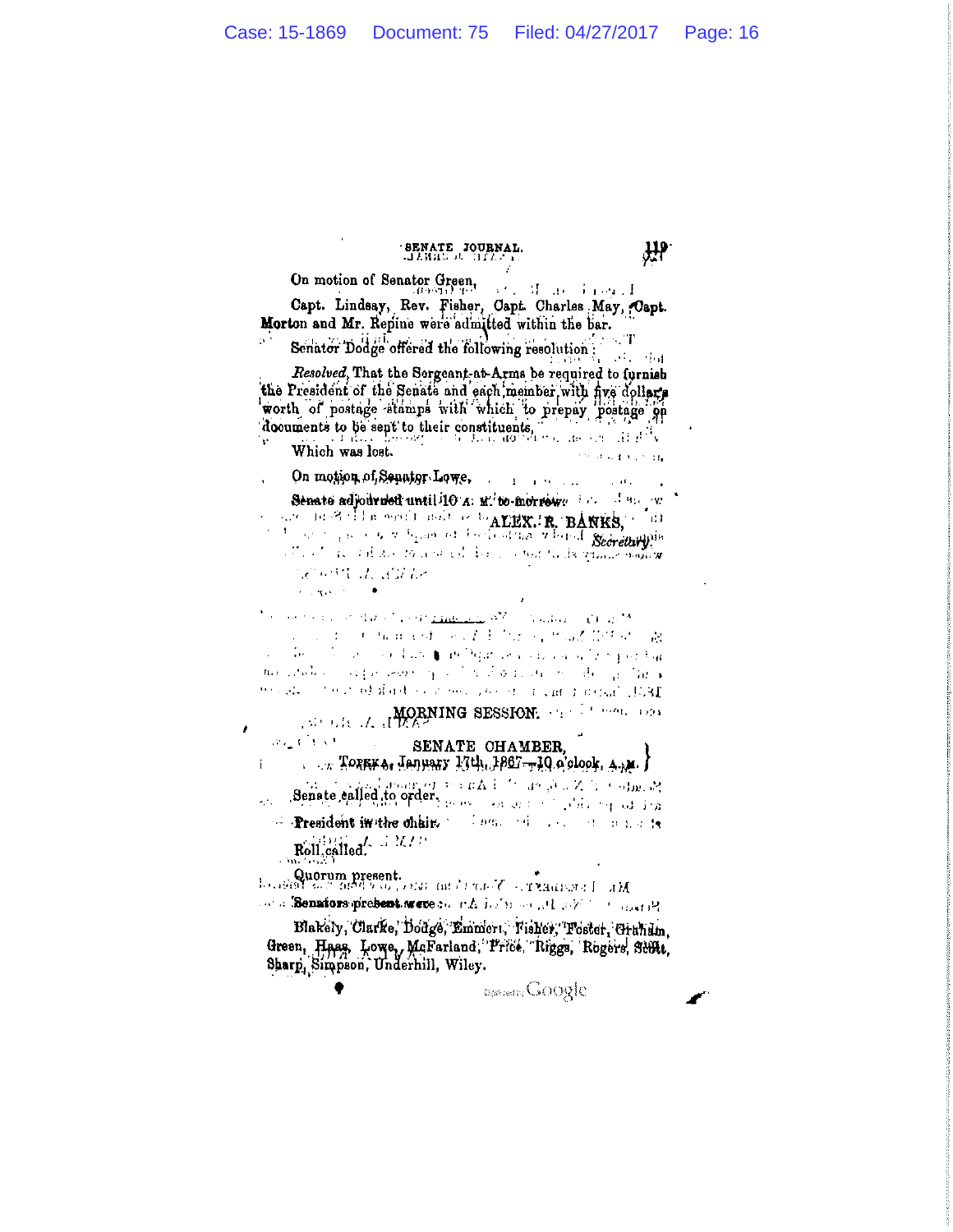՟ՙֈֈֈ

#### SENATE JOURNAL.

 $\overline{a}$ Prayer by the Rev. Senator Green.

Jq. Journal of yesterday read and approved.

The Chairman of the Committee on Judiciary made the following reports:

 $44.15^{\circ}$ MR. PRESIDENT: Your Committee to whom was referred Senate Bill No. 15, entitled An act relating to the revision of the laws, instruct me to report the same back to the Senate, with the recommendation that it be passed with the following amendments: 动物 电分布

In section one after the words Governor of the State the words by and with the advice and ponsent of the Senate. At the end, and as a pertion of section three add: Said commissiquers are hereby authorized to employ a competent clerk, whose salary shall not exceed the sum of six hundred dollars.

#### SAM'L A. RIGGS. Chairman.

MR. PRESIDENT:-Your Committee, to whom was referred Senate Bill No. 23, entitled An act to repeal an act entitled an act to provide for the redemption of real estate, sold under execution, order of sale or other final process, approved June 4th, 1861, instruct me to report the same back to the Senate and 

#### Chairman.

MB. PRESIDENT:-Your Committee, to whom was referred J. Senate Bill No. 6, entitled An act to amend an act entitled an act to provide for the assessment and collection of taxes, instruct me to report the same back and recommend its rejection.

工作人材であ

#### SAM'L A. RIGGS.

Chairman.

MR. PRESIDENT:-Your Committee, to whom was referred Senate Bill No. 16, entitled An act to amend the criminal laws, instruct me to report the same back to the Senate with a recommendation that it be passed.

SAML A. RIGGS, 45 P.P Chairman. Diraised Ly Google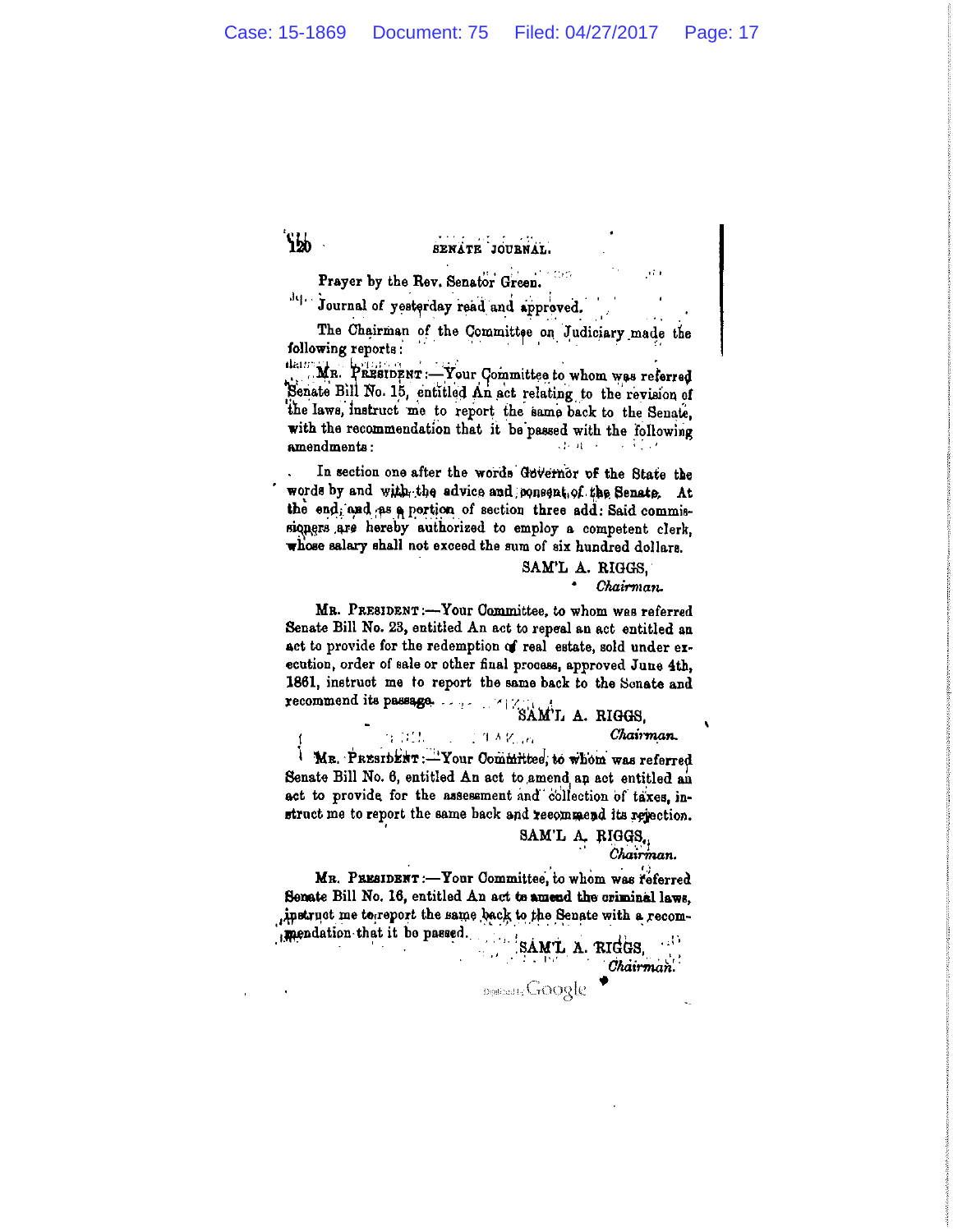316 SENATE JOURNAL.

Which was adopted.

Senator Foster introduced

Senate Bill No. 132, An act requiring the county assessors to place the bonds of the Union Pacific Railroad Company upon the assessment rolls.  $\mathbf{A}$ 

Read first time.

On motion,

Senate adjourned.

ALEX. R. BANKS,

Secretary:

MORNING SESSION.

SENATE CHAMBER,

Торека, Febuary 6, 1867—10 o'clock A. M.

Senate called to order.

President in the chair.

Roll called.

Quorum present.

Senators present were:

Blakely, Clarke, Cooper, Dodge, Emmert, Fisher, Foster, Graham, Green, Haas, Harvey, Lowe, McFarland, Price, Rigge, Rogers, Scott, Sharp, Simpson, Underhill, Veale, Wiley.

Prayer by the President of the Senate. Journal of yesterday read and approved.

oqueents Google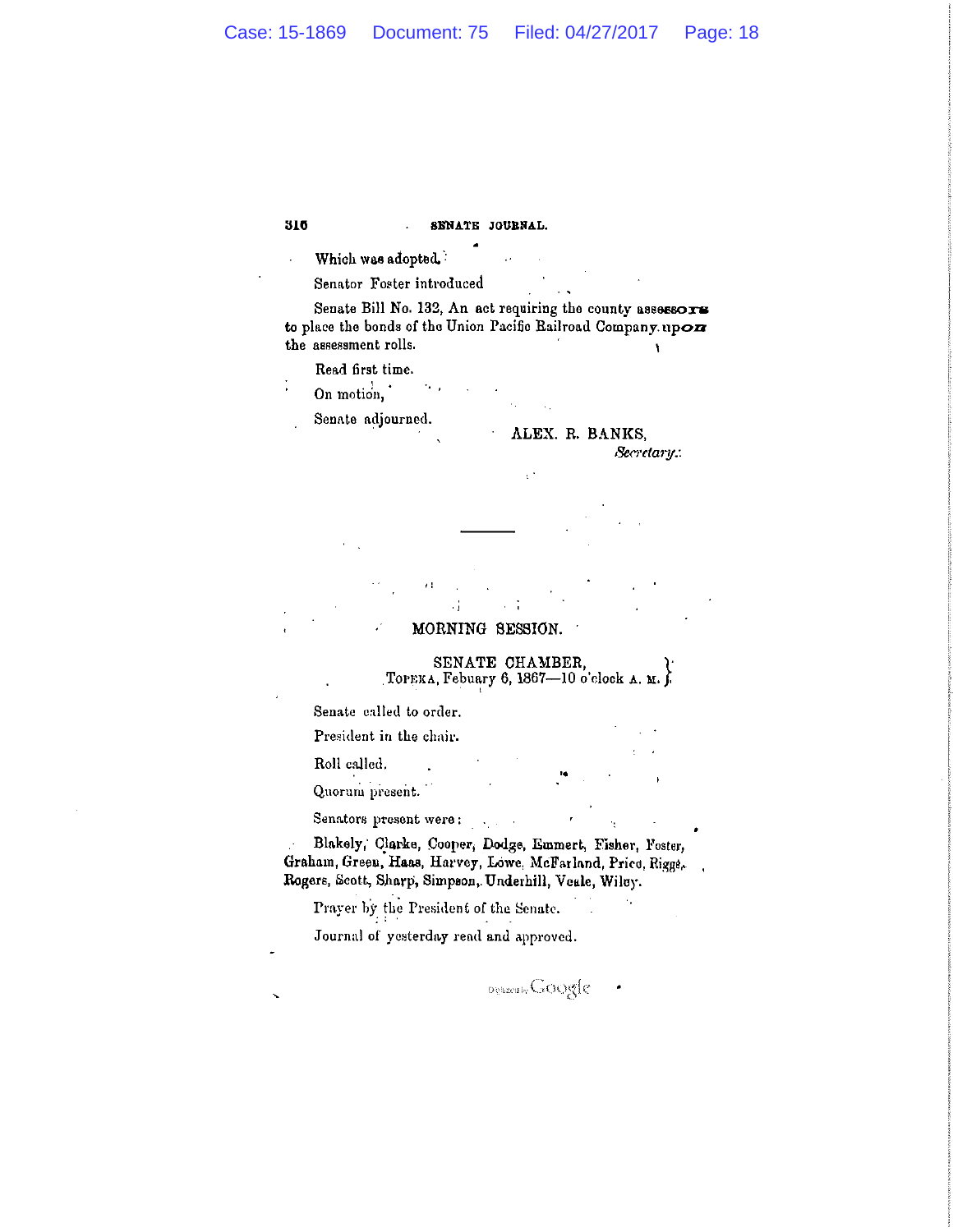### **APPENDIX E**

**Excerpt from Journal of the Senate of Connecticut** at 231, 258, & 406 (June 5, June 11, June 28, 1861)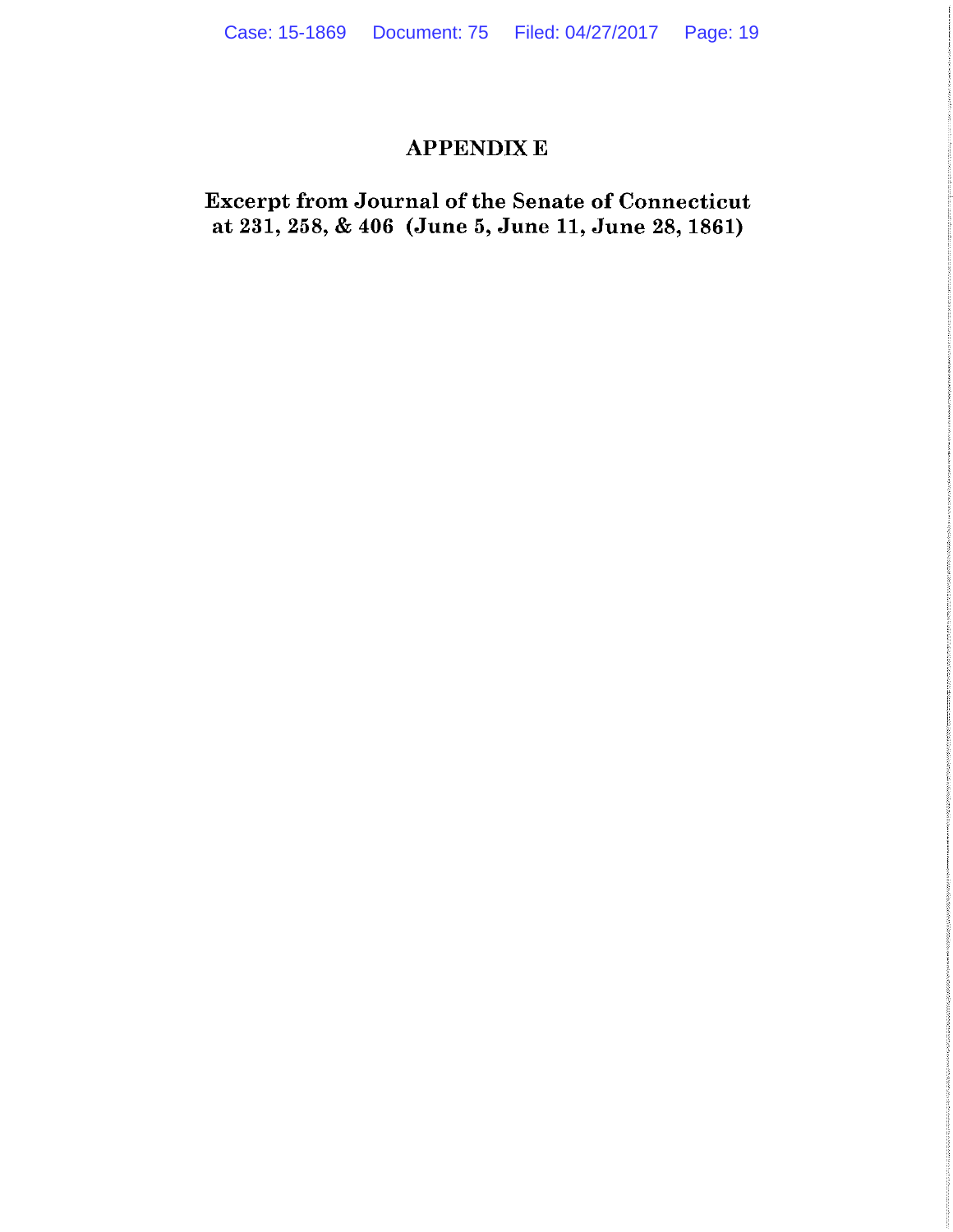$1 + M$ 

# JOURNAL

OF THE

# SENATE

OF THE

# STATE OF CONNECTICUT,

MAY SESSION, 1861.



Published under the direction of the Clerk of the Senate.

HARTFORD:

J. R. HAWLEY & CO., STATE PRINTERS..

1861.

Digitized by Google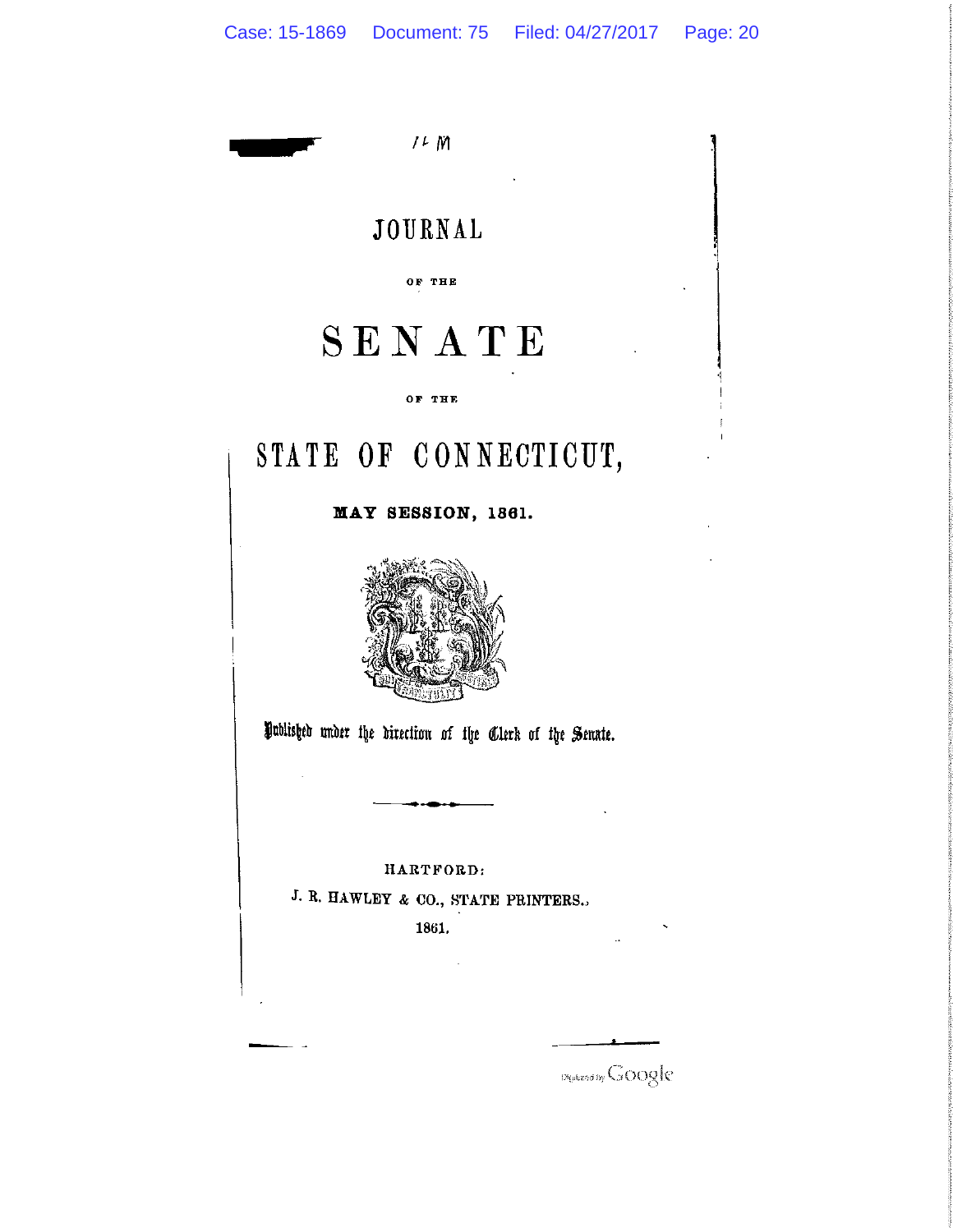#### JOURNAL OF THE SENATE.

#### WEDNESDAY MORNING, June 5.

Prayer was offered by Rev. William Denison, a member of the House of Representatives from the town of Saybrook.

The Senate was called to order by the President.

The report of the Joint Standing Committee on Banks, to whom were referred the annual reports of sundry Savings Banks and Saving Societies in this State, to wit:

Of the City Savings Bank of Bridgeport:

Of the Chelsea Savings Bank;

Of the Litchfield Savings Society:

Of the New Canaan Savings Bank;

Of the Savings Bank of New London;

Of the Norwich Savings Society;

Of the Rockville Savings Bank;

Of the Seymour Savings Bank;

Of the Society for Savings, Hartford;

Of the Southington Savings Bank;

Of the Savings Bank of Stafford Springs;

Of the Savings Bank of Tolland;

Of the Westport Savings Bank; reporting that they have examined the same, and recommending that they be accepted and lodged on file in the office of the Secretary of State, was received from the House of Representatives, the reports of the Committee and of the Banks and Societies being severerally accepted, and the said annual reports being ordered to be lodged on file in the office of the Secretary of State, as by the Committee recommended.

On motion, the Senate concurred with the House in accepting the report of the Committee and said annual reports, and in the order.

Petition No. 11. The petition of Jane Lane, of the town of New Haven, vs. William H. Lane, praying for a divorce from said Lane, was received from the House of Representatives, referred to the Joint Standing Committee on the Judiciary.

Digitized by LaGOQIC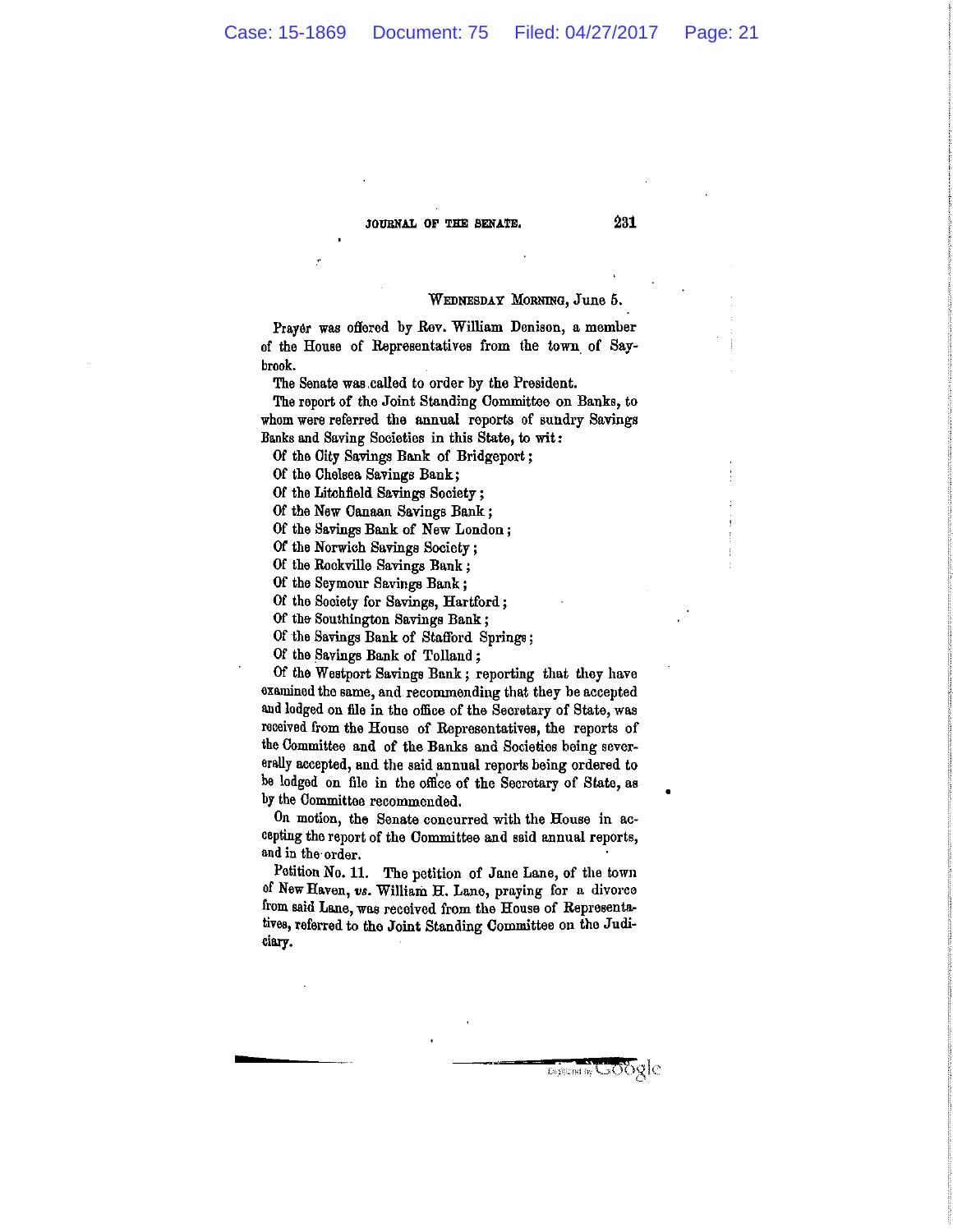258

 $\bullet$ 

#### JOURNAL OF THE SENATE.

The substitute bill having been put upon its third reading, On motion of Mr. Platt, the bill was amended by inserting after the word "towns" in the fifth line, the word "they."

The question recurring upon the passage of the substitute bill as amended,

The question "Shall the substitute bill as amended pass?" was put and decided in the affirmative.

The original bill referred to the Committee having been put on its third reading,

The question "Shall the bill pass?" was put and decided in the negative.

So the original bill was rejected, the substitute bill submitted by the Committee was amended and passed, as by the Committee recommended, and on further motion, the report of the Committee was accepted.

Thereupon, on motion, the Senate adjourned.

#### TUESDAY MORNING, June 11.

Prayer was offered by Rev. John Mitchell, a member of the House of Representatives from the town of Stratford.

The Senate was called to order by the President.

The report of the Joint Standing Committee on the State Prison, to whom were referred the annual reports,

Of the County Commissioners for the County of New Haven;

Of the County Commissioners for the County of Hartford;

Of the County Commissioners for the County of Fairfield; also,

Of the County Commissioners for the County of Tolland; Reporting that they have examined the said annual reports and found them to be correct, and recommending that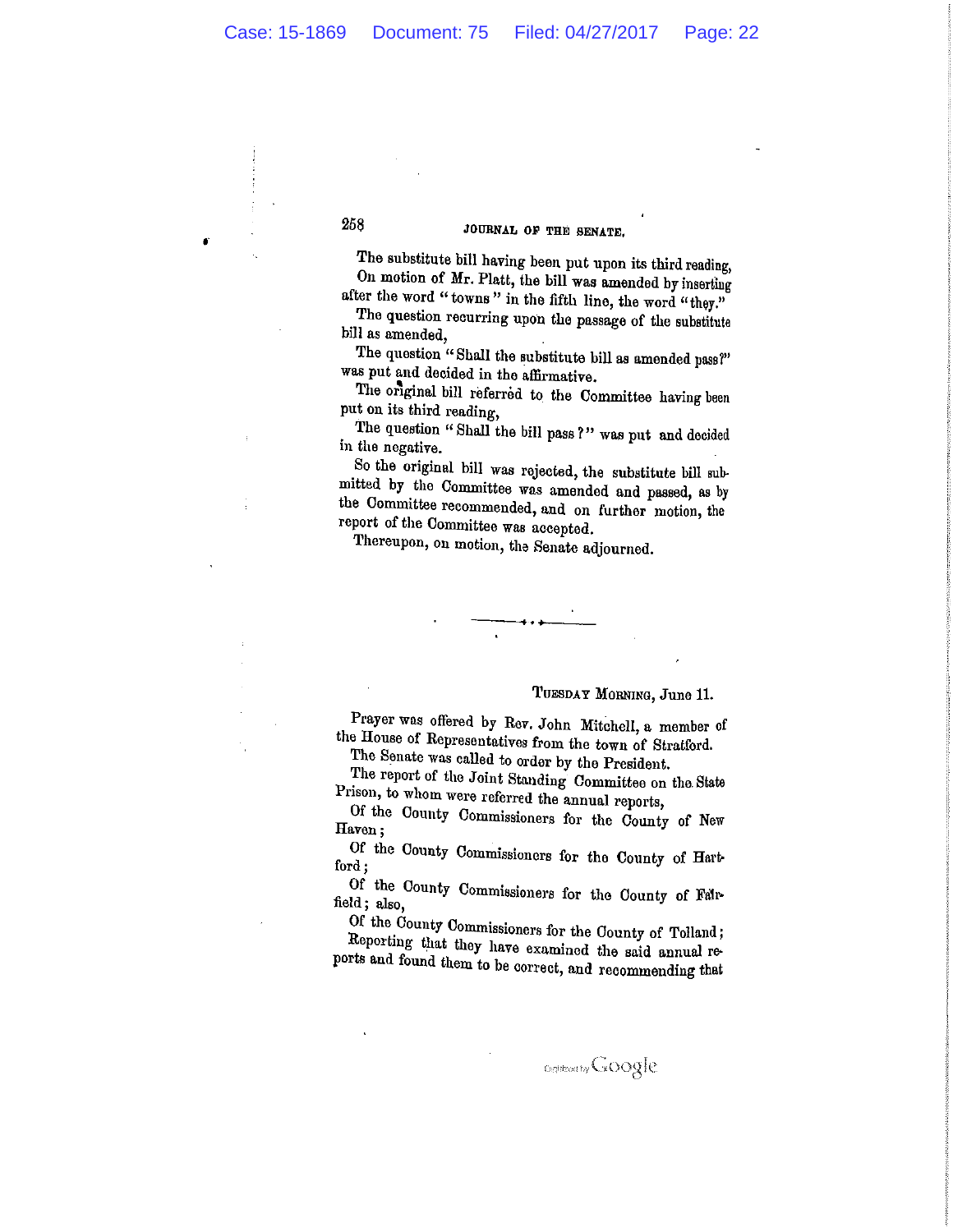JOURNAL OF THE SENATE.

The Convention was called to order by the President. Mr. Carter of Norwalk introduced the following joint reslution, to wit:

GENERAL ASSEMBLY, May Session, 1861. Resolved, By the Senate and House of Representatives in Joint Convention assembled.

That as a testimonial of the profound respect felt by this General Assembly for the memory of the late Chief Justice Storrs, we do now adjourn, and that the two Houses, preceded by their respective officers, do forthwith attend the funeral ceremonies of the lamented deceased.

The question being upon the passage of the resolution, The question "Shall the resolution pass?" was put and decided in the affirmative.

So the resolution was passed, and thereupon the President declared the Convention dissolved.

#### FRIDAY MORNING, June 28.

Prayer was offered by Rev. E. H. Parmelee, a member of the House of Representatives, from the town of Killingworth.

The Senate was called to order by the President.

Mr. Platt, from the Joint Standing Committee on the Judiciary, to whom was referred the joint resolution granting leave to the Court of Probate for the District of New Milford, to grant letters of administration to some meet and suitable person on the estate of Dorcas Phippeny, formerly of said district, by leave of the Senate, submitted the report of the Committee, recommending the passage of the resolution.

406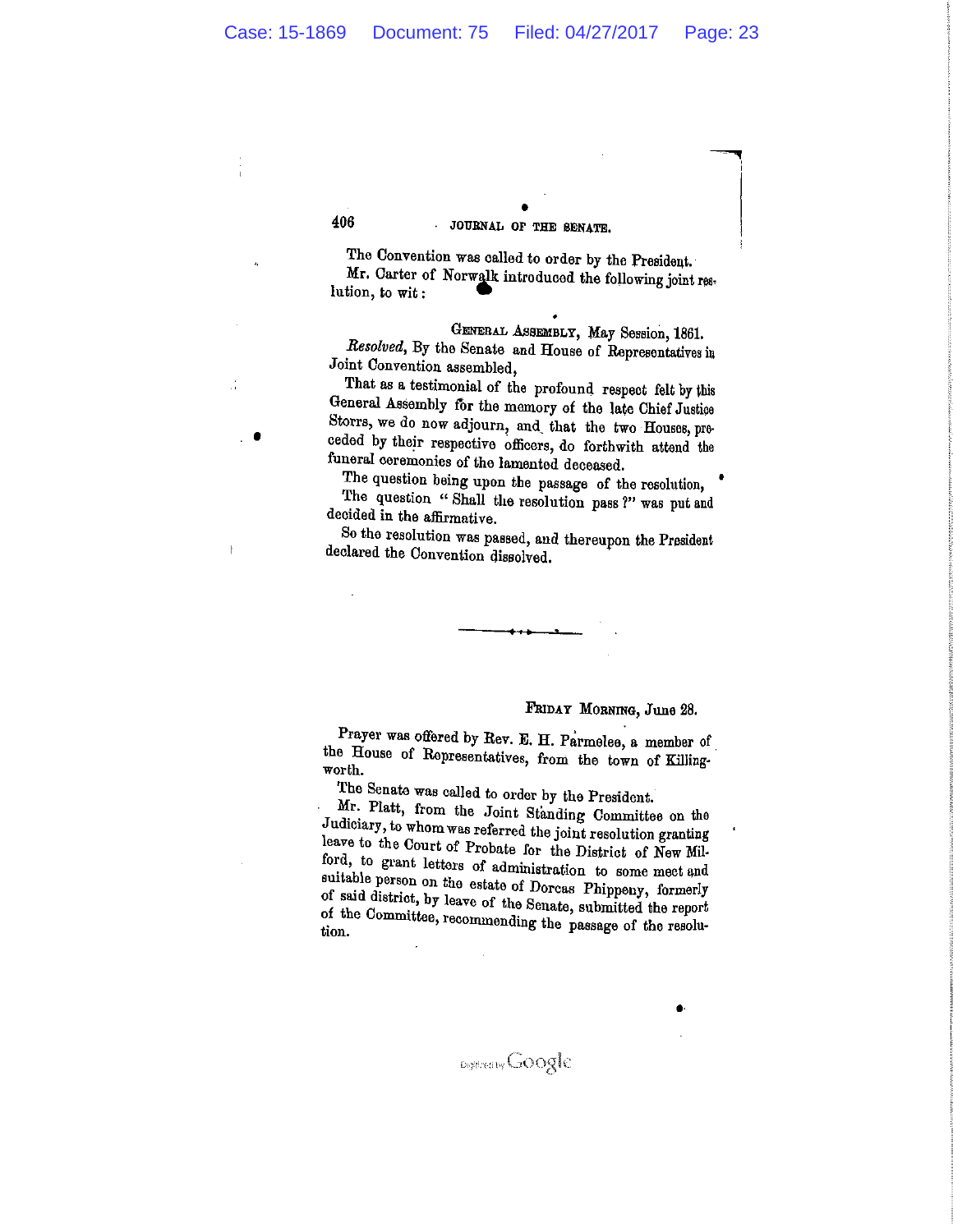# **APPENDIX F**

# Excerpt from Journal of the House of Representatives of<br>Alabama at 6, 36 (Nov. 10 and Nov. 12, 1880)

 $\cdot$ 

 $\bar{z}$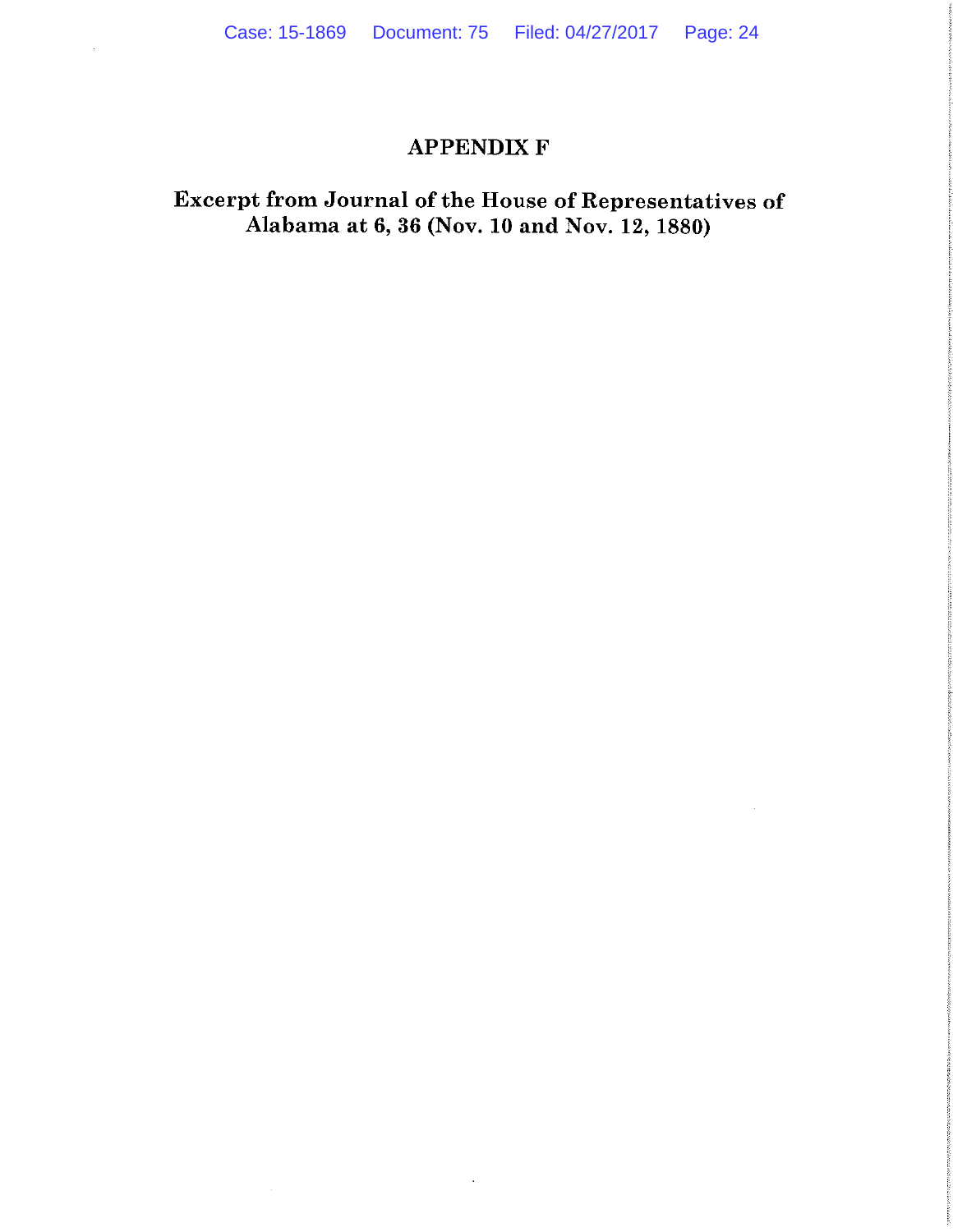

#### OF THE

# STATE OF ALABAMA,

SESSION OF 1880-81.

HELD IN THE

### CITY OF MONTGOMERY,

Commencing November 9th, 1880.

WITH AN INDEX. Prepared by the Clerk of the House.

MONTGOMERY, ALA.: ALLRED & BEERS, STATE PRINTERS, 1881.

 $\bar{z}$ 

Digitized by Google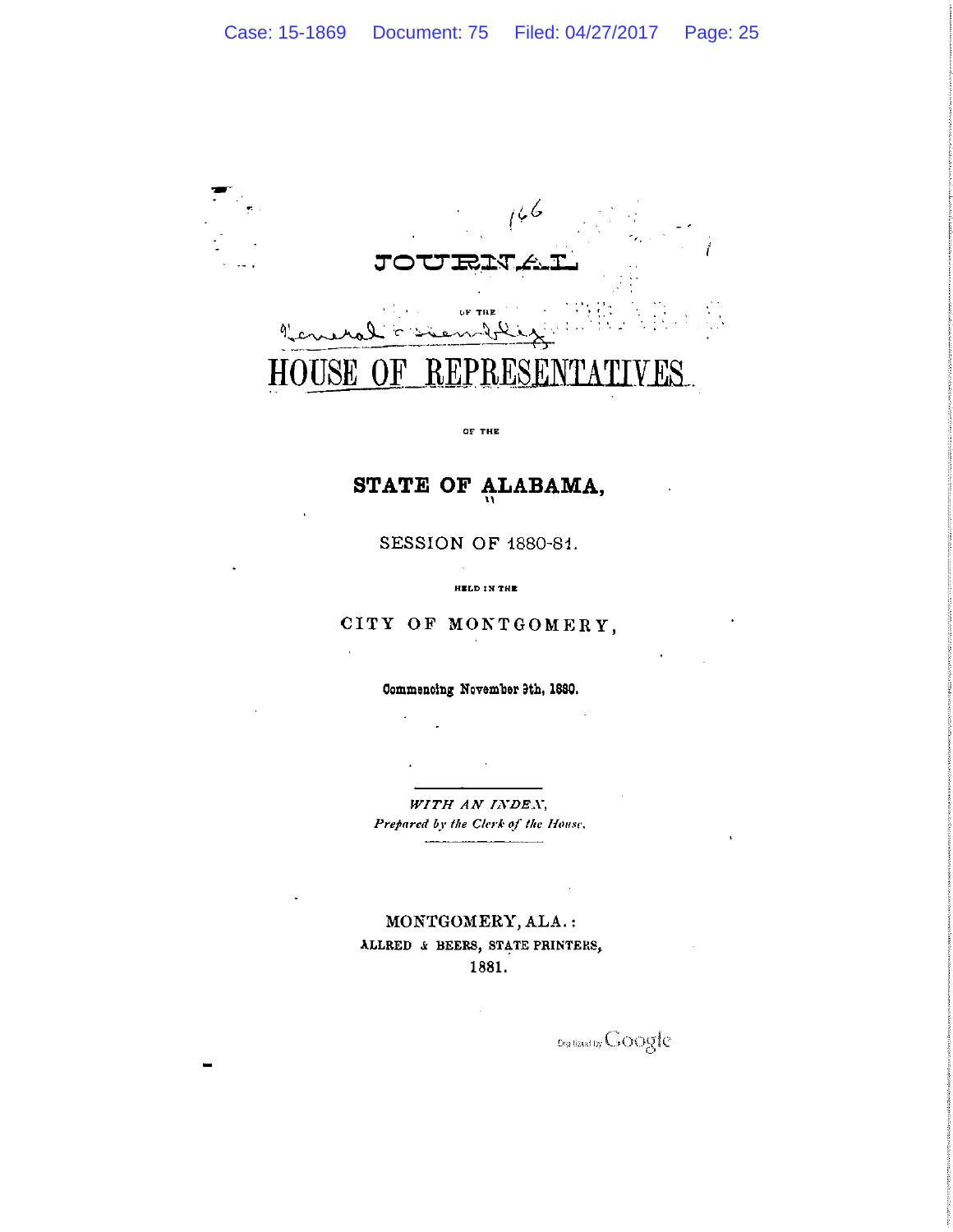$\boldsymbol{6}$ 

6th District, H. H. Brown.  $\boldsymbol{\mathfrak{c}}$ Wm. Taylor. 7th  $\mathfrak{c}\mathfrak{c}$ J. W. Grayson. 8th

#### ELECTION OF SPEAKER.

Mr. Price offered the following resolution:

Resolved, That this House now proceed to the election of a permanent Speaker, a Clerk, an Assistant Clerk, Engrossing Clerk, Enrolling Clerk, a Doorkeeper and an Assistant Doorkeeper.

Pending the consideration of the resolution, on motion of Mr. Watts, the House adjourned until ten o'clock to-morrow morning.

#### WEDNESDAY, November 10, 1880.

Digotours Google

The House met persuant to adjournment.

Hon. David Clopton, Speaker in the Chair.

Prayer by Rev. Mr. Calloway, of the House.

M. Thomas W. Newsom, member elect from Clay county, came forward, enrolled his name, and was duly qualified as a member of the House.

#### ROLL CALL.

Upon the call of the roll, the following members answered to their names:

Messrs. Armstrong, Avery, Bankhead, Barnett, Beard, Beck, Betts, Billingslea, Bowdon, Bulger, Bradford, Brassfield, Brewer, Brooks of Covington, Brooks of Macon, Brown of Tuskaloosa, Brown of Russell, Bruce, Caffee, Calhoun, Calloway, Camp, Collier, Cowart, Cunningham, Clark, Cleveland, Dement, Donoho, Foster, Floyd, Gilmore, Glover, Grayson, Hammond, Harris, Heacock, Head, Hogue, John-son of Autauga, Johnson of Blount, Kent, Kirkland, Lane, Lanier, Langdon, Lary, Long, Maddox, Martin, Milner, Morrissette, McCullough, Nelson, Newman, Newsom, Nettles, Nolen, Nowlin, Owens, Patton, Pickens, Pound, Powell, Price, Ramsay, Renfro, Robinson of Conecuh, Sanders, Sow-Free, Ramsay, Reinfo, Robinson of Conecum, Samess, Sowell, Sheldon, Sharit, Shields, Skeggs, Slaughter, Smith, Taylor, Thomas, Underwood, Vaught, Waller, Walker of Marengo, Walker of Montgomery, Watts, Welborn, White, Wils

 $\begin{array}{c} \begin{array}{c} \begin{array}{c} \end{array} \\ \begin{array}{c} \end{array} \end{array} \end{array}$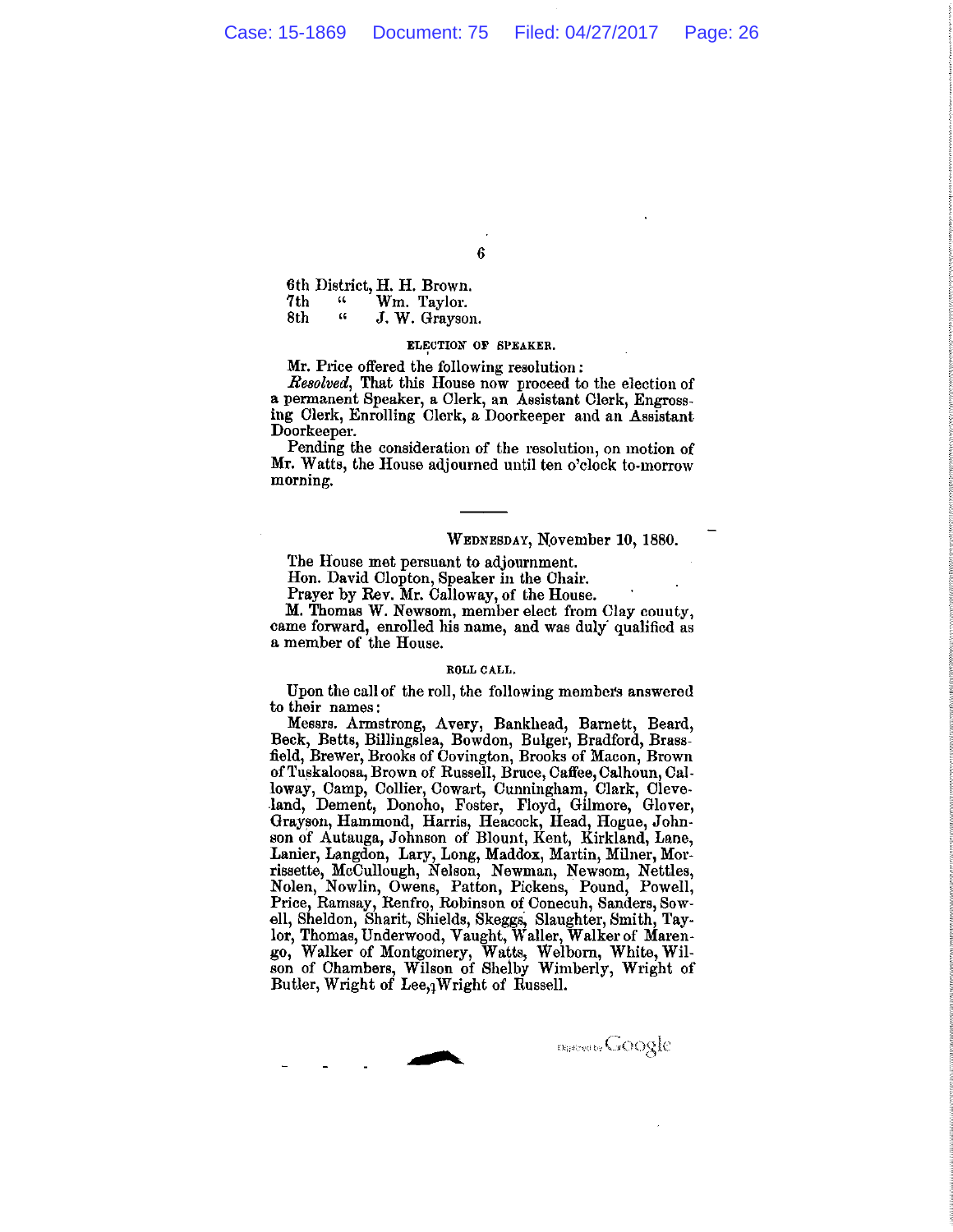36

H. B. 14. To repeal an act entitled an act to authorize persons to keep and use skiffs, or other crafts therein named, for conveying foot passengers across the Black Warrior river, opposite the city of Tuskaloosa;

By Mr. Long—

H. B. 15. To repeal an act to amend section 274 of the Code of Alabama, approved February 12, 1879;

Also.

H. B. 16. To repeal an act to amend section 276 of the Code of Alabama, approved February 8, 1879;

Also.

H. B. 17. To repeal section 4369 of the Code of Alabama; By Mr. Betts-

H. B. 18. To amend an act to incorporate the Gulf Mining Company, approved February 2, 1876;

By Mr. Wilson of Chambers--

H. B. 19. To prohibit the sale or otherwise disposing of spirituous, vinous, or malt liquors, in Beat 6, in Chambers county, Alabama;

Which bills were severally read once and ordered to a second reading on to-morrow.

On motion of Mr. Foster, the House adjourned until to-morrow morning 10 o'clock.

#### HOUSE OF REPRESENTATIVES.

#### FRIDAY, November 12, 1880.

The House met pursuant to adjournment.

Prayer by Rev. Mr. Harris, of the House.

On the call of the roll, the following members answered to their names:

Messrs. Speaker, Agnew, Armstrong, Avery, Bankhead, Barnett, Beard, Beck, Betts, Billingslea, Bowdon, Bulger, Bradford, Brassfield, Brooks of Covington, Brooks of Macon, Brown of Tuskaloosa, Brown of Russell, Bruce, Caffee, Calhoun, Calloway, Camp, Collier, Cowart, Cunningham, Clark, floun, Canoway, Camp, Comer, Coward, Cummignam, Clark,<br>Cleveland, Dement, Donoho, Foster, Floyd, Gilmore, Glover,<br>Grayson, Hammond, Harris, Heacock, Head, Hogue, Johnson<br>of Autauga, Johnson of Blount, Kent, Kirkland, Lane, Nolen, Nowlin, Owens, Patton, Pickens, Pound, Powell, Price, Ramsay, Renfro, Robinson of Conecuh, Robinson of

**Cratical by GOOgle**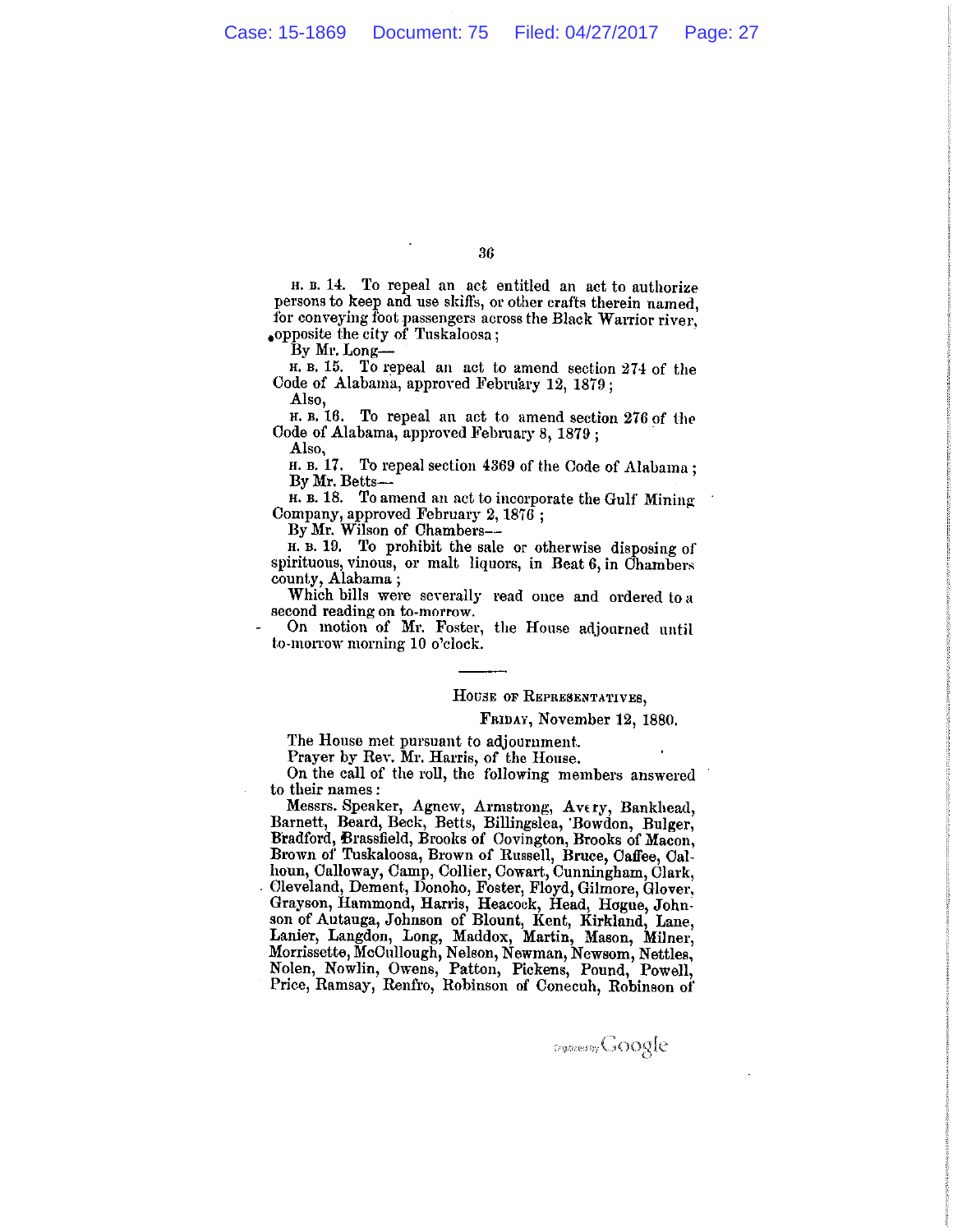# **APPENDIX G**

# Excerpt from Journal of the Senate of Arkansas<br>at 3 & 7 (Jan. 9 and Jan. 10, 1893)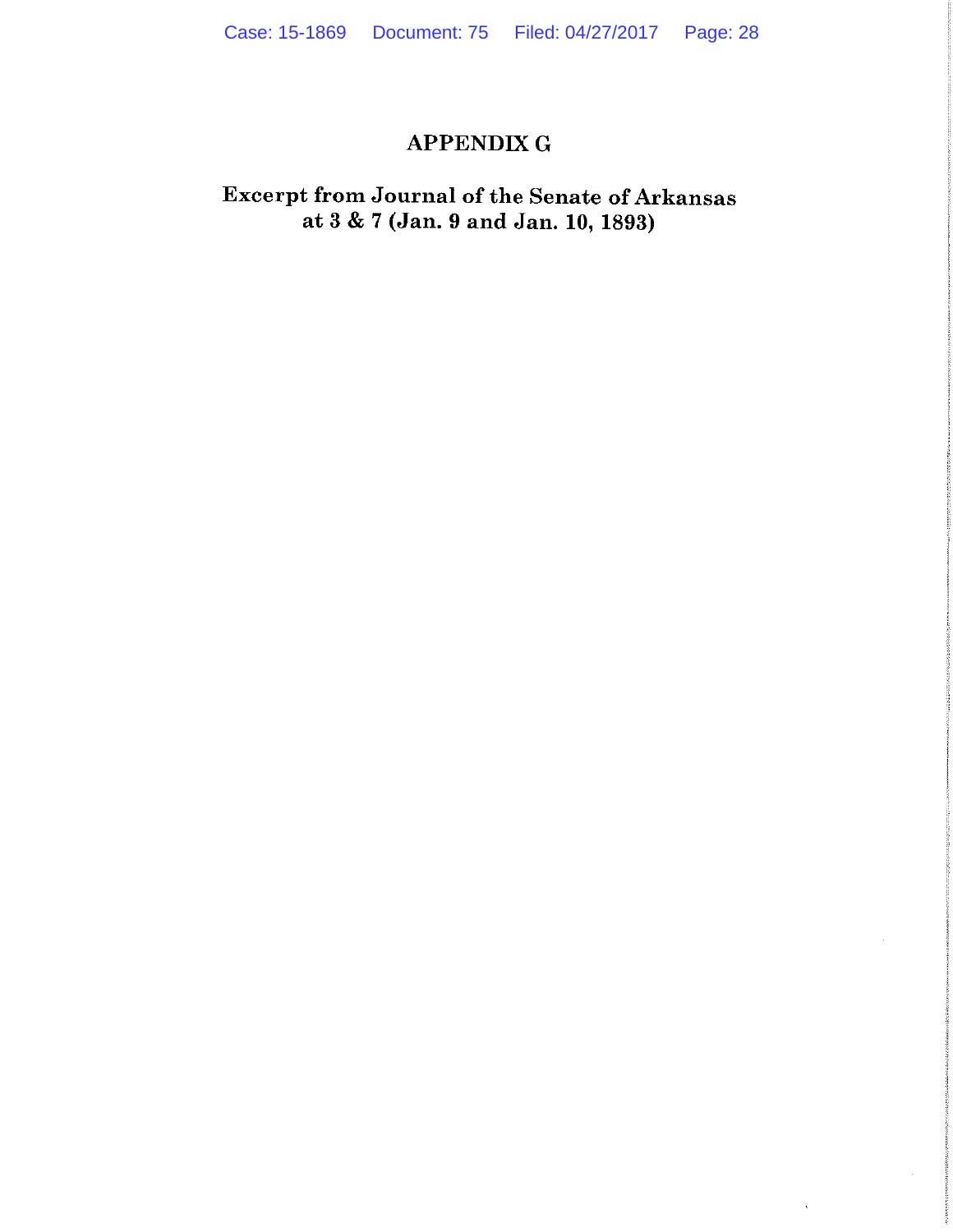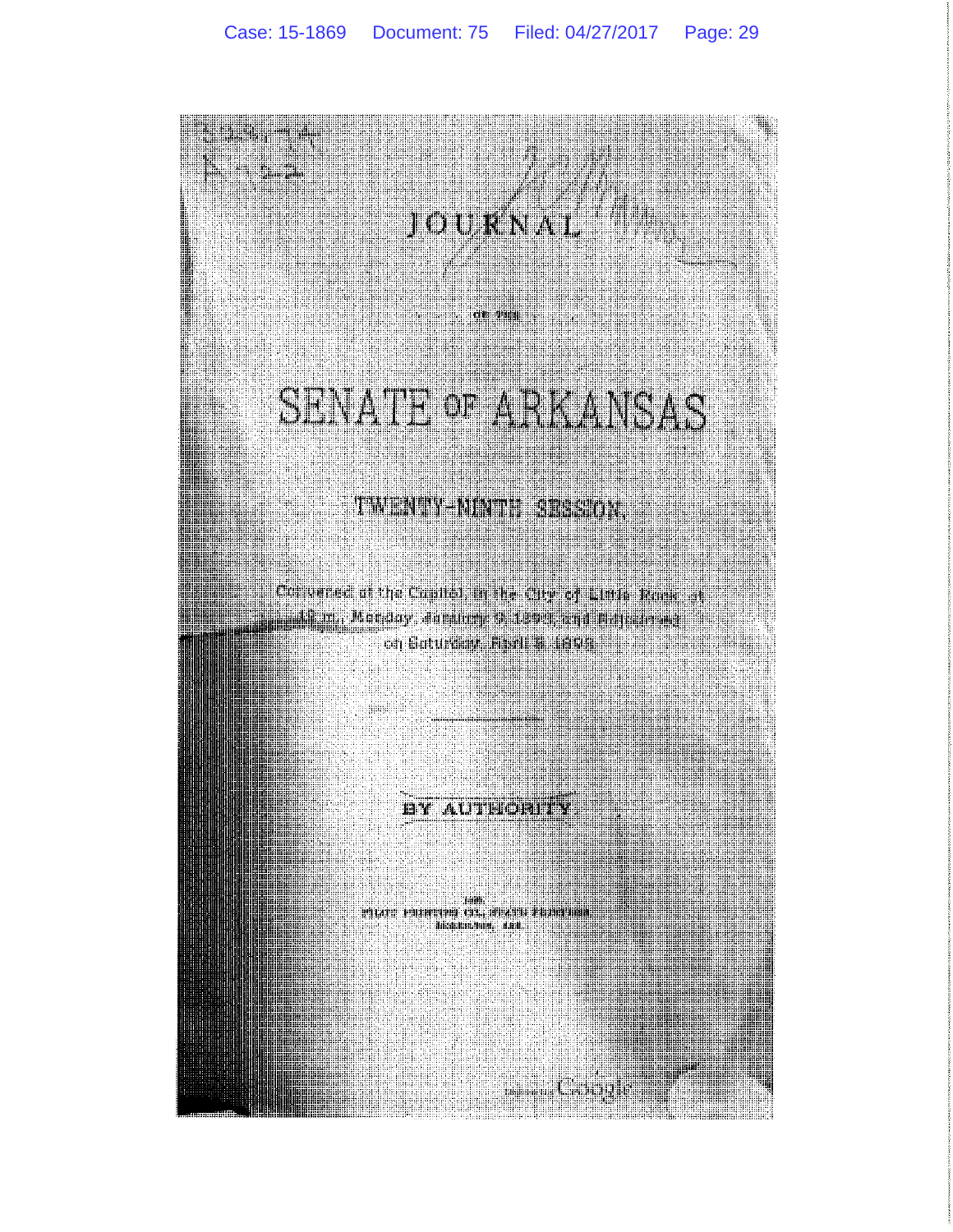#### SENATE JOURNAL. OF THE ARKANSAS. **STATE** OF TWENTY-NINTH SESSION.

#### SENATE CHAMBER, LITTLE ROCK, ARK., Monday, January 9, 1893.

In pursuance of the provisions of the constitution and laws of the State of Arkansas, the members of the senate thereof met at the senate chamber in the city of Little Rock, on the above mentioned day at 12 o'clock 'meridian, and

The senate was called to order by the president of the senate, Hon. C. C. Hamby.

The president appointed Mr. Adam Clark sergeant-atarms to serve until the senate shall have elected a sergeantat-arms.

The roll of members holding over and newly elected was called by Jno. G. Holland, secretary of last senate, and The following answered to their names:

| Senators.  | ٠<br>Senators.   | Senators.          |
|------------|------------------|--------------------|
| Adame.     | Hawkins.         | Russ.              |
| Allen.     | HIII.<br>٠       | Beott.             |
| Amie.      | Holmes.          | Sloan.             |
| Bell, G W. | ۰<br>Kineworthy, | Smith.             |
| Bell, J H. | Liddell.         | Weaver,            |
| Callaway.  | Lucas.           | West.              |
| Слвеу.     | ٠<br>mehalley.   | Wilson.            |
| Davidson.  | Oyler.           | Witt.              |
| Erwin.     | Pettigrew.<br>,  | Word.              |
| Gaughan.   | Quinney.         | Mr. President.-82. |
| Нагкеу,    | ked wine.        |                    |
|            |                  |                    |

Prayer was then offered by Hon. Hogan Allen, a member of the senate.

The president appointed Mr. Adam Clark sergeant-atarms to serve until the senate shall have been organized.

The president presented the following from the secretary of state:

Digitized by GOOgle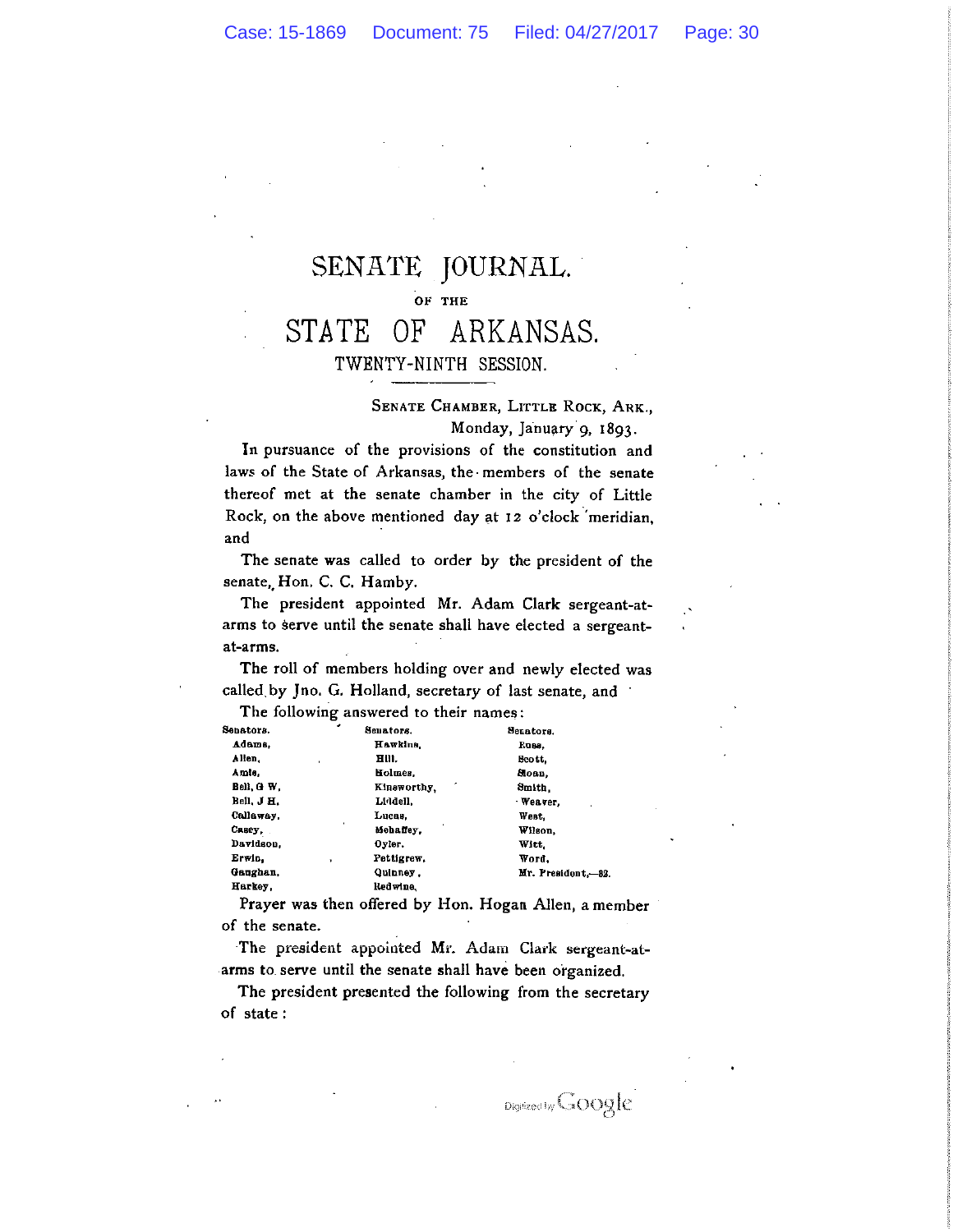### SENATE OF ARKANSAS.

Senators Russ, Hawkins and Witt as committee to notify the governor.

On motion of Senator Quinney, at twelve o'clock and thirty minutes p. m., the senate adjourned until 9 o'clock tomorrow morning.

E. B. KINSWORTHY, President. Attest, JOHN W. HOWELL, Secretary.

 $\overline{7}$ 

#### SENATE CHAMBER, LITTLE ROCK, ARK. Tuesday, January 10.

Senators Russ. Scott, Sloan, Smith Weaver. West, Wilson. Witt. Word,

Mr. President.-82.

The senate met at 9 o'clock, was called to order by the president.

The secretary called the roll and the following answered to their names:

| Senators    | Senatork   |  |
|-------------|------------|--|
| Adams.      | Harkey.    |  |
| Allen.      | Hawklos.   |  |
| Amls.       | нu.        |  |
| Bell. G. W. | Holmes.    |  |
| Bell, J, H, | Liddell.   |  |
| Callaway.   | Lucas.     |  |
| Савет.      | Mehafley.  |  |
| Davidson.   | Oyler,     |  |
| Erwin.      | Pettigrew. |  |
| Gaughan,    | Quinney,   |  |
| Hamby.      | Redwine,   |  |

Quorum present.

Prayer by Senator Allen.

The journal of yesterday's proceedings was read and approved, and signed by the president and attested by the secretary.

The sergeant-at-arms announced a message from the Governor.

Whereupon the Governor's private secretary, A.W. Files, appeared within the bar of the senate and read the follow $ing:$ 

Digitized by Google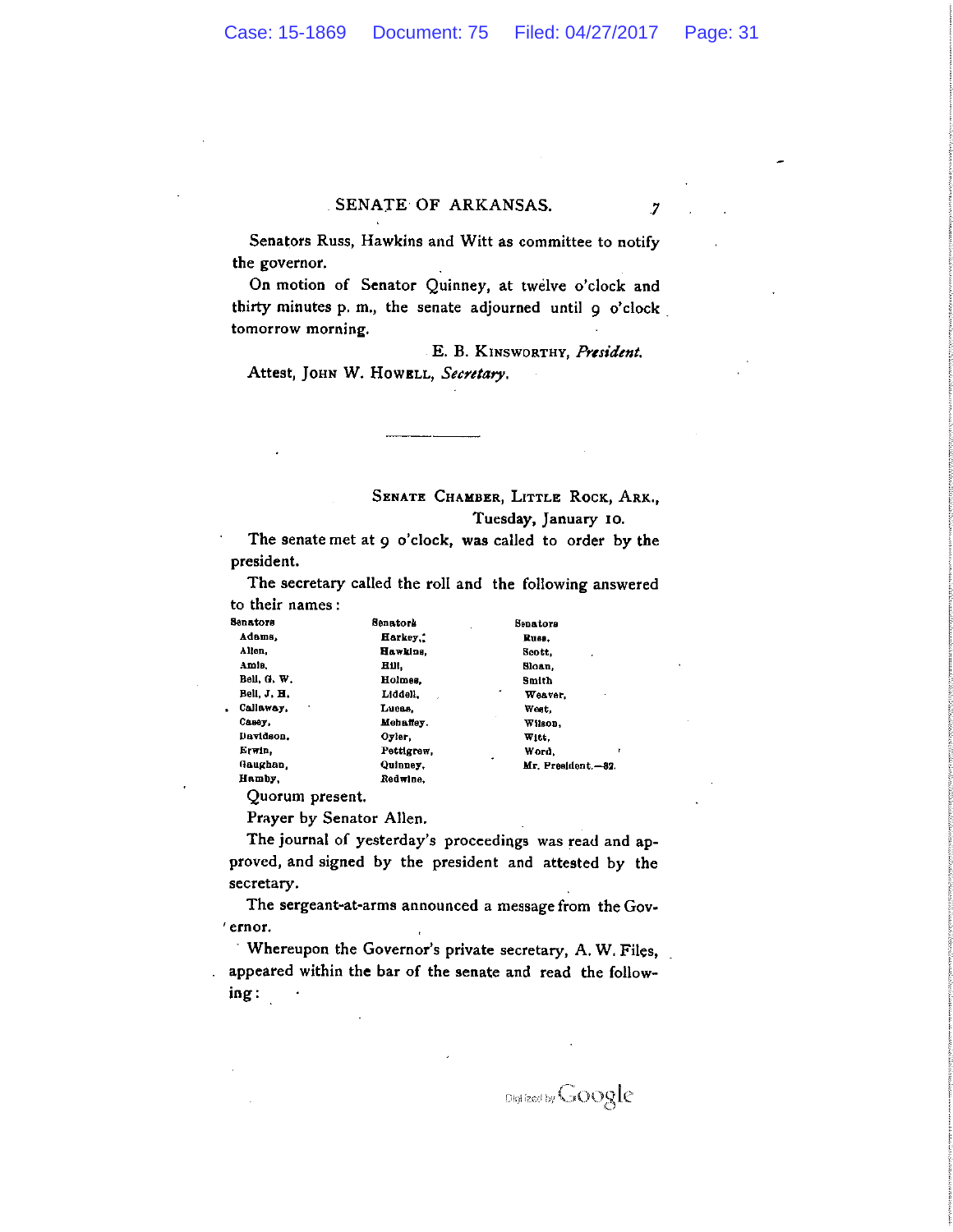# **APPENDIX H**

# Excerpt from Journal of the Senate of Georgia at 584 (Dec. 17, 1898)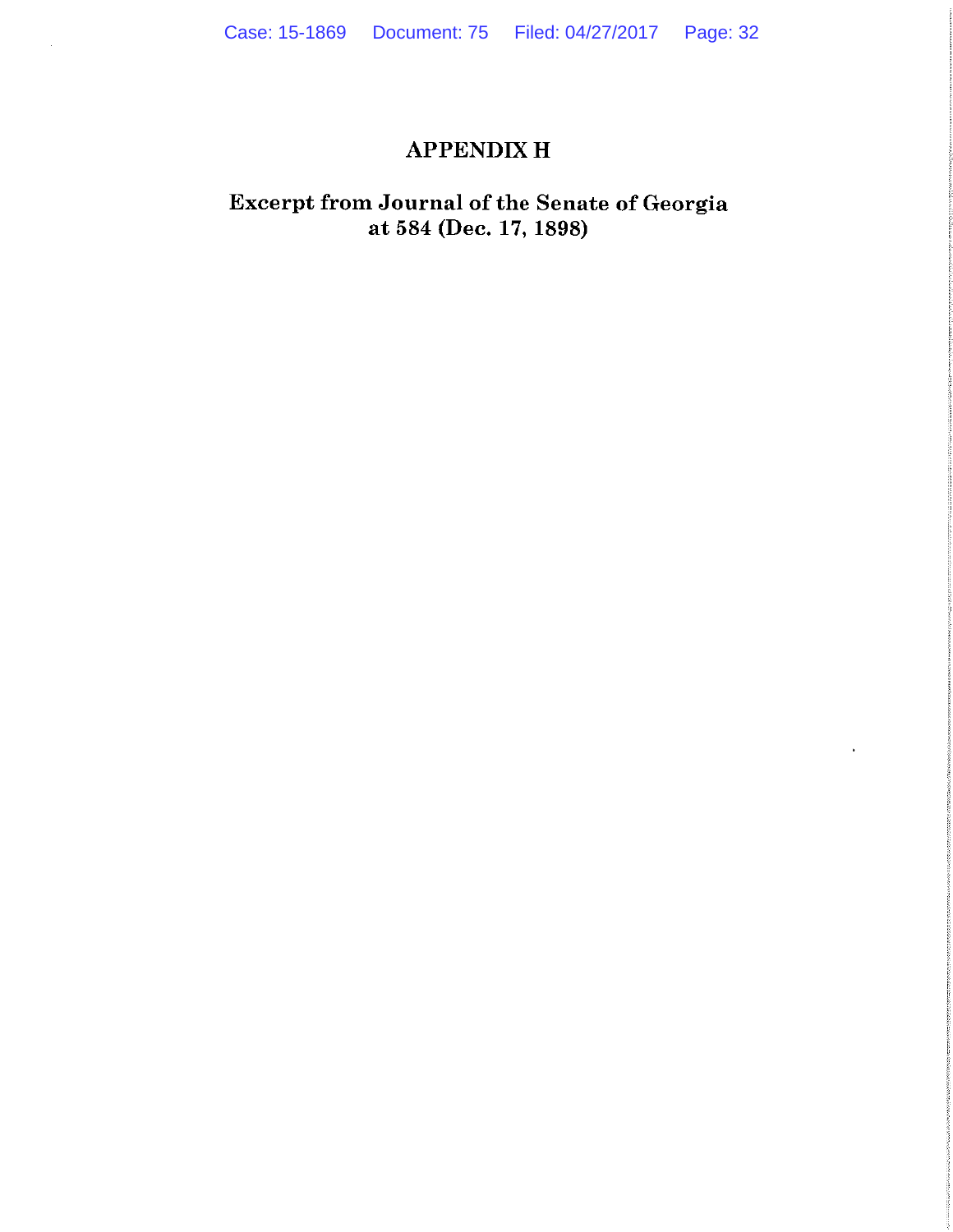# **JOURNAL**

 $0\,\mathrm{F}$ 

### THE SENATE

OF THE

 $\bar{z}$ 

 $\overline{\cdot}$ 

# STATE OF GEORGIA,

AT THE

REGULAR SESSION

OF THE

# GENERAL ASSEMBLY.

At Atlanta, Wednesday, October 26, 1898.



ATLANTA. Geo. W. Harrison, State Printer. The Franklin Printing and Publishing Company. 1808.



Digitized by Google

 $\mathcal{F} = \{ \mathcal{F} \}$ 

 $\bullet$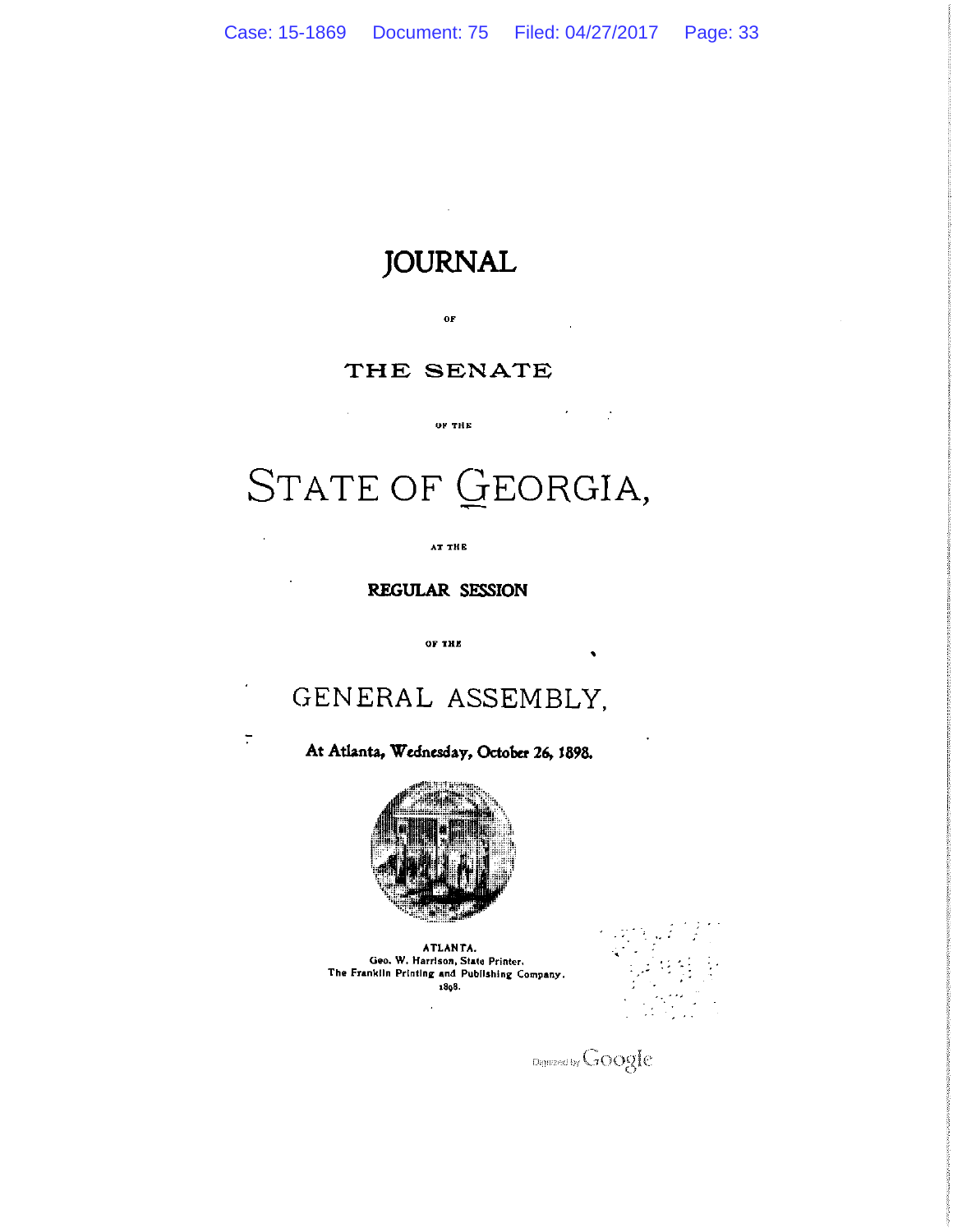584

JOURNAL OF THE SENATE.

| Dickerson,   | McGehee.  |
|--------------|-----------|
| Fouche,      | Passmore, |
| Greene,      | Perkins.  |
| Grose,       | Rawlings. |
| Grovenstein. | Reduing,  |
| Hand.        | Steed,    |
| Heard.       |           |

West, Wight, Wilcox, Wingfield, Wood.

Webb,

Those not voting were Messrs.-

| Clifton,   | Lang.     | Nesbitt.       |
|------------|-----------|----------------|
| Davie,     | Mann.     | Odom,          |
| Dowling.   | Morrison. | Thompson.      |
| Hodge.     | McLester. | Mr. President. |
| Humphreys, |           |                |

The resolution having received the requisite constitutional majority, was passed as amended, and the amendments were to appropriate \$150.00 for the indexing of the Journals of the House and Senate for the year 1898.

Mr. Lang was granted leave of absence until to-morrow afternoon on account of sickness.

Upon motion of Mr. Daniel the Senate adjourned until to-morrow morning at 9 o'clock.

> Senate Chamber, Atlanta, Ga., Saturday, December 17, 1898.

The Senate met pursuant to adjournment at 9 o'clock, and was called to order by the President.

Prayer was offered by Senator McGehee.

**Digitized by GOOgle**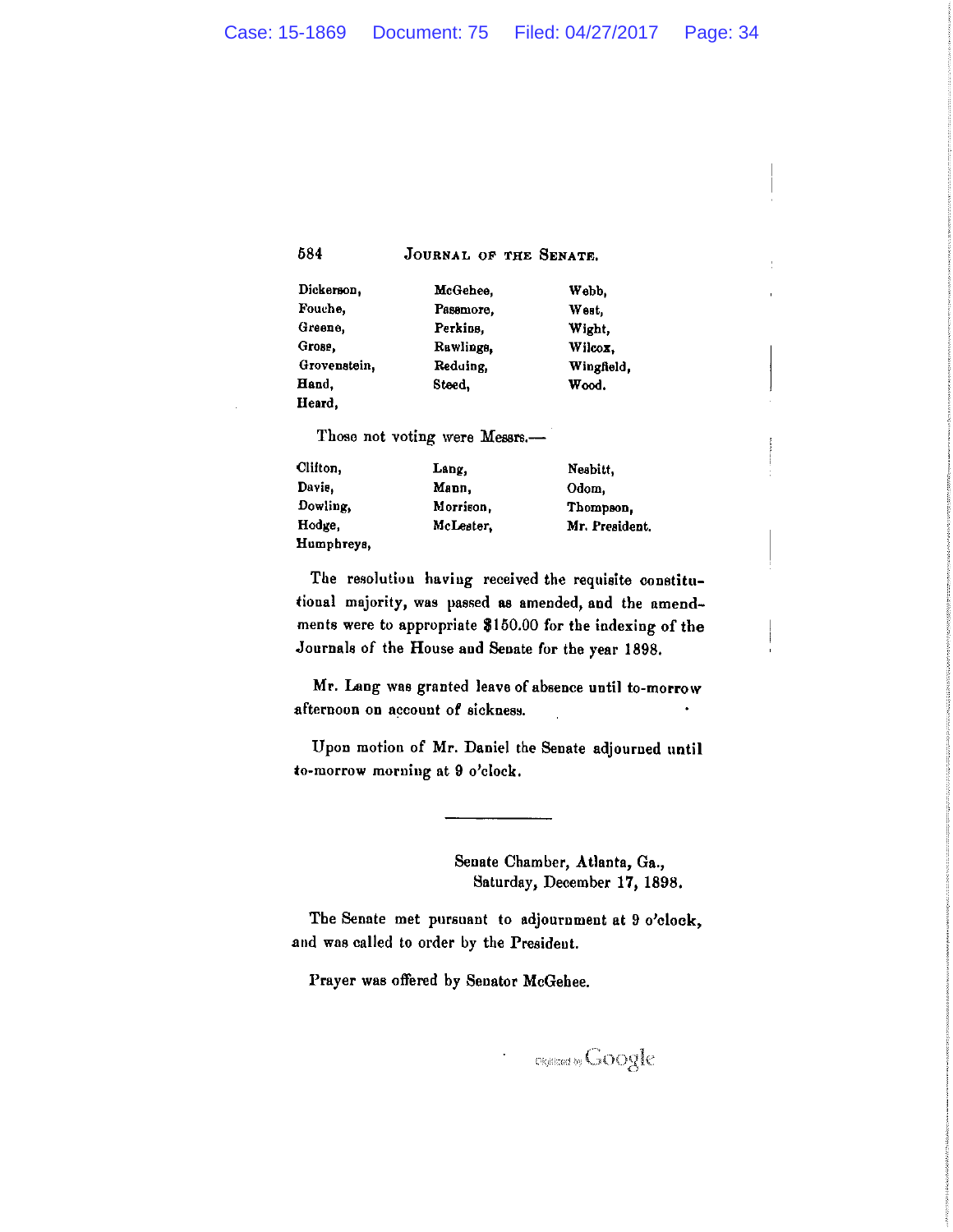### **APPENDIX I**

 $\mathcal{L}^{\mathcal{L}}(\mathcal{L}^{\mathcal{L}})$  .

 $\mathcal{L}^{\pm}$ 

 $\sim$ 

# Excerpt from Journal of the House of Representatives of Michigan at 10, 82, 594, 956 (Jan. 2, Jan. 11, Feb. 20, and Mar. 20, 1879)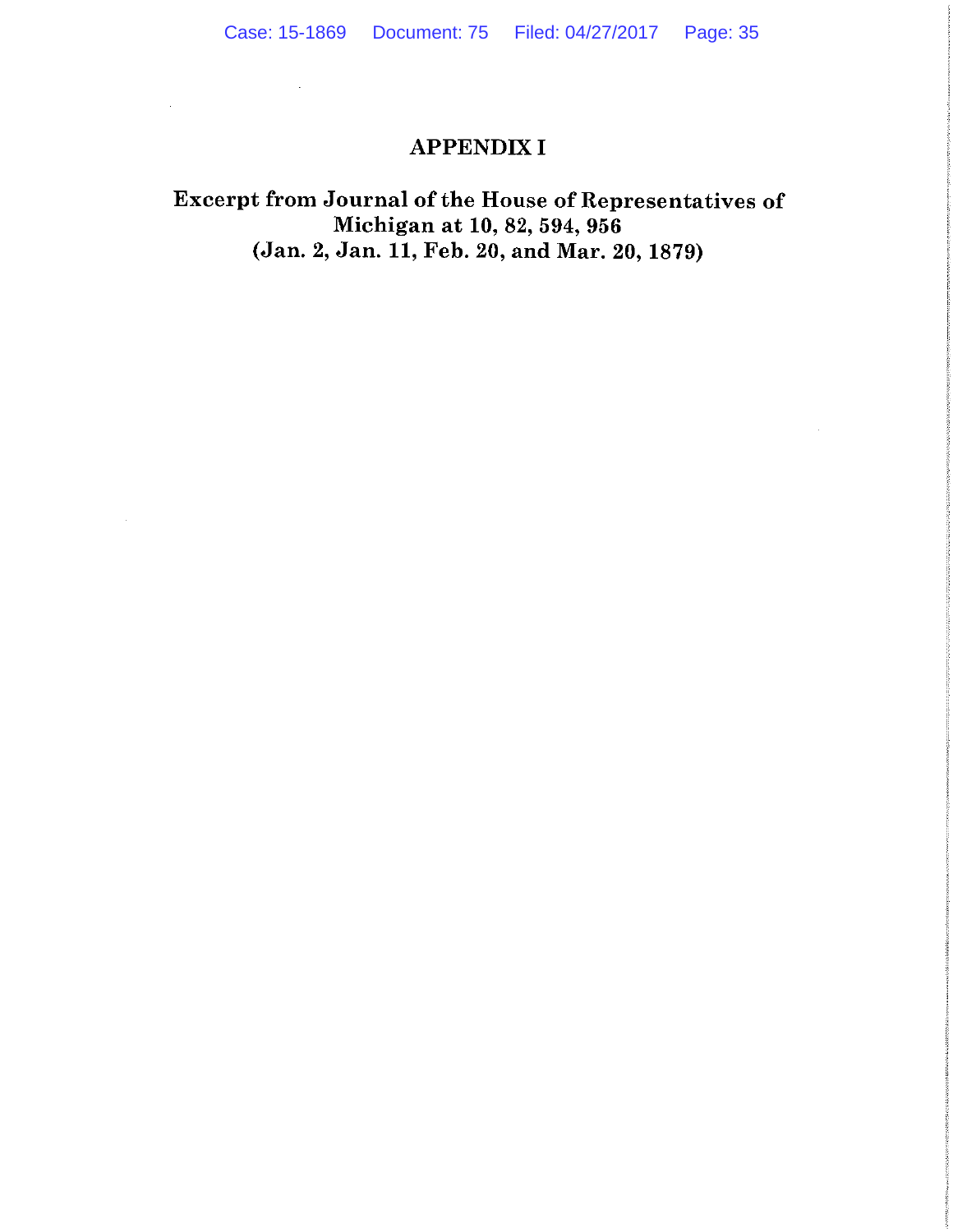$\bar{4}$ 

## **JOURNAL**

#### 317 90

# HOUSE OF REPRESENTATIVES

OF THE

### STATE OF MICHIGAN.

#### 1879.

Printed by virtue of an Act of the Legislature, under the direction and supervision of

#### DANIEL L. CROSSMAN,

Clerk of the House of Representatives.

IN TWO VOLUMES.

VOL. I.



BY AUTHORITY.

 $\mathcal{L}^{\text{max}}$  $\omega_{\rm g}$  $\mathcal{D}_{\mathcal{A}}$ ).

LANSING: W. 8. GEORGE & CO., STATE PRINTERS AND BINDERS. 1879.

**Digitized by GOOSIC** 

 $\bar{1}$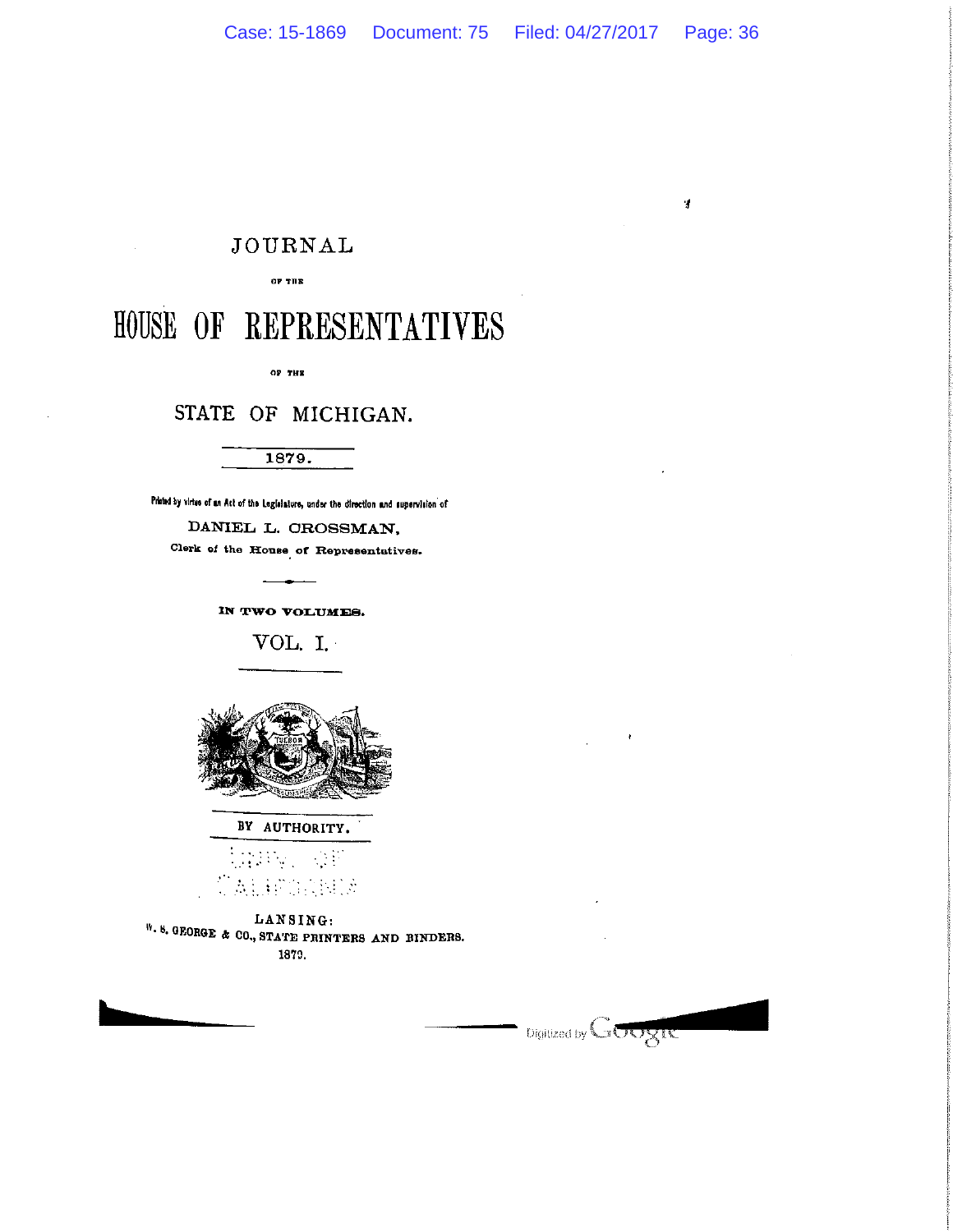JOURNAL OF THE

**Jan. 2,** 

#### Lansing, Thursday, January 2, 1879.

The House met pursuant to adjournment and was called to order by the Speaker.

Prayer by Representative Sharts.

Roll called; quorum present.

Mr. Bradfield announced that Mr. C. Briggs, of Houghton county, was present, and desired to take his seat.

Mr. Abbott announced that Mr. L. B. Miller, of the first district of Monroe county, was present, and desired to take his seat.

Whereupon the two gentlemen named, came forward, took and subscribed the constitutional oath of office, and entered upon the discharge of their duties.

#### PRESENTATION OF PETITIONS.

No. 1. By Mr. Allen: Petition of Watson Snyder, D. B. Green, and 387 others, citizens of Michigan, asking for the establishment of a reform school for girls;

Referred to the committee on State affairs.

No. 2. By Mr. Stevens: Petition of numerous morchants and business men of Michigan, relative to insolvent debtor laws;

On demand of Mr. Stevens

The petition was read at length and spread at large on the journal, as follows:

To the Senate and House of Representatives:

The undersigned, merchants and business men of the State of Michigan, respectfully represent:

That since the passage of the late Bankrupt Act of March 2d, 1867, there has been no legislation directed to that code so vital in its importance to every commercial community which regulates the relations between the debtor and creditor classes.

That during the period which has clapsed since the passage of the bankrupt law, the material and commercial wealth and importance of this State has made wonderful progress, and the repeal of the bankrupt law has left our statute books without legislation, corresponding with the changing needs of the community in that regard.

We urge upon your attention the general need of a revision of our State laws upon insolvoncy and in regard to the collection of debts, and most respectfully, but earnestly, demand immediate attention to the subject.

Without attempting, in the space which a memorial should cover, to call attention to all the defects which time has developed in our system of laws in the premises, we call your attention to a few, which, it seems to us, in the interest of the material prosperity of this State, call for the earliest remedy.

#### I.-THE CHATTEL MORTGAGE LAW.

The Courts have now construed our statutes upon this subject to allow

1. The validity of a mortgage upon a stock of goods, which in itself provides that the debtor may continue the business and buy and sell in the ordinary way of trade.

2. Which provides that it shall cover goods purchased and put into the stock after the giving of the mortgage; and

3. That such a mortgage, even if not filed, and even if concealed from the

Digitized by GOOgle

10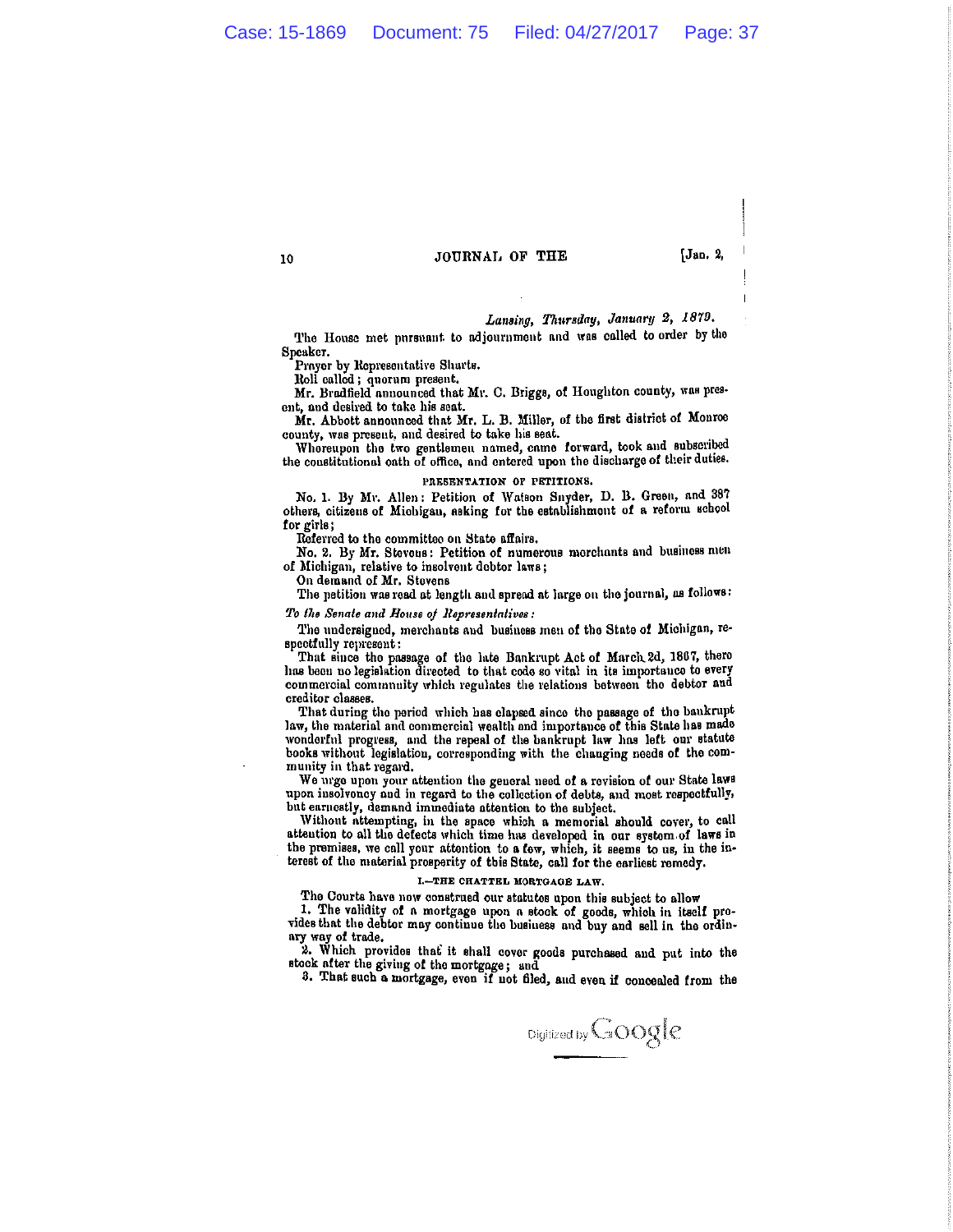[Jan. 11,

The resolution and amendment were then referred to the committee on state affairs.

JOURNAL OF THE

Mr. Parsons offered the following resolution:

Resolved, That the committee on municipal corporations be authorized to employ a clerk at a compensation of \$3 per day;

Which was adopted.

32

Mr. Stevens moved that when the House adjourn to-day it be until Monday, at 84 o'clock P.M.

On motion of Mr. Cheney,

The motion was laid on the table.

Mr. Parker asked and obtained leave of absence for himself until the 15th.

Mr. Donnolly asked and obtained leave of absence for himself until the 15th.

Mr. Stevens asked and obtained leave of absence for himself until the 13th.

Mr. Mosher moved that the House do now adjourn;

Which motion did not prevail.

Mr. Johnson asked and obtained leave of absonce for himself until the 15th. Mr. Goebel moved that when the House adjourn to-day it be until Monday

next at 81 o'clock P. M. On motion of Mr. Cheney,

The motion was laid on the table.

On motion of Mr. Turck,

The House adjourned.

#### Lansing, Saturday, January 11, 1879.

The House met pursuant to adjournment and was called to order by the Speaker.

Prayer by Representative Sharts.

Roll called: quorum present.

Absent without leave: Messrs. Estabrook, Girardin, Jackson, May, Pailthorp, Sawyer, Stearns, J. Strong, and Waltz.

Mr. Veenfliet asked and obtained leave of absence for Mr. Estabrook until the 16th.

Mr. Granger asked and obtained leave of absence for Mr. Pailthorp until the 14th.

Mr. Kuhn asked and obtained leave of absence for Mr. Waltz until the 14th. Mr. G. H. Hopkins asked and obtained leave of absence for Mr. Jackson until the 14th.

Mr. White asked and obtained leave of absence for Mr. May for the day.

Mr. Noah asked and obtained leave of absonce for Mr. Girardin until the 14th.

Mr. Henderson asked and obtained loave of absence for Mr. J. Strong until the 14th.

Mr. Moore asked and obtained leave of absence for himself, after the moruing session, until the 14th.

Mr. Allen asked and obtained leave of absence for Mr. Sawyer for the day.

Mr. White asked and obtained leave of absence for himself until the 14th.

Digitized by GOOgle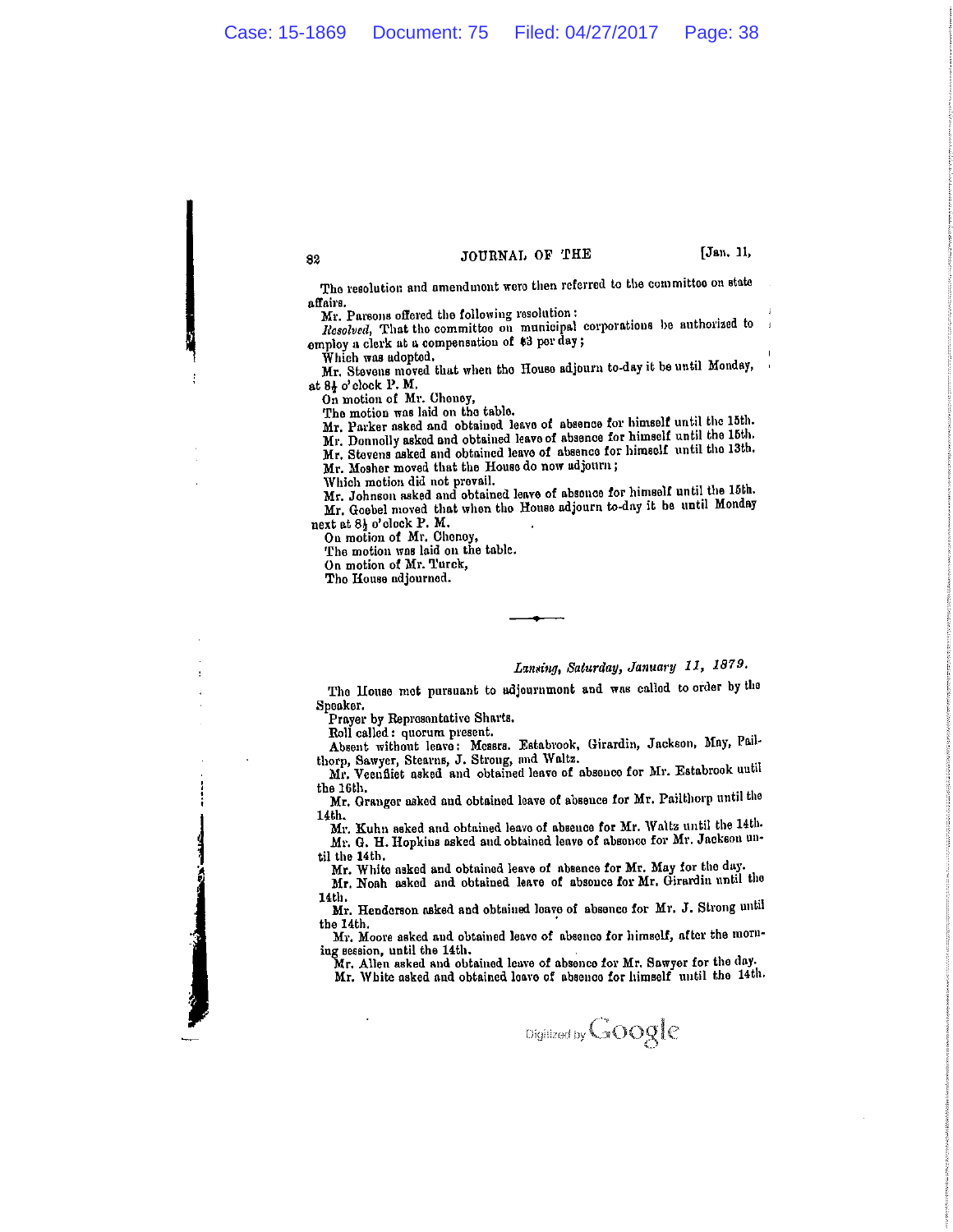594

1879.1

#### HOUSE OF REPRESENTATIVES.

If this, beyond a doubt, were shown,<br>That by no rule was Hayes his own.

Then, grand or petit, which the theft,<br>What is the value, worth, or heft?<br>One said, no cause could be maintained,<br>No value get, no man arraigned.

Springfield, to Lansing, sends her news<br>John Logan is the man wo use.<br>While Madison, the greeting sends,<br>Mat Carpenter will serve our ends.

But Michigau is not behind,<br>She answers back, and frees her mind,<br>You've played your bowers, in spite of croaker,<br>But, sistor States, we've played the joker,

On motion of Mr. Sawyer, The foregoing communication was spread at large on the journal. On motion of Mr. Allen, The House adjourned.

#### Lansing, Thursday, February 20, 1879

The house met pursuant to adjournment and was called to order by the Speaker.

Prayer by Representative Barnes.

Roll called : a quorum present.

Mr. Curtis asked and obtained leave of absence for the committee on ronds and bridges for the forenoon.

By unanimous consont

Mr. Griffey offered the following resolution:

WHEREAS, On the 29th day of January it was stated in the legislative jourhal that the Hon. Andrew Jackson, representative from Chippevia county, was absent without leave under a call of this House, and liable to be arrested; and

absent without leave under a call of this House, and liable to be arrested; and WHEREAS, He was at that very time serving as a member of the special committee to invito the Governor and Stato officers to attend the memori

statement of the facts on the journal of to-day. Which was adopted.

Whereupon the clork made the following statement:

The Hon. Andrew Jackson, although reported absent, during the call of

Digitized by GOO<sub>S</sub>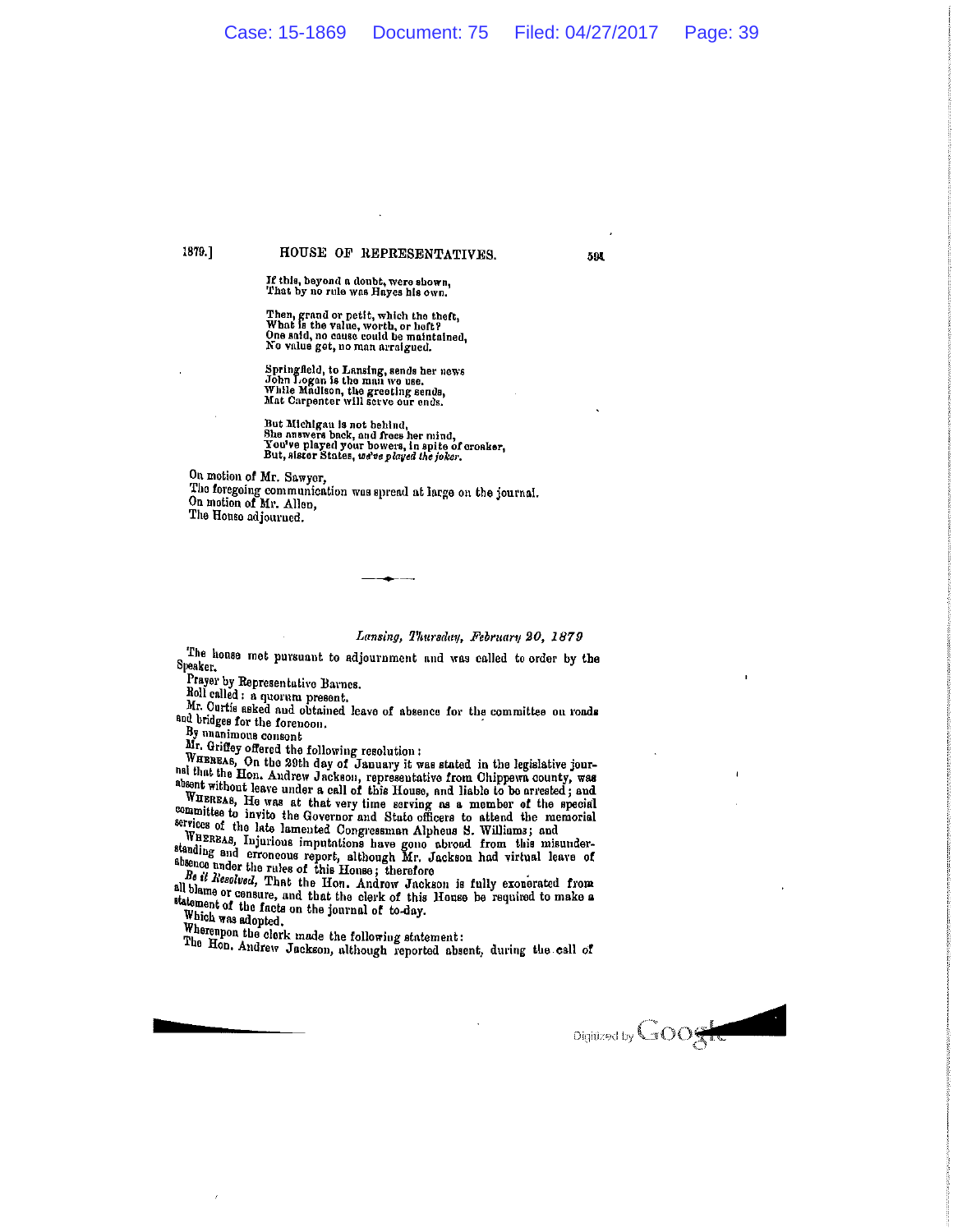956

 $\mathbf{1}$ 

#### JOURNAL OF THE

[March 20,

#### Lansing, Thursday, March 20, 1879.

The House met pursuant to adjournment and was called to order by the Speaker.

Prayor by Representative Sharts.

Roll called : quorum present.

Absent without leave: Messrs. Kuhn and Raymond.

Mr. Bennett asked and abtained leave of absence for himself for to-morror, after 10} o'clock A. M.

Mr. Gould asked and obtained leave of absence for Mr. Raymoud indefinitely, on account of sickness.

Mr. Noah asked and obtained leave of absence for Mr. Kuhn for the day. By unanimous consent,

Mr. Allen offered the following resolution:<br>Resolved, That the house hold a session on Thursday evening, of next week, to hear and consider petitions, and that the order of petitions be passed until the time named:

Mr. Mosher moved to amend the resolution so as to make the time for the consideration of petitions every alternate evening;

Pending which,<br>On motion of Mr. Baldwin,

The resolution was laid on the table.

By unanimous consent,

Mr. Chase offered the following resolution:

Resolved, That the committee on the Michigan Asylum for the Insane be permitted to absent themselves at will from the sessions of this House during the investigation of said asylum;

Which was adopted.

By unanimous consent,

Mr. Johnson offered the following resolution:

Resolved, That the chairmen of the several committees on state institutions be required to report in writing, as soon as may be, the amount of the appropriations asked for by each institution, and the purposes in detail to which such printing asked for by each institution, and the purposes in detail to which such any contract of the such as appropriations are to be applied; also the amount of income (if any) now received by such institution, and from whonce derived; also the number of officers and professors in such institution who are now drawing more than \$1,200 per annum, and the amount so received, with the name of such employé; together with a statement of the amount received for similar services in the years 1870 and 1875; and that no bill making appropriations to state institutions be<br>considered in the committee of the whole until after the expiration of at least<br>five development in the committee of the whole until after the five days subsequent to such report being made;

Which was adopted.

By unanimous consent.

Mr. Yeomans offered the following resolution: Resolved, That hereafter the daily sessions of this House commence at holf-<br>past nine o'clock A, M., until further ordered.<br>Mr. Hill moved that, until further ordered.

Mr. Hill moved that the resolution be laid on the table.

Mr. Shattuck demanded the yeas and nays.

The demand was not seconded.

The motion that the resolution be laid on the table then prevailed.

Digitized by GOOgle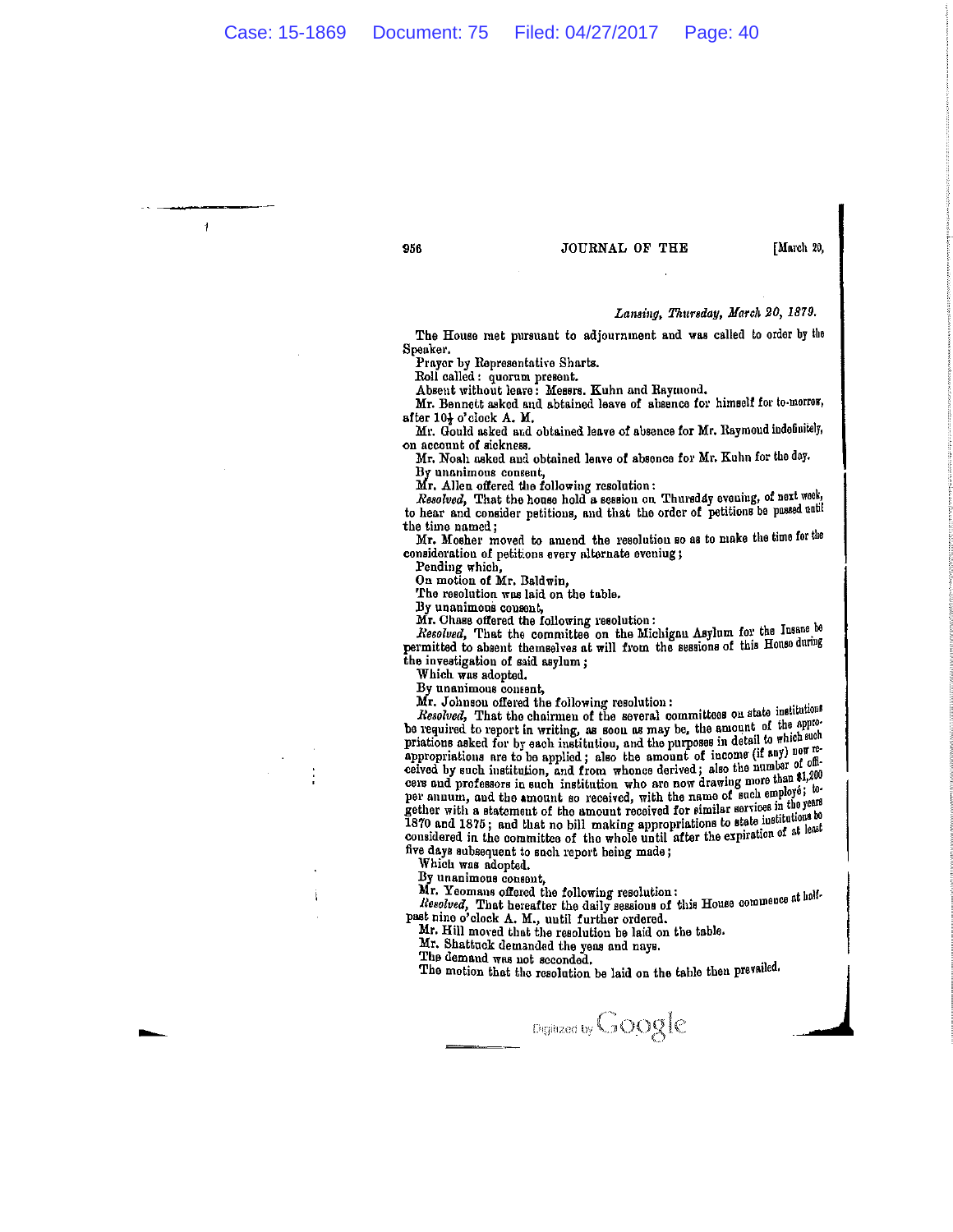### **APPENDIX J**

### Excerpt from Journal of the House of Representatives of Kentucky at 319 (Feb. 2, 1910)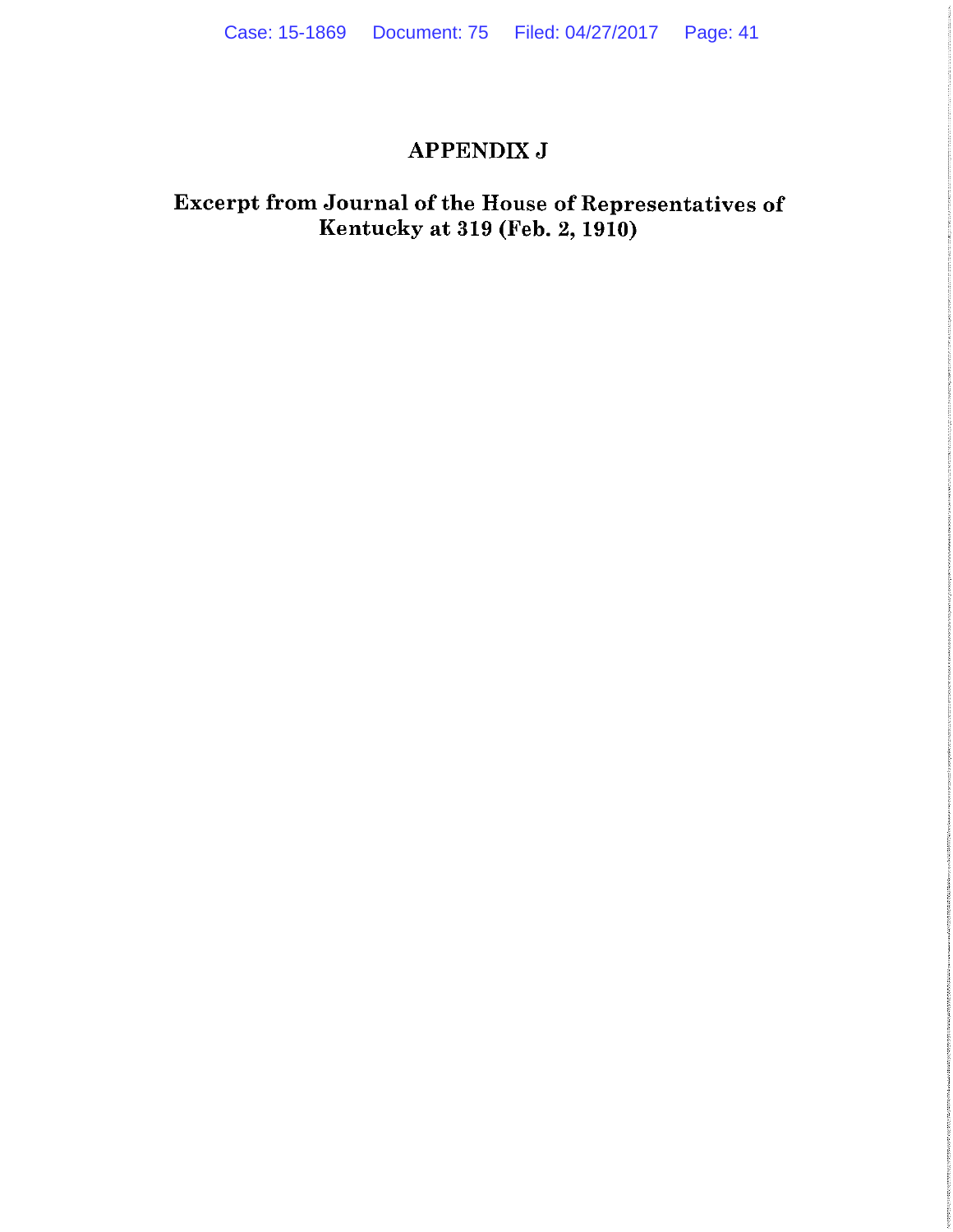# JOURNAL

#### OF THE

# REGULAR SESSION

#### OF THE

# House of Representatives

OF THE

COMMONWEALTH OF KENTUCKY

Begun and Held in the City of Frankfort, the Fourth Day of January, in the Year of Our Lord, 1910, and of the Commonwealth, One Hundred and Eighteen

PROPERTY OF THE STATE OF KENTUCKY

**LOUISVILLE** THE CONTINENTAL PRINTING CO. **1910**  $\{\hat{\beta}_k\}$  $\sim$   $\,$ 

 $\ddot{\phantom{a}}$ 

(部務) 25  $\mathbb{R}^2$  .

**Digetorally GOOgle**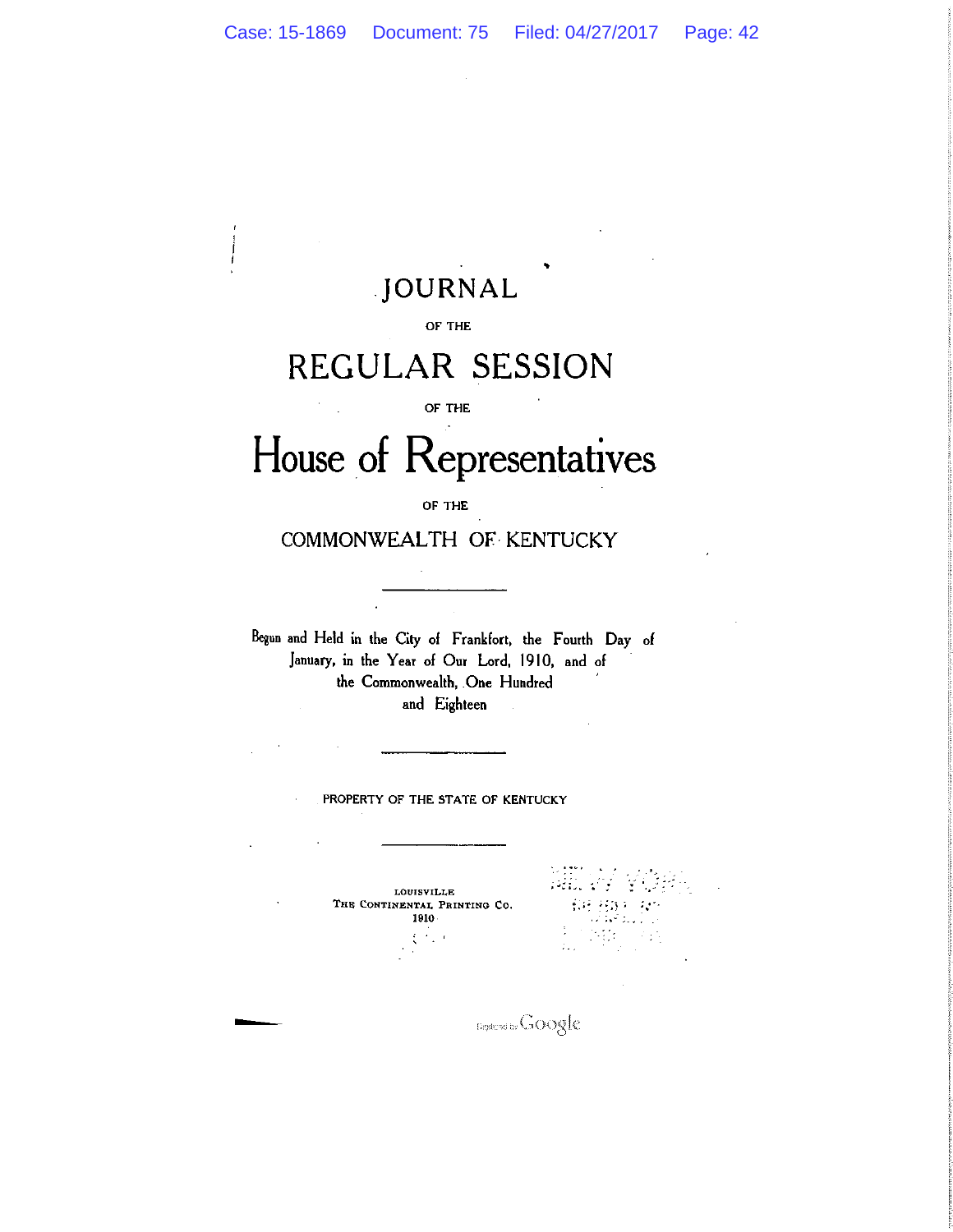Feb. 2. HOUSE OF REPRESENTATIVES 319

H. B. 59. An act to appropriate \$50,000 to the work on the grounds of the new State Capitol.

By same:

H. B. 192. An act creating the county of Wilson.

Said bills were severally read the first time at length and ordered to be placed upon the calendar.

At 3:15 o'clock P. M.

Mr. Golson moved that the House do now adjourn.

Said motion was agreed to.

#### WEDNESDAY, FEBRUARY 2, 1910.

The House was opened with prayer by the Hon. J. S. Steers, Representative from the county of Grant.

The reading of the Journal of yesterday's proceedings was dispensed with.

Mr. Moore presented the petition of sundry citizens of Campbell county remonstrating against the passage of H. B. 26, introduced by Mr. Weber.

Which was received, its reading dispensed with and referred to the Committee on Cities of the Fourth Class.

Mr. Moore presented the petition of sundry citizens of Hickman County asking the passage of House Bill No. 45.

Referred to Committee on Insurance.

Discloom Google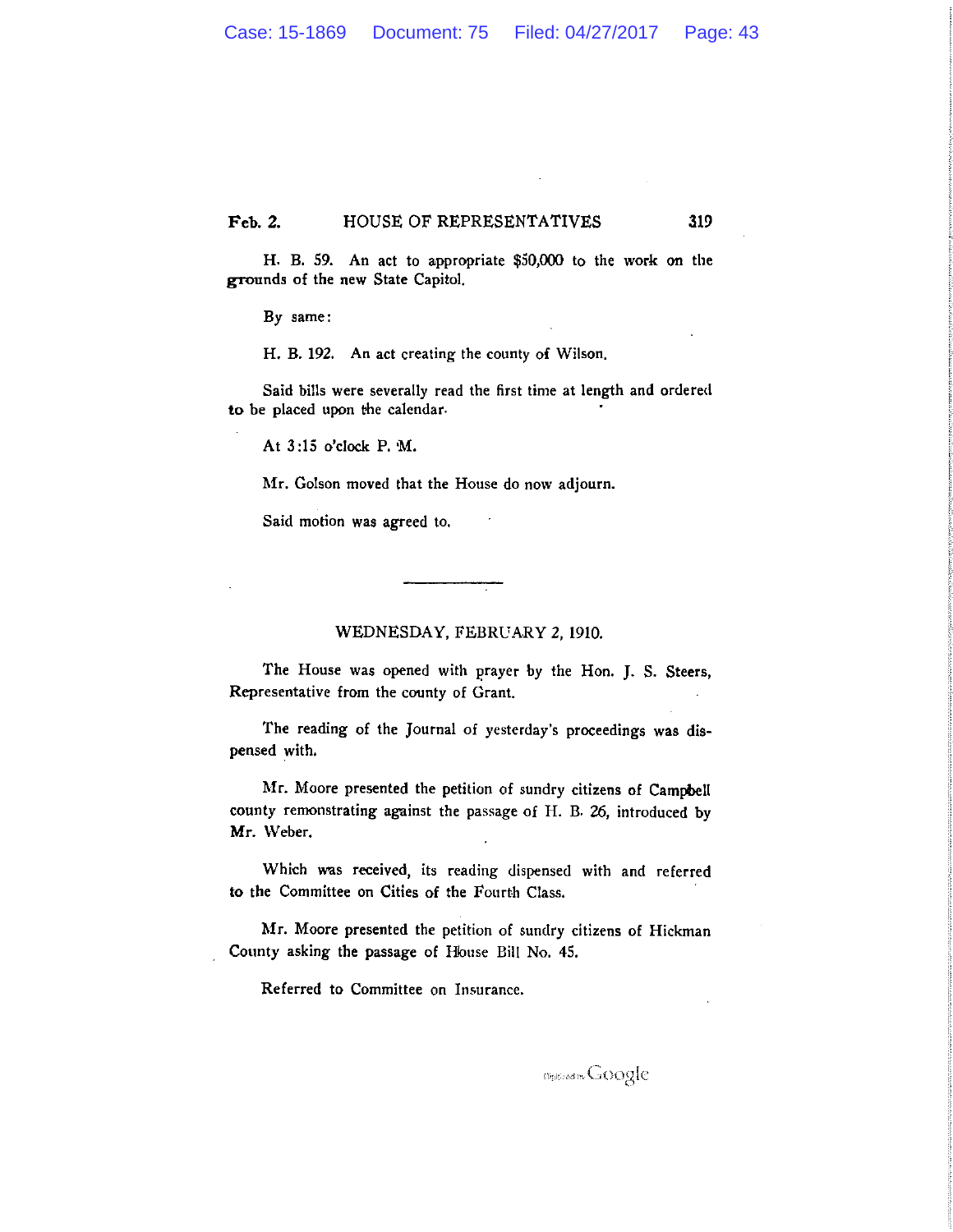### **APPENDIX K**

### Excerpt from Journal of the House of Representatives of Ohio at 84 (Jan. 21, 1921)

 $\sim$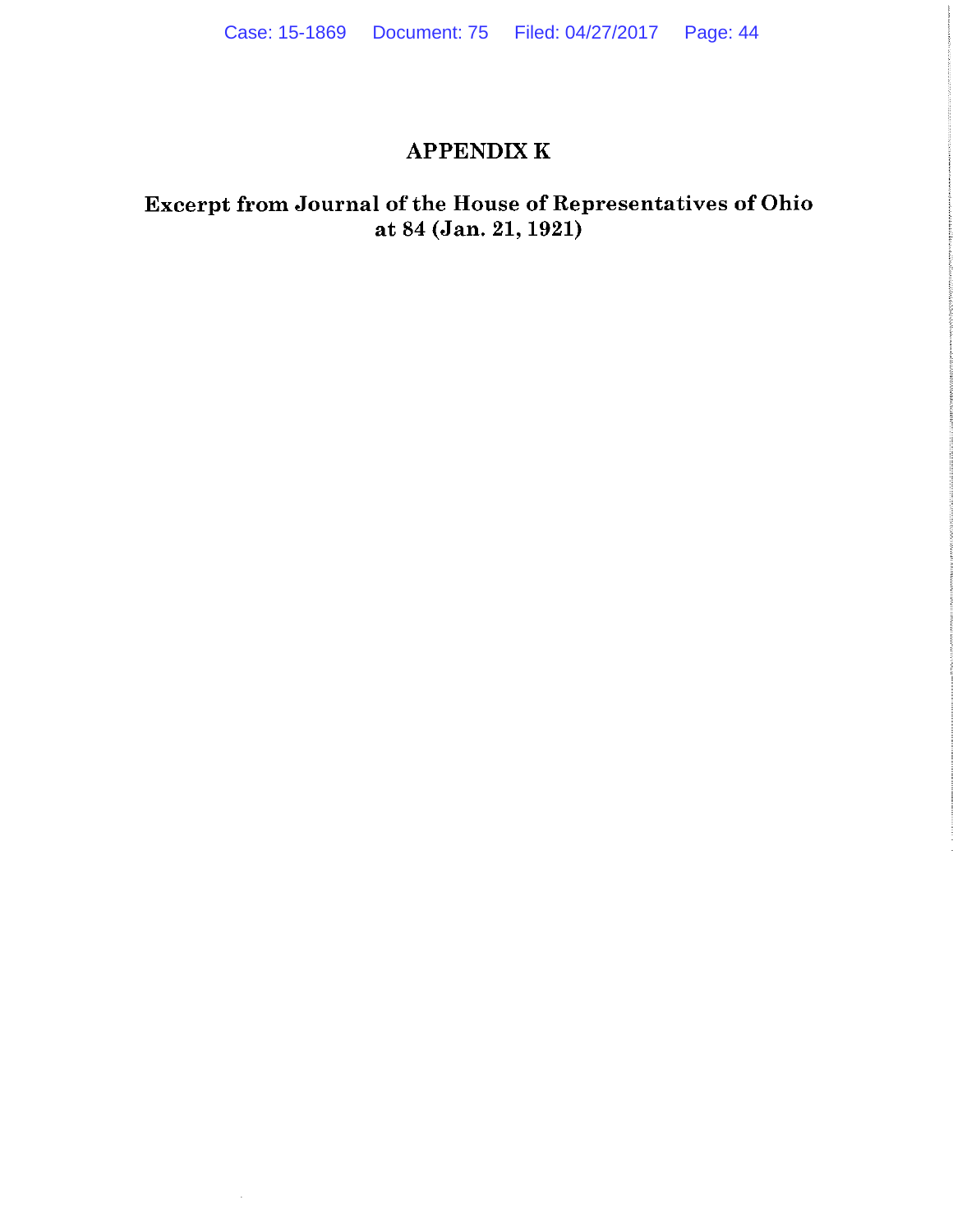# **JOURNAL**

OF THE

# House of Representatives

OF THE

### EIGHTY-FOURTH GENERAL ASSEMBLY OF THE STATE OF OHIO

**REGULAR SESSION** 

COMMENCING MONDAY, JANUARY, 3, 1921

### VOLUME CIX

### **MITERNITY OF BLANCIS LIDRASY**

1923

COLUMBUS, OHIO: THE F. J. HEER PRINTING Co. 1921  $\sim 10$ Bound at State Bindery.

Digitized by Google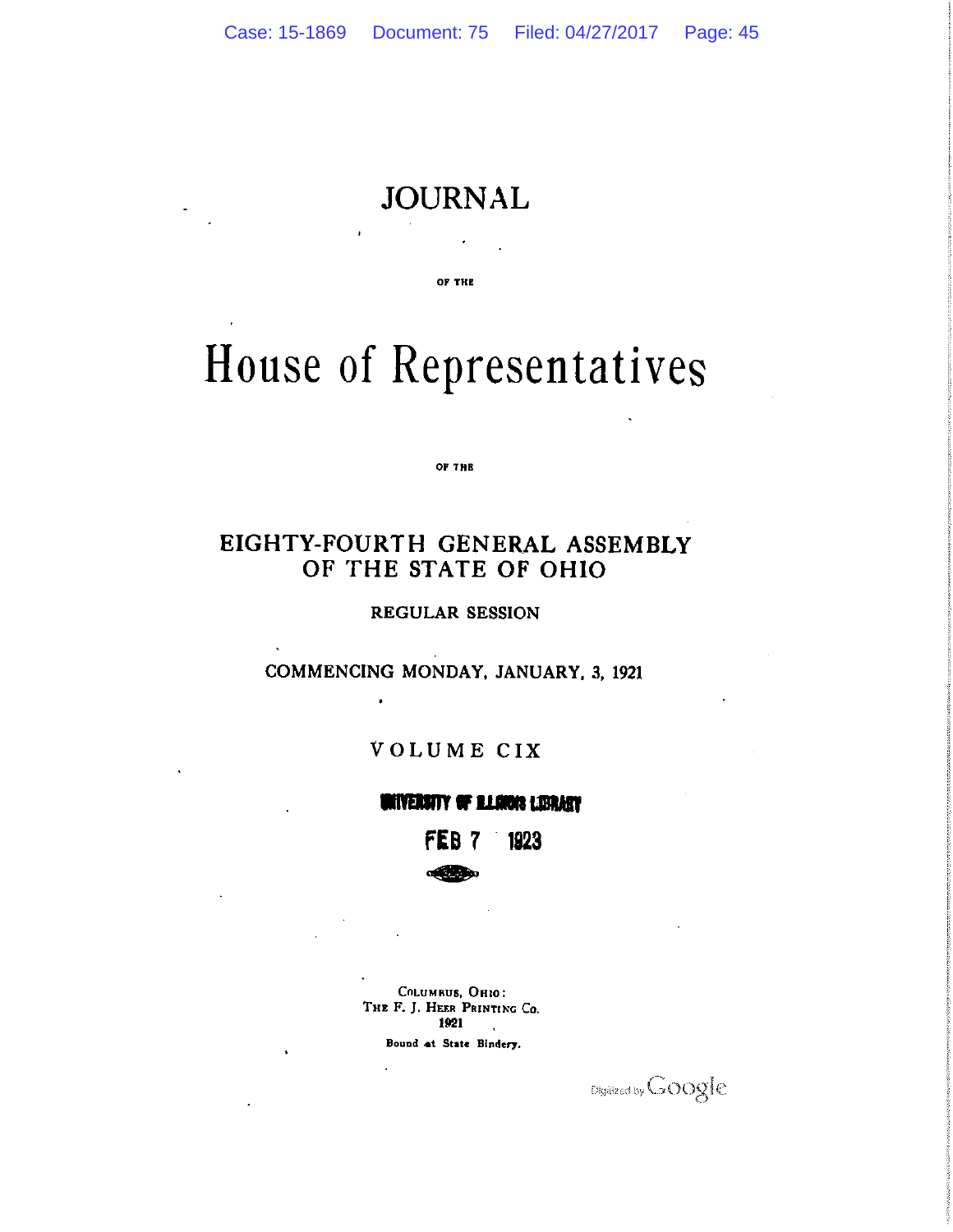#### FRIDAY, JANUARY 21, 1921.

Mr. Ramey moved that the rules be suspended and the resolution be considered at once.

The motion was agreed to and the resolution was taken up.

The question being, "Shall the resolution be adopted?"

The resolution was adopted.

#### MESSAGE FROM THE SENATE.

Mr. Speaker:

I am directed to inform the House of Representatives, that the Senate has adopted S. R. No. 24, and requests the consent of the House of Representatives to such adjournment.

Attest:

#### W. E. HALLEY. Clerk.

On motion of Mr. Crabbe, the House consented to the adjournment of the Senate as provided in S. R. No. 24 - Mr. Whittemore.

Use of the hall of the House of Representatives was granted to the committee on Military Affairs for a public hearing on H. J. R. No. 2-Mr. Gordon, of Hamilton, at 7:30 o'clock tonight.

On motion of Mr. Crabbe the House accepted an invitation to attend a dinner at the State Institution for the Deaf on Wednesday, January 26th, 1921, at 6:30 o'clock p. m.

The speaker announced the appointment of William Reed as a page. Mr. Hastings was granted leave of absence for the day.

#### 3:10 o'clock p. m.

On motion of Mr. Crabbe the House adjourned.

Attest:

### JOHN P. MAYNARD,

Clerk.

#### Hall of the House of Representatives.

#### Friday, January 21, 1921, 9:00 o'clock a. m.

The House met pursuant to adjournment.

Prayer was offered by Speaker Rupert R. Beetham.

The journal of yesterday was read and approved.<br>The House then passed to the fourth order of business, being reports of standing committees.

Mr. Brummitt submitted the following report:

The standing committee on County Affairs, to which was referred H. B. No. 30 - Mr. Albaugh, having had the same under consideration, reports it back with the following amendment, and recommends its passage when so amended:

In line 24 strike out the word "convered" and insert in lieu thereof the word "covered."

Signed by a majority of the committee in committee.

FRANK S. ROBINSON, J. F. VEIGEL.<br>E. F. COTTON. HARRY C. MYERS, WM. J. PRANGE,

ALBERT HASTINGS. I. A. HUMMON, WM. WILEY. H. J. BRUMMITT.

Digitized by GOOgle

 $8<sub>4</sub>$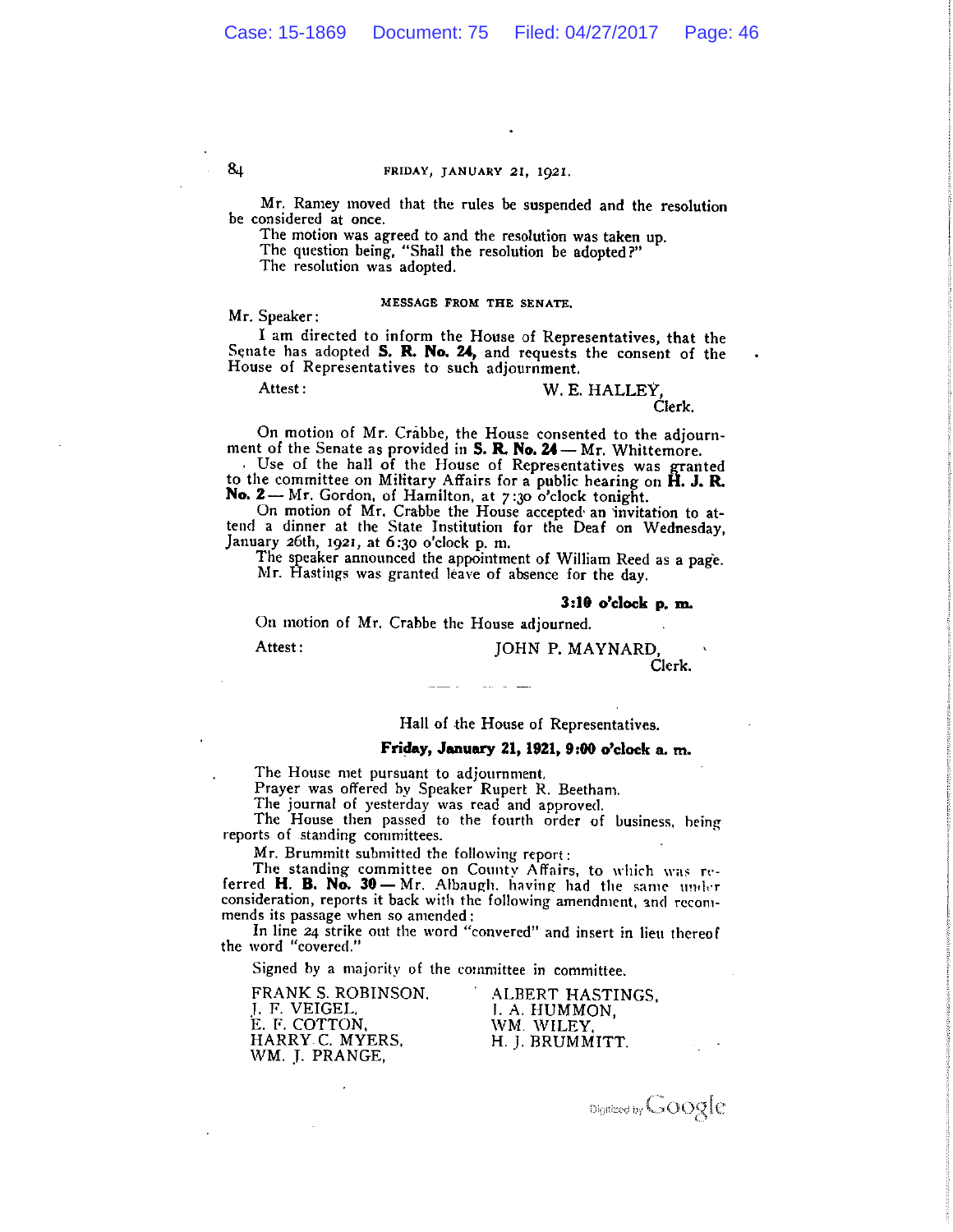### **APPENDIX L**

### Excerpt from Journal of the House of Representatives of Tennessee at 623 (Mar. 15, 1923), available at http://www.capitol.tn.gov/house/archives/63GA/Publications/ web%20journ%201923/03151923ld58.pdf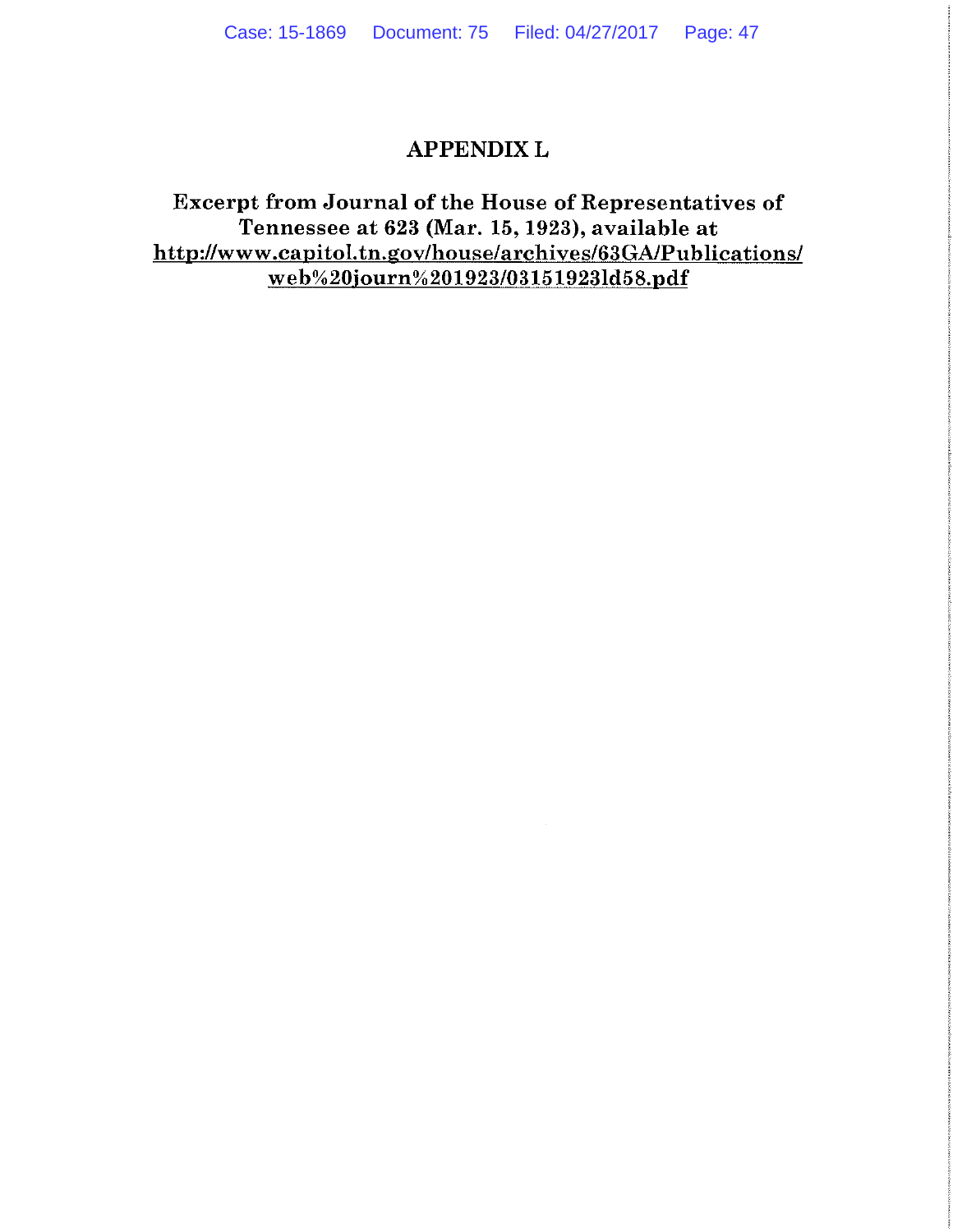$-623-$ 

House Bill No. 635-To amend Chapter 124, Private Acts 1921.

The bill passed its third and final reading by the following vote:

| Aves        | ----------------------------------09 |  |
|-------------|--------------------------------------|--|
| <b>Noes</b> |                                      |  |

Representatives voting aye were: Messrs. Allen, Bejach, Bogle, Bratton, Buckner, Butler, Candler, Carothers, Claiborne, Clark (of Davidson), Clarke (of Washington), Coleman, Cooper, Crawford (of Lawrence), Croskery, Cunning-<br>ham (of Shelby), Cunningham (of Warren), Dean, Durham, Easterly, Edwards, Ellis, Fox, Gordon, Green, Griffin, Grubb, Basterly, Edwards, Ellis, Fox, Gordon, Green, Griffin, Grubb,<br>Ginn, Hale, Hilliard, Hamilton, Hamner, Hatcher, Haynie,<br>Haynes (of Franklin), Haynes (of Unicoi), Jacobs, Jeter,<br>Johns, King, Lay, McDaniel, Moore, Neely, Nuch

A motion to reconsider was tabled.

On motion the House adjourned until 9:30 A. M. tomorrow.

### THURSDAY, MARCH 15, 1923.

#### FIFTY-EIGHTH DAY.

The House met at 10 A. M. and was called to order by Mr. Speaker Hall.

The proceedings were opened with prayer by Representative S. R. Bratton.

On motion the roll call was dispensed with.

On motion the reading of the Journal was dispensed with.

### REPORTS FROM STANDING COMMITTEES.

### Committee on Finance, Ways and Means.

MR. SPEAKER: Your Committee on Finance, Ways and Means beg leave to report that we have carefully considered and recommend House Bills Nos. 251, 678, 760, 764, 774, 775, 779, 781 and 783 for passage; House Joint Resolution No. 37 for rejection.

 $\mathcal{O}(\mathcal{O}(\log n))$  and  $\mathcal{O}(\log n)$ 

BRATTON, Chairman.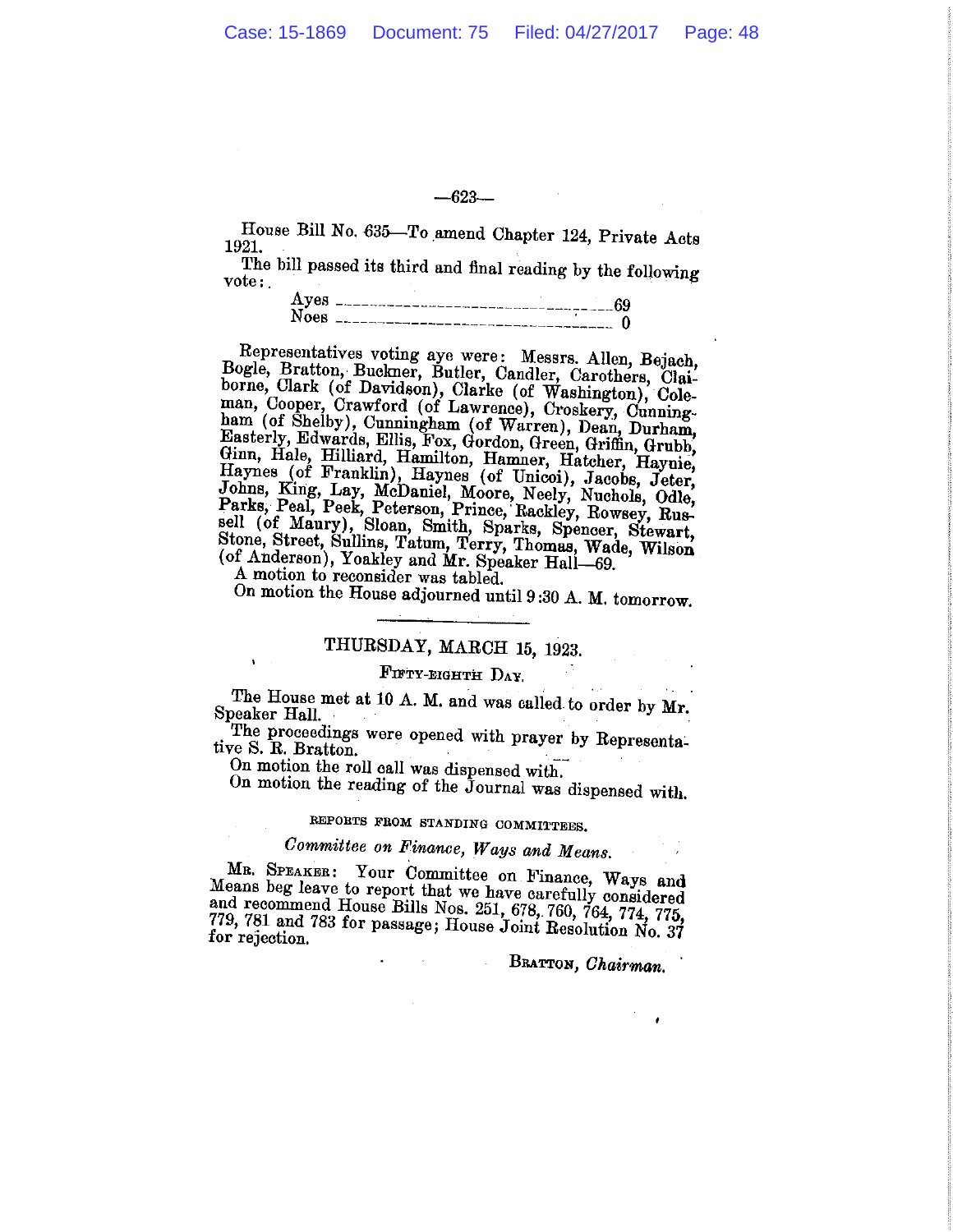### **APPENDIX M**

### Prayer Practices of the State and Territorial Legislatures, from Brief of Amicus Curiae West Virginia and 12 Other States in Lund v. Rowan County, North Carolina, No. 15-1591 (4th Cir.), Table 1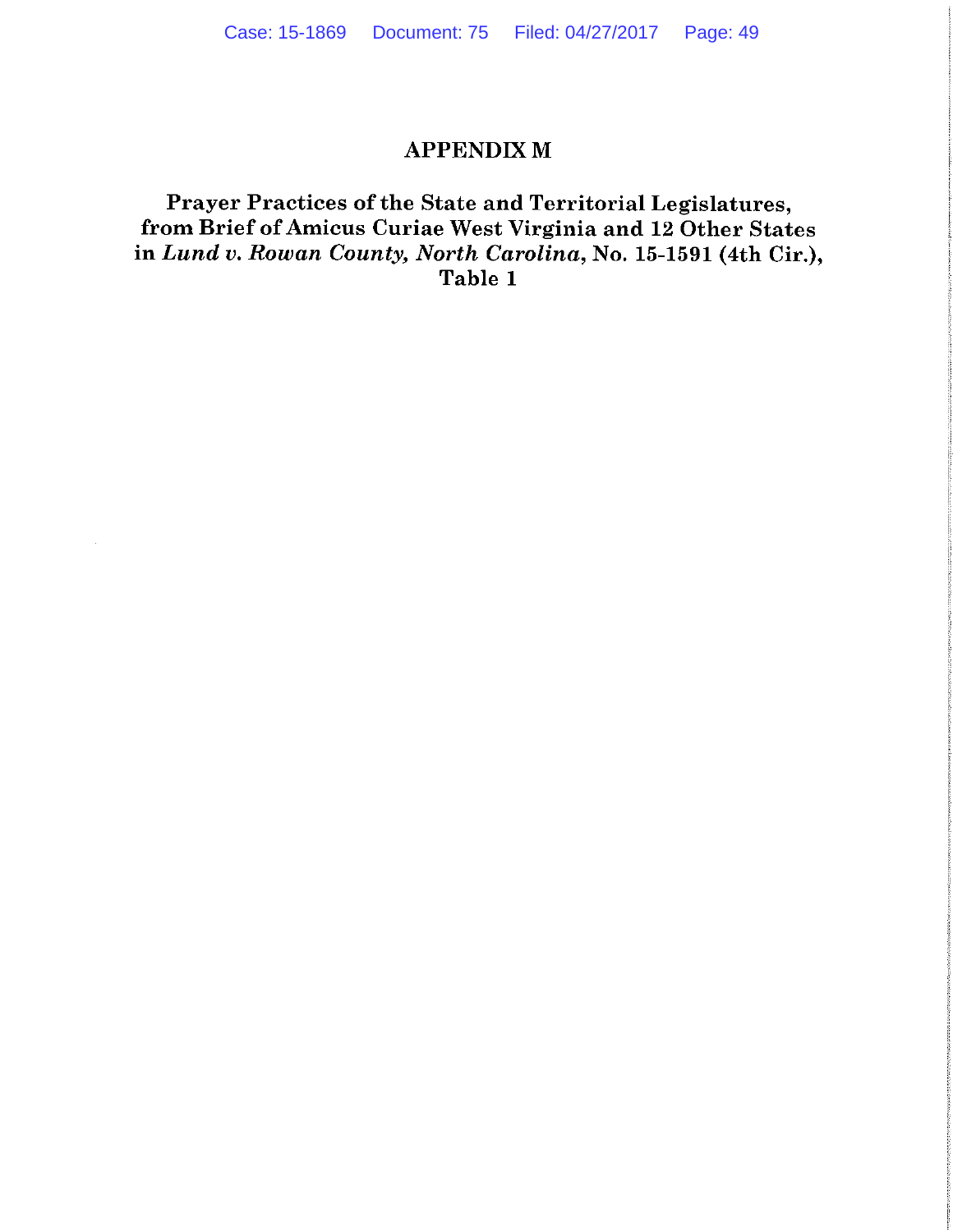|                 |           |                   | Case: 15-1869  Document: 75  Filed: 04/27/2017  Page: 50 |                         |
|-----------------|-----------|-------------------|----------------------------------------------------------|-------------------------|
| Appeal: 15-1591 | Doc: 23-1 | Filed: 08/03/2015 | - Pg: 38 of 79                                           | Total Pages: (38 of 80) |

| <b>State or</b><br><b>Territory</b> | <b>Member</b><br>Leads<br><b>Prayer</b> | <b>Clergy</b><br>Leads<br>Prayer | <b>Moment</b><br>of<br><b>Silence</b> | No Prayer<br>and No<br><b>Moment</b> of<br><b>Silence</b> |
|-------------------------------------|-----------------------------------------|----------------------------------|---------------------------------------|-----------------------------------------------------------|
| Alabama                             | Senate,<br>House                        | Senate,<br>House                 |                                       |                                                           |
| Alaska                              | Senate,<br>House                        | Senate,<br>House                 |                                       |                                                           |
| American<br>Samoa                   | Senate                                  | House                            |                                       |                                                           |
| Arizona                             |                                         | Senate,<br>House                 |                                       |                                                           |
| <b>Arkansas</b>                     | Senate,<br>House                        | Senate,<br>House                 |                                       |                                                           |
| California                          | Senate                                  | Senate,<br>House                 |                                       |                                                           |
| Colorado                            | Senate                                  | Senate,<br>House                 |                                       |                                                           |
|                                     | Senate,                                 |                                  |                                       |                                                           |
| Connecticut                         | House                                   | Senate,<br>House                 |                                       |                                                           |

 $\ddot{\phantom{a}}$ 

# Table 1. Prayer Practices of the State and Territorial Legislatures.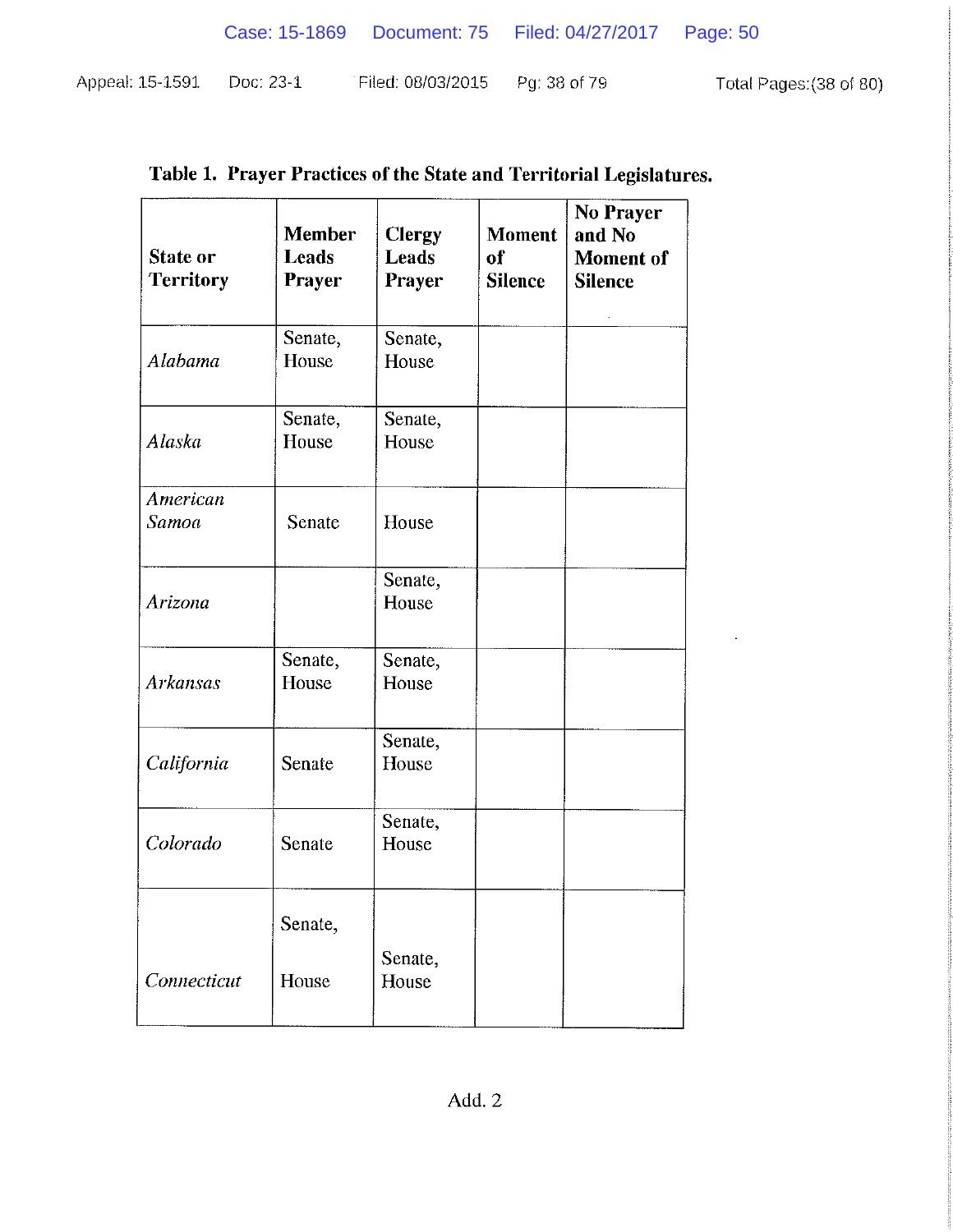Appeal: 15-1591 Doc: 23-1 Filed: 08/03/2015 Total Pages: (39 of 80) Pg: 39 of 79

| <b>State or</b><br><b>Territory</b> | <b>Member</b><br><b>Leads</b><br><b>Prayer</b> | <b>Clergy</b><br><b>Leads</b><br><b>Prayer</b> | <b>Moment</b><br>of<br><b>Silence</b> | No Prayer<br>and No<br><b>Moment</b> of<br><b>Silence</b> |
|-------------------------------------|------------------------------------------------|------------------------------------------------|---------------------------------------|-----------------------------------------------------------|
|                                     |                                                | Senate,                                        |                                       |                                                           |
| Delaware                            | House                                          | House                                          |                                       |                                                           |
| District of<br>Columbia             |                                                |                                                | City<br>Council                       |                                                           |
| Florida                             | Senate,<br>House                               | Senate,<br>House                               |                                       |                                                           |
| Georgia                             | Senate                                         | Senate,<br>House                               |                                       |                                                           |
| Guam                                |                                                | Legis.                                         |                                       |                                                           |
| Hawaii                              | House                                          | House                                          |                                       | Senate                                                    |
| Idaho                               | Senate,<br>House                               | Senate,<br>House                               |                                       |                                                           |
|                                     |                                                | Senate,                                        |                                       |                                                           |
| Illinois                            |                                                | House                                          |                                       |                                                           |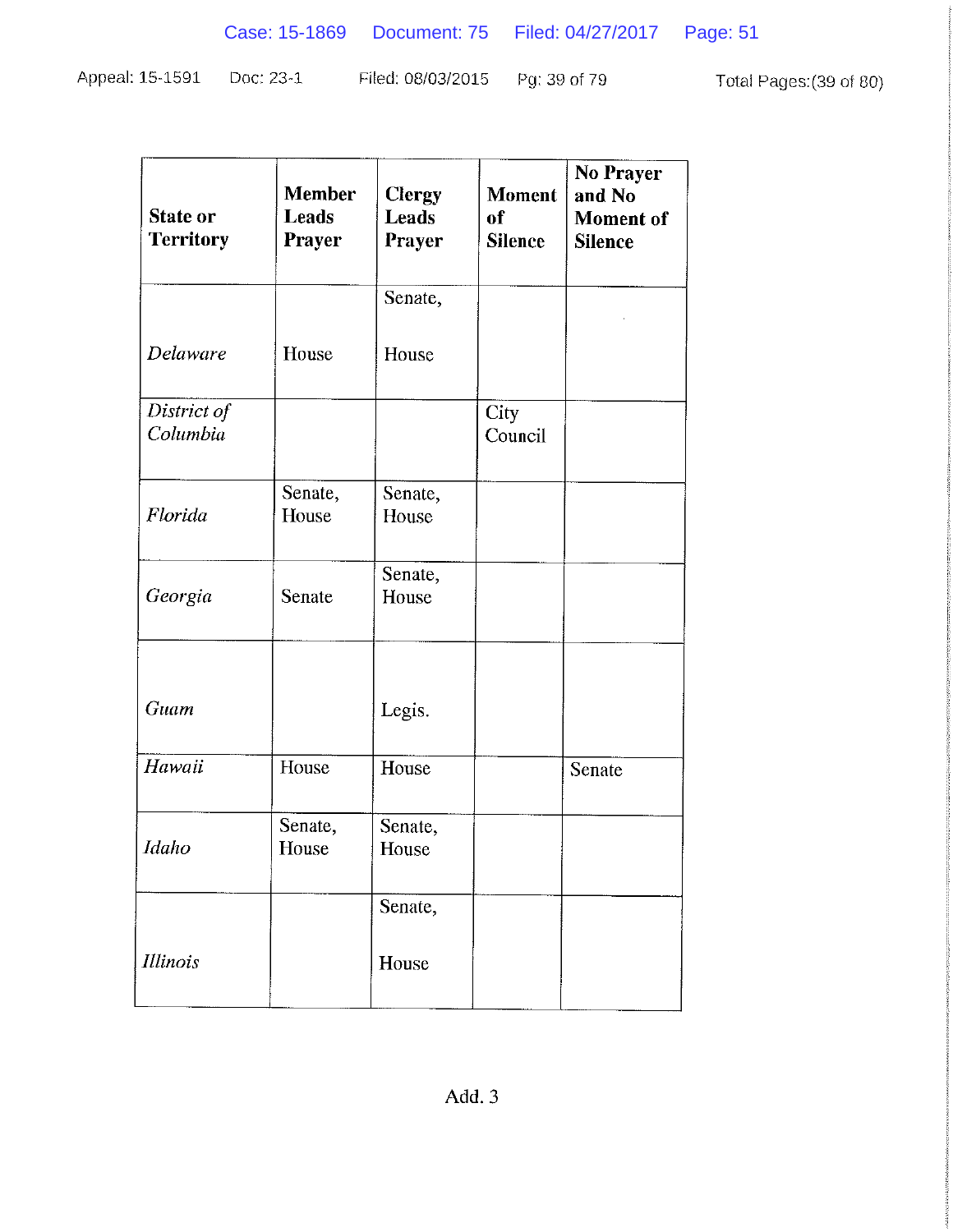| Appeal: 15-1591 | Doc: 23-1 | Filed: 08/03/2015    Pg: 40 of 79 |  | Total Pages: (40 of 80) |
|-----------------|-----------|-----------------------------------|--|-------------------------|
|-----------------|-----------|-----------------------------------|--|-------------------------|

| <b>Member</b><br>Leads<br>Prayer | <b>Clergy</b><br>Leads<br>Prayer | <b>Moment</b><br>of<br><b>Silence</b> | <b>No Prayer</b><br>and No<br><b>Moment</b> of<br><b>Silence</b> |
|----------------------------------|----------------------------------|---------------------------------------|------------------------------------------------------------------|
| Senate                           | Senate,<br>House                 |                                       |                                                                  |
| Senate,<br>House                 | Senate,<br>House                 |                                       |                                                                  |
| Senate,<br>House                 | Senate,<br>House                 |                                       |                                                                  |
|                                  | Senate,<br>House                 |                                       |                                                                  |
| Senate,<br>House                 | Senate,<br>House                 |                                       |                                                                  |
|                                  | Senate,<br>House                 |                                       |                                                                  |
| House                            | Senate                           |                                       |                                                                  |
|                                  | House                            |                                       | Senate                                                           |
| House                            | Senate,<br>House                 |                                       |                                                                  |
|                                  | Senate,<br>House                 |                                       |                                                                  |
|                                  |                                  |                                       |                                                                  |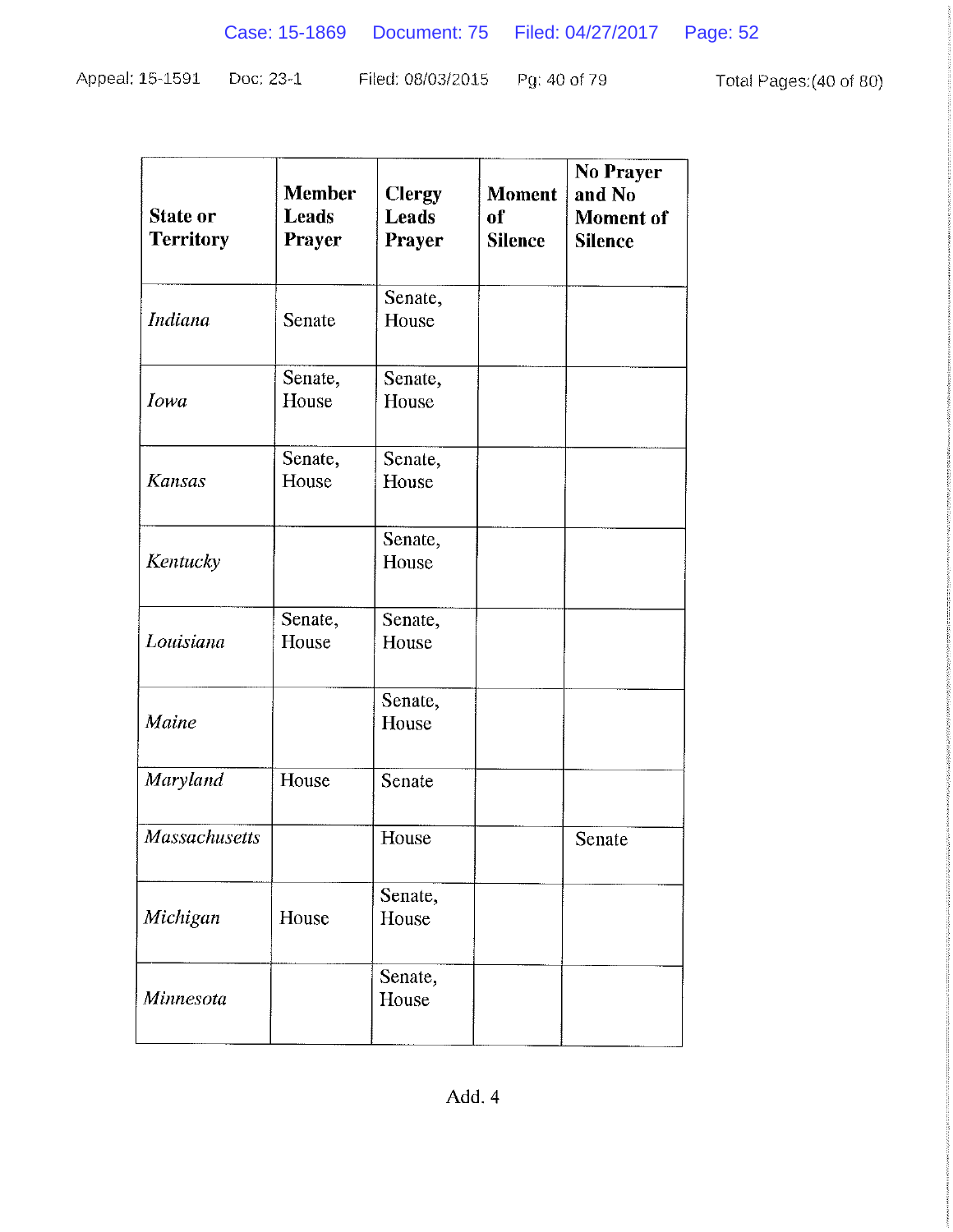Pg: 41 of 79 Appeal: 15-1591 Doc: 23-1 Filed: 08/03/2015 Total Pages: (41 of 80)

| <b>Member</b><br>Leads<br>Prayer | <b>Clergy</b><br><b>Leads</b><br>Prayer | <b>Moment</b><br>of<br><b>Silence</b> | <b>No Prayer</b><br>and No<br><b>Moment</b> of<br><b>Silence</b> |
|----------------------------------|-----------------------------------------|---------------------------------------|------------------------------------------------------------------|
| House                            | Senate,<br>House                        |                                       |                                                                  |
| House                            | Senate,<br>House                        |                                       |                                                                  |
| Senate,<br>House                 | Senate,<br>House                        |                                       |                                                                  |
| Legis.                           | Legis.                                  |                                       |                                                                  |
| Senate                           | Senate,<br>House                        |                                       |                                                                  |
|                                  | Senate,                                 |                                       |                                                                  |
|                                  | House                                   |                                       |                                                                  |
|                                  | Senate,<br>House                        |                                       |                                                                  |
| Senate                           | Senate,<br>House                        |                                       |                                                                  |
|                                  | Senate,<br>House                        |                                       |                                                                  |
|                                  |                                         |                                       |                                                                  |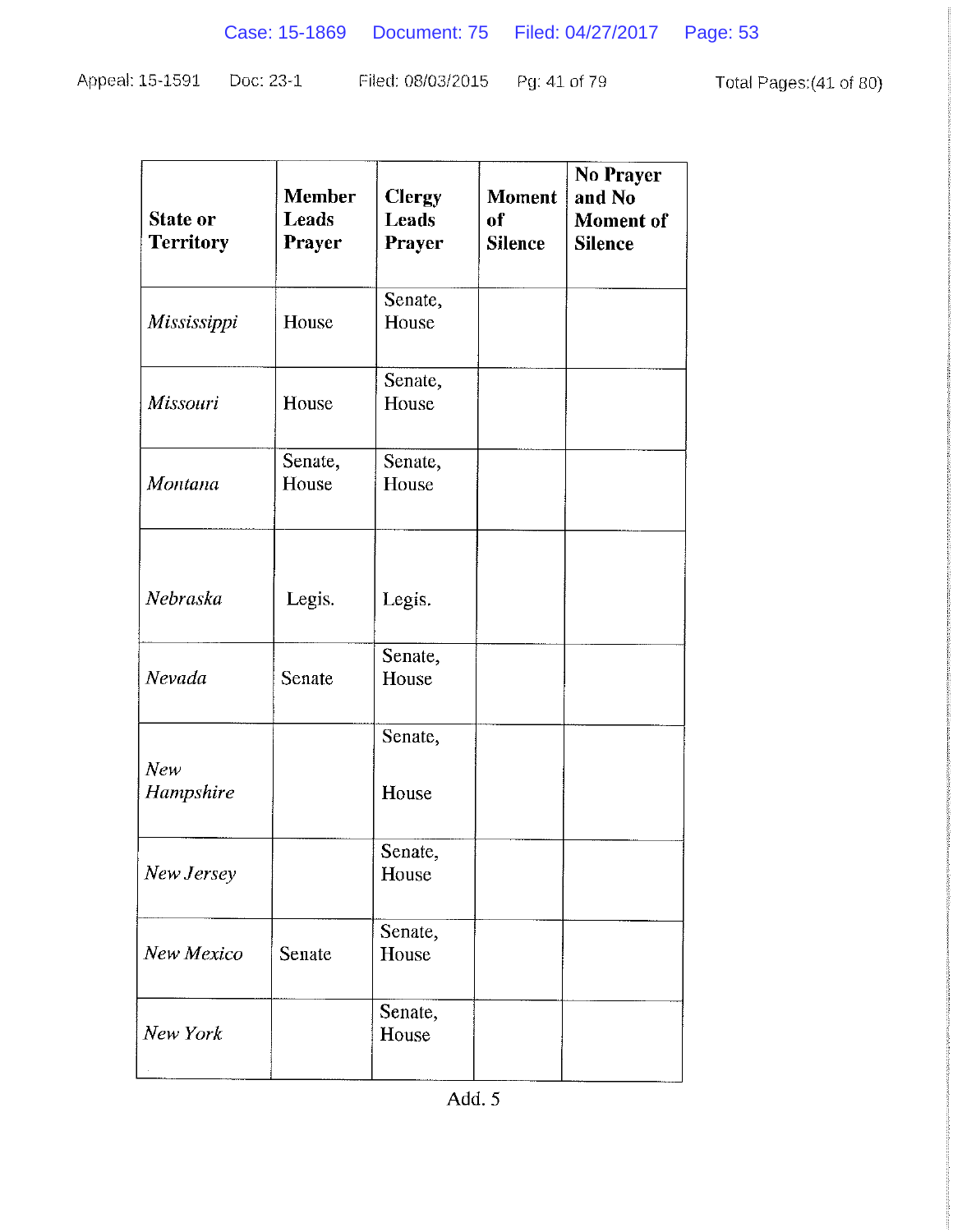$\mathbf{v}^{(1)}$  .

| Appeal: 15-1591 Doc: 23-1 | Filed: 08/03/2015   Pg: 42 of 79 | Total Pages: (42 of 80) |
|---------------------------|----------------------------------|-------------------------|
|                           |                                  |                         |

| State or<br><b>Territory</b>                 | <b>Member</b><br><b>Leads</b><br><b>Prayer</b> | <b>Clergy</b><br><b>Leads</b><br><b>Prayer</b> | <b>Moment</b><br>of<br><b>Silence</b> | <b>No Prayer</b><br>and No<br><b>Moment</b> of<br><b>Silence</b> |
|----------------------------------------------|------------------------------------------------|------------------------------------------------|---------------------------------------|------------------------------------------------------------------|
| <b>North</b><br>Carolina                     | Senate,<br>House                               | Senate,<br>House                               |                                       |                                                                  |
| North Dakota                                 |                                                | Senate,<br>House                               |                                       |                                                                  |
| Northern<br><b>Mariana</b><br><b>Islands</b> | Senate                                         | Senate                                         | House                                 |                                                                  |
| Ohio                                         |                                                | Senate,<br>House                               |                                       |                                                                  |
|                                              | Senate,                                        | Senate,                                        |                                       |                                                                  |
| Oklahoma                                     | House                                          | House                                          |                                       |                                                                  |
| Oregon                                       | Senate                                         | Senate,<br>House                               |                                       |                                                                  |
| Pennsylvania                                 |                                                | Senate,<br>House                               |                                       |                                                                  |
|                                              |                                                | Senate,                                        |                                       |                                                                  |
| <b>Puerto Rico</b>                           |                                                | House                                          |                                       |                                                                  |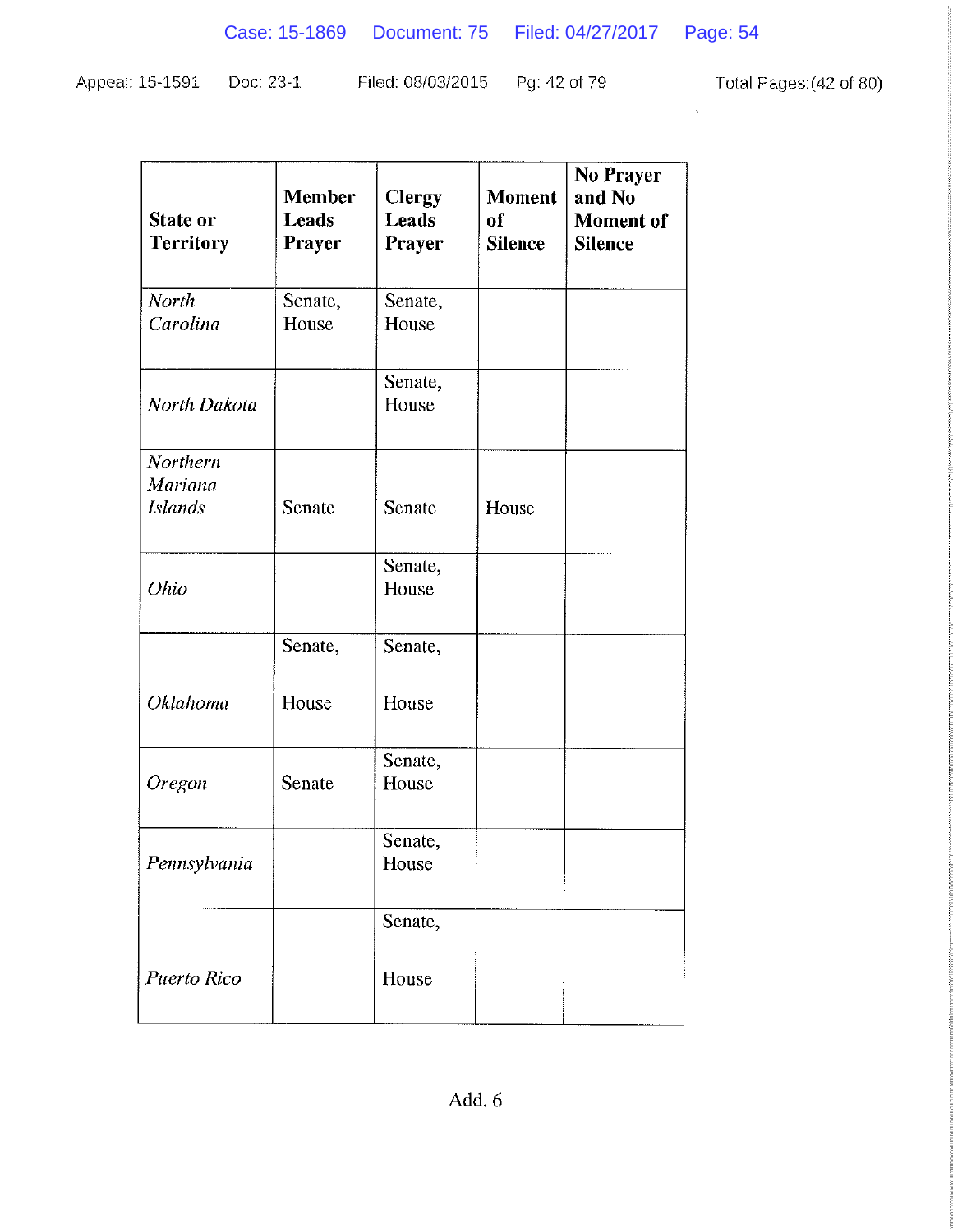$\epsilon$ 

| Appeal: 15-1591 Doc: 23-1 |  | Filed: 08/03/2015 Pg: 43 of 79 |  | Total Pages: (43 of 80) |
|---------------------------|--|--------------------------------|--|-------------------------|
|---------------------------|--|--------------------------------|--|-------------------------|

| <b>State or</b><br><b>Territory</b> | <b>Member</b><br>Leads<br><b>Prayer</b> | <b>Clergy</b><br><b>Leads</b><br><b>Prayer</b> | <b>Moment</b><br>of<br><b>Silence</b> | No Prayer<br>and No<br><b>Moment</b> of<br><b>Silence</b> |
|-------------------------------------|-----------------------------------------|------------------------------------------------|---------------------------------------|-----------------------------------------------------------|
|                                     | Senate                                  | House                                          |                                       |                                                           |
| Rhode Island                        | House                                   |                                                |                                       |                                                           |
| South<br>Carolina                   |                                         | Senate,<br>House                               |                                       |                                                           |
| South Dakota                        |                                         | Senate,<br>House                               |                                       |                                                           |
|                                     |                                         | Senate                                         |                                       |                                                           |
| Tennessee                           | Senate,<br>House                        | House                                          |                                       |                                                           |
| Texas                               | Senate                                  | Senate,<br>House                               |                                       |                                                           |
| Utah                                | Senate,<br>House                        | Senate,<br>House                               |                                       |                                                           |
| Vermont                             | House                                   | Senate,<br>House                               |                                       |                                                           |
| Virginia                            | Senate,<br>House                        | Senate,<br>House                               |                                       |                                                           |
| Virgin Islands                      |                                         | Legis.                                         |                                       |                                                           |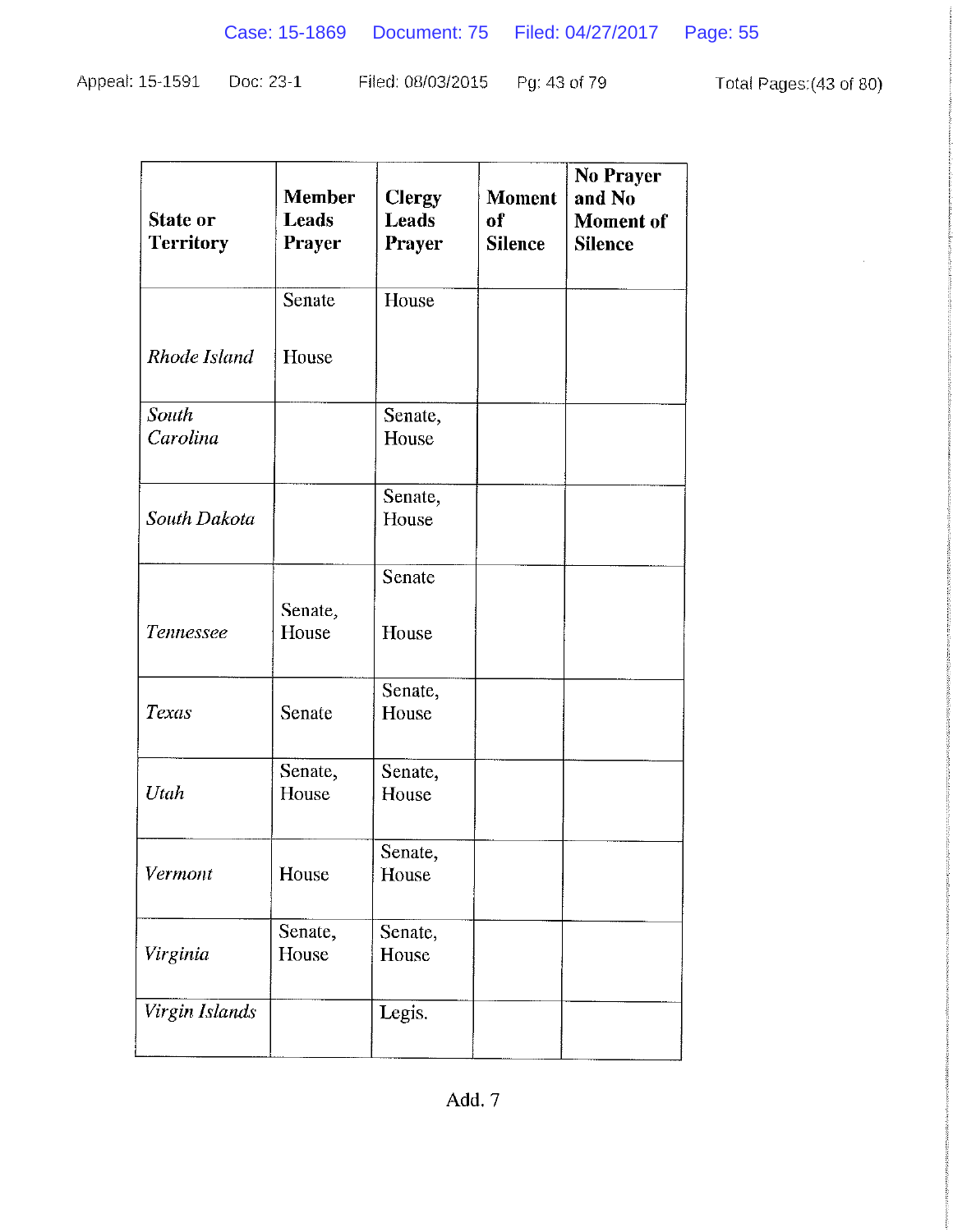| <b>State or</b><br><b>Territory</b> | <b>Member</b><br>Leads<br><b>Prayer</b> | <b>Clergy</b><br>Leads<br><b>Prayer</b> | <b>Moment</b><br>оf<br><b>Silence</b> | No Prayer<br>and No<br><b>Moment</b> of<br><b>Silence</b> |
|-------------------------------------|-----------------------------------------|-----------------------------------------|---------------------------------------|-----------------------------------------------------------|
| Washington                          | Senate,<br>House                        | Senate,<br>House                        |                                       |                                                           |
| West Virginia                       | Senate,<br>House                        | Senate,<br>House                        |                                       |                                                           |
| Wisconsin                           | House                                   | Senate,<br>House                        |                                       |                                                           |
| Wyoming                             |                                         | Senate,<br>House                        |                                       |                                                           |

The data in Table 1 comes from and supplements a 2002 national survey. Nat'l Conf. of State Leg., Inside the Legislative Process, Prayer Practices 5-148 (2002), http://tinyurl.com/ncslprayer.

The following sources correct omissions and later changes to the practices reported in the survey: Conn. H.R. No. 5 (2015); 2 Guam Code § 1112; Guam S. Standing R. § 2.08; N.Y. Assemb. R. VI, § 2(b); N.J. Gen. Assemb. R. 9:1; Ore. H. R. 4.01; N.Y. S. R. IX, § 4(a); Miss. S. R. 25(2); N.C. S. R. 3; Kate Havard, In Delegates They Trust: Maryland House Members Lead Secular Prayer, Wash. Post 9,  $2013$ , (Mar. http://www.washingtonpost.com/local/md-politics/in-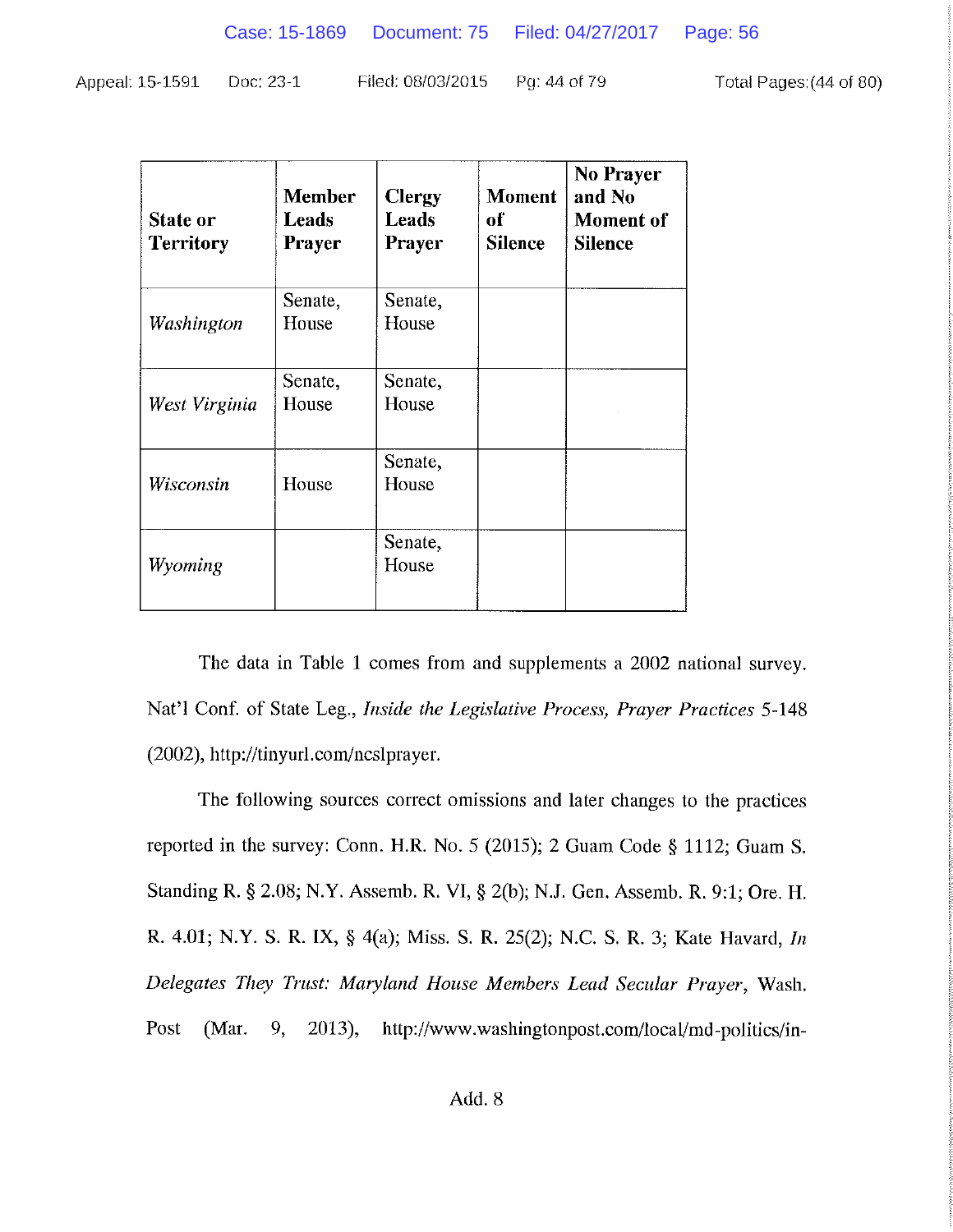Total Pages: (45 of 80)

delegates-they-trust-md-house-members-lead-secular-prayer/2013/03/09/571fef8e-810a-11e2-8074-b26a871b165a story.html; Prayers and Public Meetings Don't Mix, Critic Says, News Journal, 2009 WLNR 26228629 (Dec. 31, 2009): Deanna Martin, Prayer Returns to the Ind. House, Associated Press (Nov. 19, 2008); Ind. S., S. J. 1 (Nov. 19, 2013) (member offered prayer); e.g., Colo. S. J. (70th Gen. Assemb., 1<sup>st</sup> Sess.) (Jan. 26, 2015) (by the chaplain); Colo. S. J. (67th Gen. Assemb., 2d Sess.) (Mar. 30, 2010) (by Sen. Tapia); Colo. S. J. (64th Gen. Assemb., 1st Sess.) (Jan. 9, 2003) (by Sen. Hanna); S.C.H.R., Wednesday, July 8, 2015 Pt. 1, S.C. Leg. Video Archives, http://www.scstatehouse.gov/video/ videofeed.php; S.C.S., Tuesday, July 7, 2015 Pt. 1, S.C. Leg. Video Archives, http://www.scstatehouse.gov/video/videofeed.php; D.C. City Council, Agenda 1 (July 14, 2015), http://dccouncil.us/videos/archive/; Freedom from Religion Foundation, North Carolina Senate Prayers (Jan. 26, 2011-Jan. 5, 2012), http:// ffrf.org/uploads/legal/NCSenatePrayers.pdf; Okla. S., S. J. 901 (Apr. 14, 2015); N. Mar. I. S., Rules of the Senate 1 (May 1, 2015); R.I. H.R., Rhode Island House  $of$ **Representatives** 5, June 2013, YouTube 6, (June  $2013$ ), https://www.youtube.com/watch?v=6vXFolcd110; Tenn. H.R., House Session - $12th$ Legislative  $Day$ (Mar. 16.  $2015$ , http://tnga.granicus.com/ MediaPlayer.php?view\_id=280&clip\_id=10356 (member offered prayer); P.R.S.,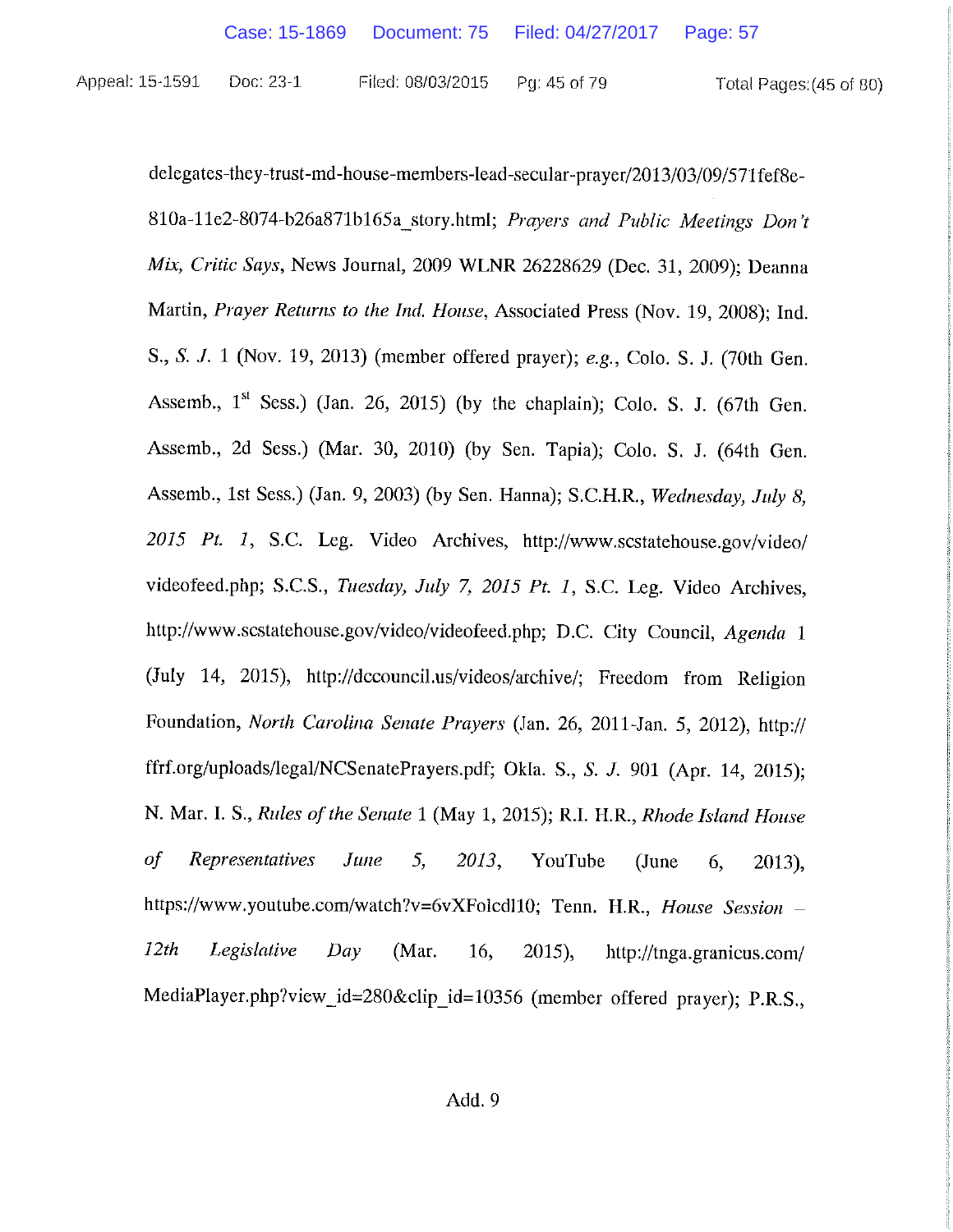|                 |           | Case: 15-1869   |          |                   |     | Document: 75   Filed: 04/27/2017 | Page: 58                |
|-----------------|-----------|-----------------|----------|-------------------|-----|----------------------------------|-------------------------|
| Appeal: 15-1591 | Doc: 23-1 |                 |          | Filed: 08/03/2015 |     | Pg: 46 of 79                     | Total Pages: (46 of 80) |
|                 |           |                 |          |                   |     |                                  |                         |
| Diario          | de        | <i>Sesiones</i> | $\sim$ 1 | (May)             | 18, | $2015$ ,                         | http://senado.pr.gov/   |

Diario%20de%20Sesiones/051815.pdf (prayer by clergy).

 $\sim$ 

 $\mathcal{A}_{\mathcal{A}}$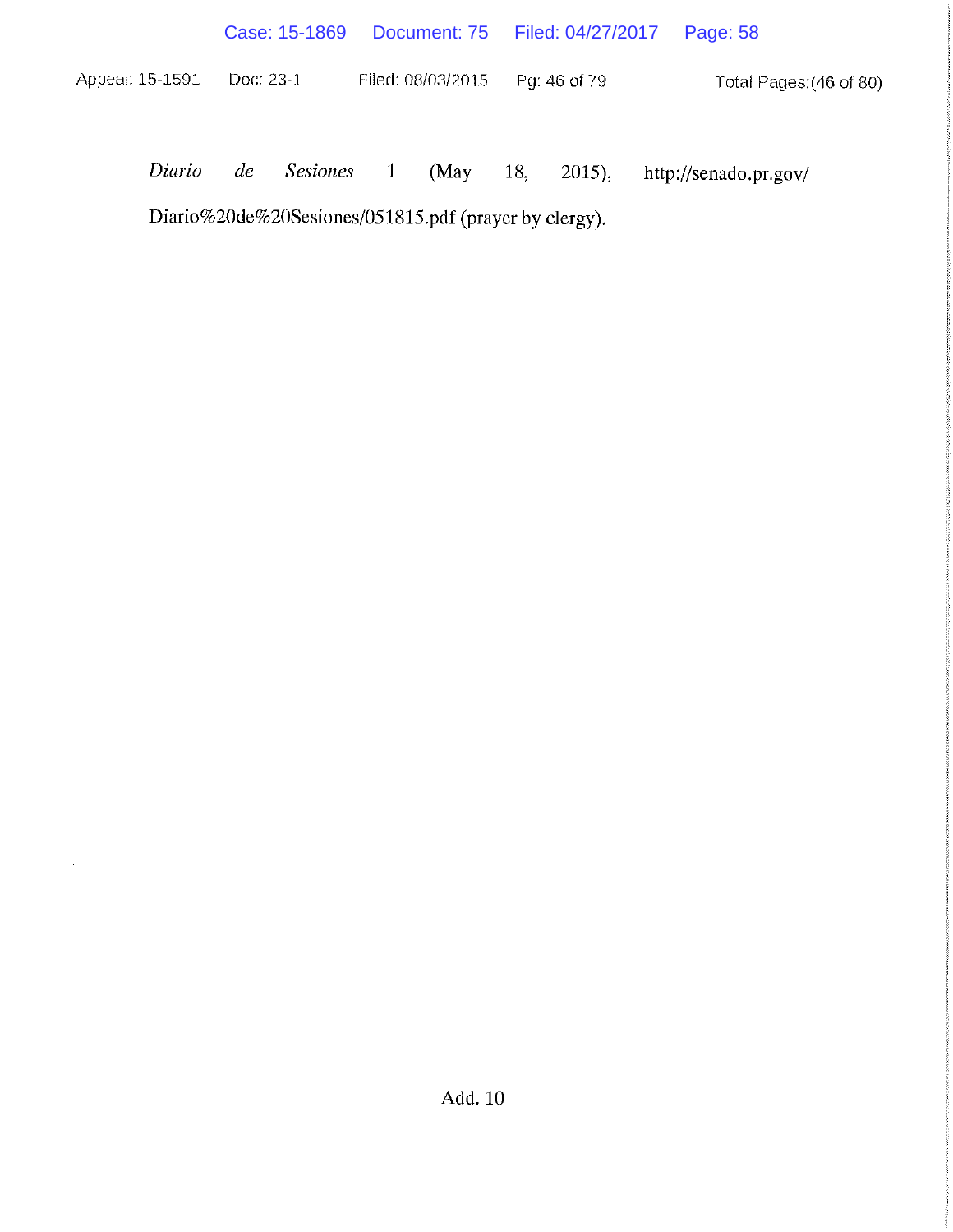### **APPENDIX N**

# Lawmaker-led Prayer Practices in Michigan Counties

 $\mathcal{L}$ 

 $\sim$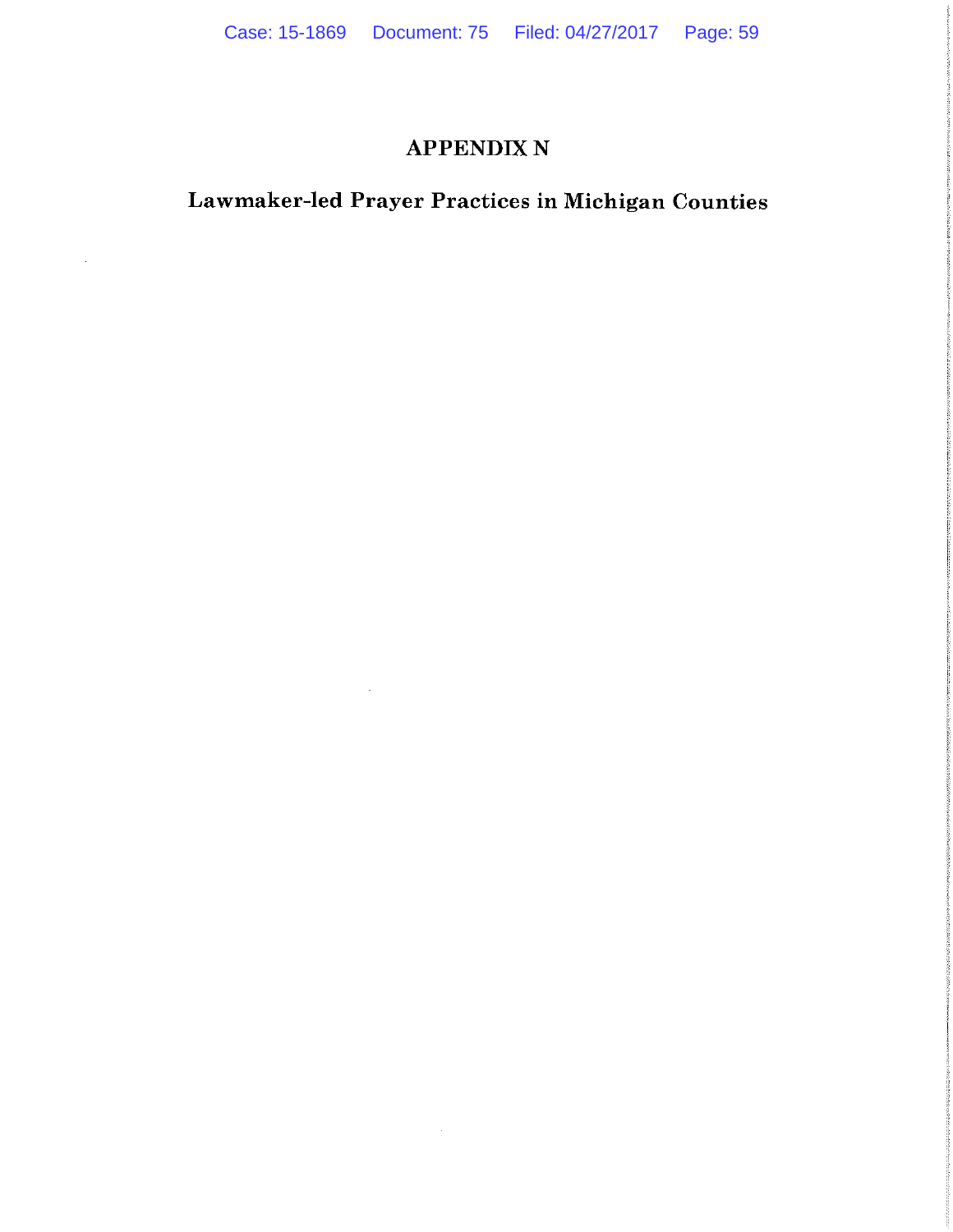### Prayer practices in Michigan counties with some form of legislative prayer

| Mich. County | Who prays    | Source                                                                                           |
|--------------|--------------|--------------------------------------------------------------------------------------------------|
| Alpena       | Clergy       | http://www.alpenacounty.org/2015<br>%20Commissioners/2015%20Agend<br>as%20and%20Minutes.pdf      |
| Barry        | Commissioner | http://www.barrycounty.org/BOC%<br>20Minutes%20-%2012-13-16%20-<br>%20Approved.doc               |
| Bay          | Clerk        | https://www.youtube.com/watch?v=<br><u>azqoEFfsU9Y</u>                                           |
| Benzie       | Commissioner | http://cms.revize.com/revize/benzie/<br>document center/commissioners/20<br>15 01 27 Regular.pdf |
| Calhoun      | Commissioner | https://www.calhouncountymi.gov/a<br>ssets/1/7/BOC_minutes_010815.pdf                            |
| Cass         | Commissioner | http://www.casscountymi.org/Link<br>Click.aspx?fileticket=gZmThopQW<br>c%3d&tabid=355            |
| Cheboygan    | Commissioner | http://is0.gaslightmedia.com/cheboy<br>gancounty/ ORIGINAL /fs99-<br>1424179419-48274.pdf        |
| Crawford     | Commissioner | http://www.crawfordco.org/wp-<br>content/uploads/2017/01/Minutes-1-<br>$22 - 15$ pdf             |
| Eaton        | Commissioner | https://www.eatoncounty.org/image<br><u>s/January 5 2015 Organizational</u><br>Meeting pdf       |

 $\ddot{\phantom{a}}$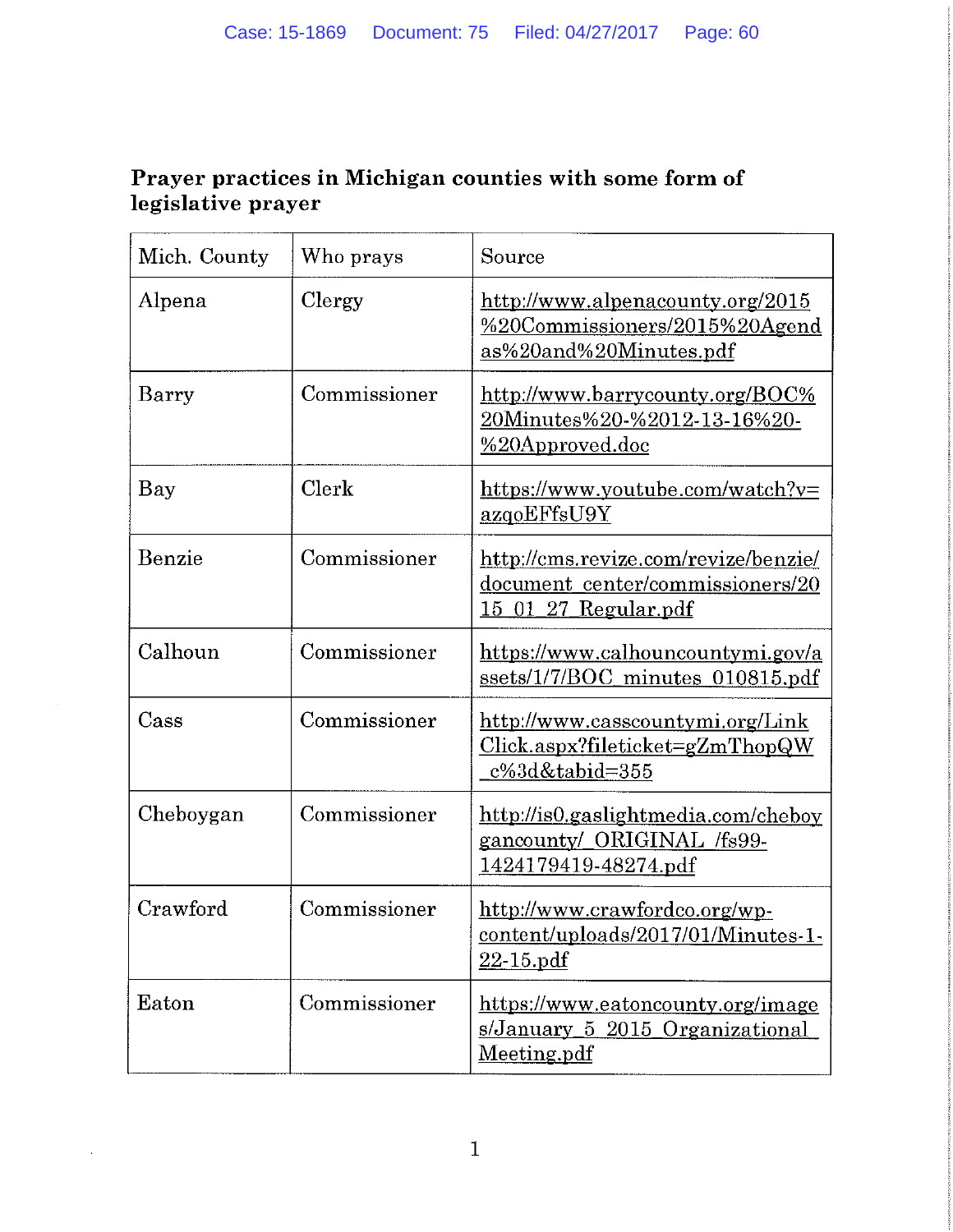| Mich. County      | Who prays                 | Source                                                                                                                                                                                                                     |
|-------------------|---------------------------|----------------------------------------------------------------------------------------------------------------------------------------------------------------------------------------------------------------------------|
| Genesee           | Speaker not<br>identified | http://www.gc4me.com/department<br>s/board of commissioners 1/docs/B<br>OC_010715.pdf (agenda; minutes<br>not online)                                                                                                      |
| Grand<br>Traverse | Commissioner              | http://www.grandtraverse.org/Docu<br>mentCenter/View/348                                                                                                                                                                   |
| Gratiot           | Commissioner              | https://v3.boardbook.org/Public/Pub<br>licItemDownload.aspx?mk=501710<br>42&fn=minutes.pdf                                                                                                                                 |
| Hillsdale         | Commissioner              | http://www.co.hillsdale.mi.us/image<br>s/bocminutes/BOC%20Minutes%20<br>2017-01-24.pdf                                                                                                                                     |
| Huron             | Commissioner              | http://www.co.huron.mi.us/docume<br>$nts / com. 1-13-15.pdf$                                                                                                                                                               |
| Ionia             | Commissioner              | http://www.ioniacounty.org/wp-<br>content/uploads/2009/02/May-19-<br>20151.pdf                                                                                                                                             |
| Jackson           | Commissioner              | This case:<br>https://www.co.jackson.mi.us/Agen<br>daCenter/ViewFile/Minutes/ 11182<br>014-202                                                                                                                             |
| Kalamazoo         | Commissioner              | https://www.kalcounty.com/userfile<br>s/boc/minutes/01-20-15minboc.pdf                                                                                                                                                     |
| Kent              | Commissioner              | https://www.accesskent.com/Calend<br><u>ar/openFileDocument.do?ele=3&amp;ty</u><br>pe=eventV&file=minutes&eVec=0&<br><u>eType=board&amp;minutes=145202683</u><br><u>7135-</u><br>minutes.PDF&year=2015&eventid<br>$=13406$ |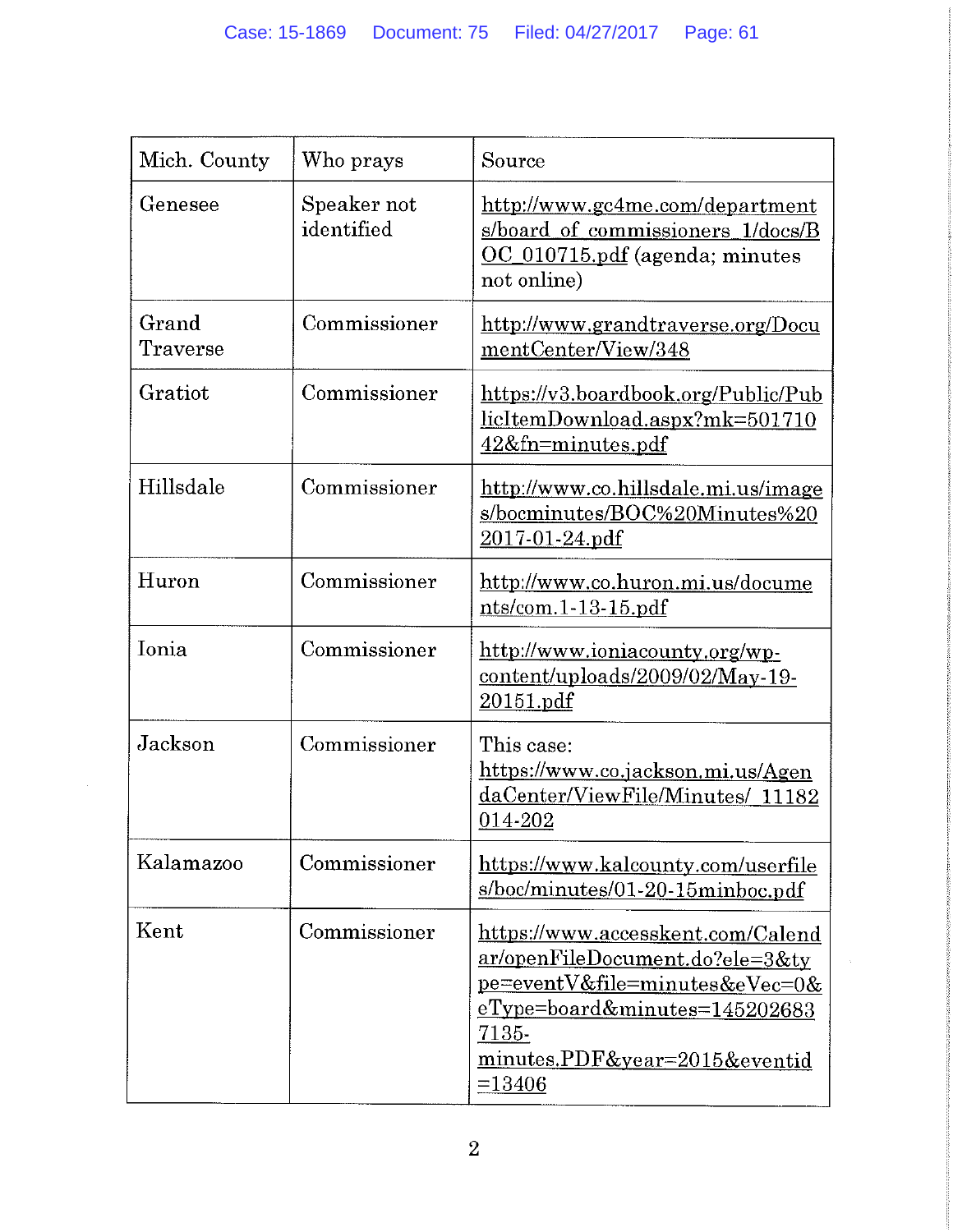| Mich. County | Who prays                 | Source                                                                                                                  |
|--------------|---------------------------|-------------------------------------------------------------------------------------------------------------------------|
| Lake         | Commissioner              | http://lakecounty-<br>michigan.com/Portals/50/2011%20<br>Minutes/2011%20January%2012.p<br>df                            |
| Lapeer       | Commissioner              | https://www.youtube.com/watch?v=<br>$\overline{\text{kin3wEexxNc}}$ (at 0:32)                                           |
| Lenawee      | Speaker not<br>identified | http://www.lenawee.mi.us/AgendaC<br>enter/ViewFile/Minutes/ 01052017-<br>155                                            |
| Manistee     | Speaker not<br>identified | http://www.manisteecountymi.gov/i<br>ndex.php?option=com_docman&tas<br>k=doc_download&gid=2660&Itemi<br>$d = 191$       |
| Mason        | Commissioner              | http://www.masoncounty.net/userfil<br>es/filemanager/636/                                                               |
| Midland      | Commissioner              | https://www.co.midland.mi.us/Com<br>missioners/BoardMeetings.aspx<br>(e.g., Minutes, Feb. 16, 2016)                     |
| Missaukee    | Commissioner              | http://www.missaukee.org/minutes/<br>docs/February 10 2015.doc                                                          |
| Monroe       | Clerk                     | <u>http://www.co.monroe.mi.us/Board</u><br>Commissioners/Minutes/2015/0106<br>15 Organizational Meeting Minut<br>es.pdf |
| Montcalm     | Clergy                    | http://www.montcalm.us/Board%20<br>Commission%20Minutes/2015/0126<br>15 board minutes.pdf                               |
| Muskegon     | Commissioner              | http://www.co.muskegon.mi.us/cler<br>k/01282014 board minutes.pdf                                                       |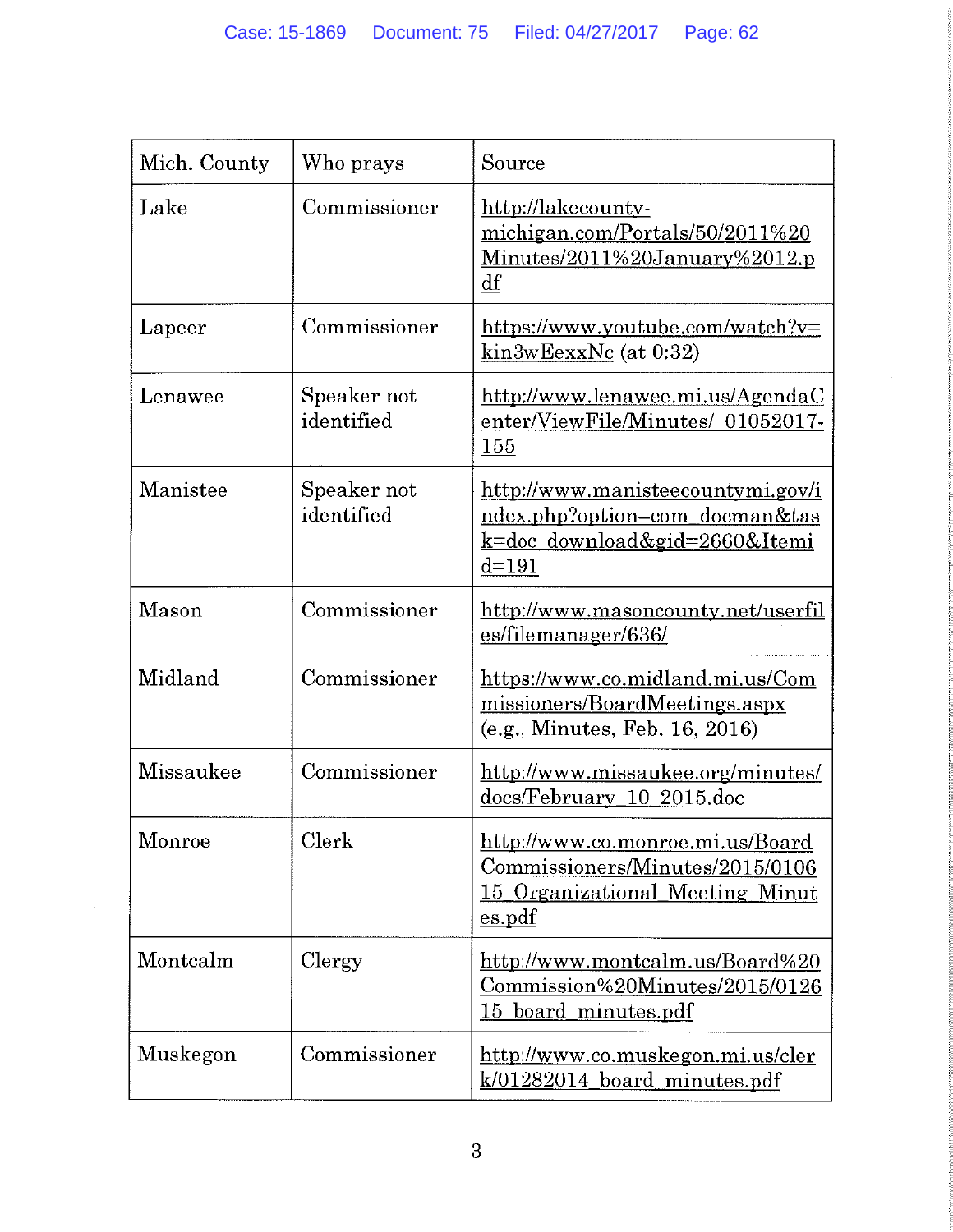| Mich. County | Who prays                | Source                                                                                                   |
|--------------|--------------------------|----------------------------------------------------------------------------------------------------------|
| Oakland      | Commissioner or<br>guest | https://www.oakgov.com/boc/Docum<br>$ents/minutes/15 min/15_01_29.pdf$                                   |
| Otsego       | Commissioner             | http://www.otsegocountymi.gov/wp-<br>$content-uploads/2015/12/01-06-$<br>2015-Minutes.pdf                |
| Ottawa       | Commissioner             | https://www.miottawa.org/appImag<br>es/Calendar/1422977212644-<br>minutes.PDF                            |
| Presque Isle | Commissioner             | http://presqueislecounty.org/2015%<br><u>20mins/2015%20PI%20COUNTY%</u><br>20MINUTES.pdf (e.g., page 31) |
| Saginaw      | Commissioner             | http://www.saginawcounty.com/Doc<br>s/Commissioners/COMPILED%202<br>015%20MINUTES.pdf                    |
| St. Clair    | Clergy<br>(sometimes)    | http://stclaircounty.org/minutes/C<br><u>MM150108.pdf</u>                                                |
| St. Joseph   | Commissioner             | http://www.stjosephcountymi.org/fo<br>rms/bocmin031516.pdf                                               |
| Sanilac      | Commissioner             | http://www.sanilaccounty.net/publi<br>$cpages/Entity.aspx?ID=138$ (e.g.,<br>01-16-2015 BOC Minutes)      |
| Shiawassee   | Commissioner             | http://www.shiawassee.net/Portals/<br>$0/150115\%20$ Board%20Mins.pdf                                    |
| Tuscola      | Commissioner             | http://www.tuscolacounty.org/boc/d<br>$oc/archmin/2015-01-29.pdf$                                        |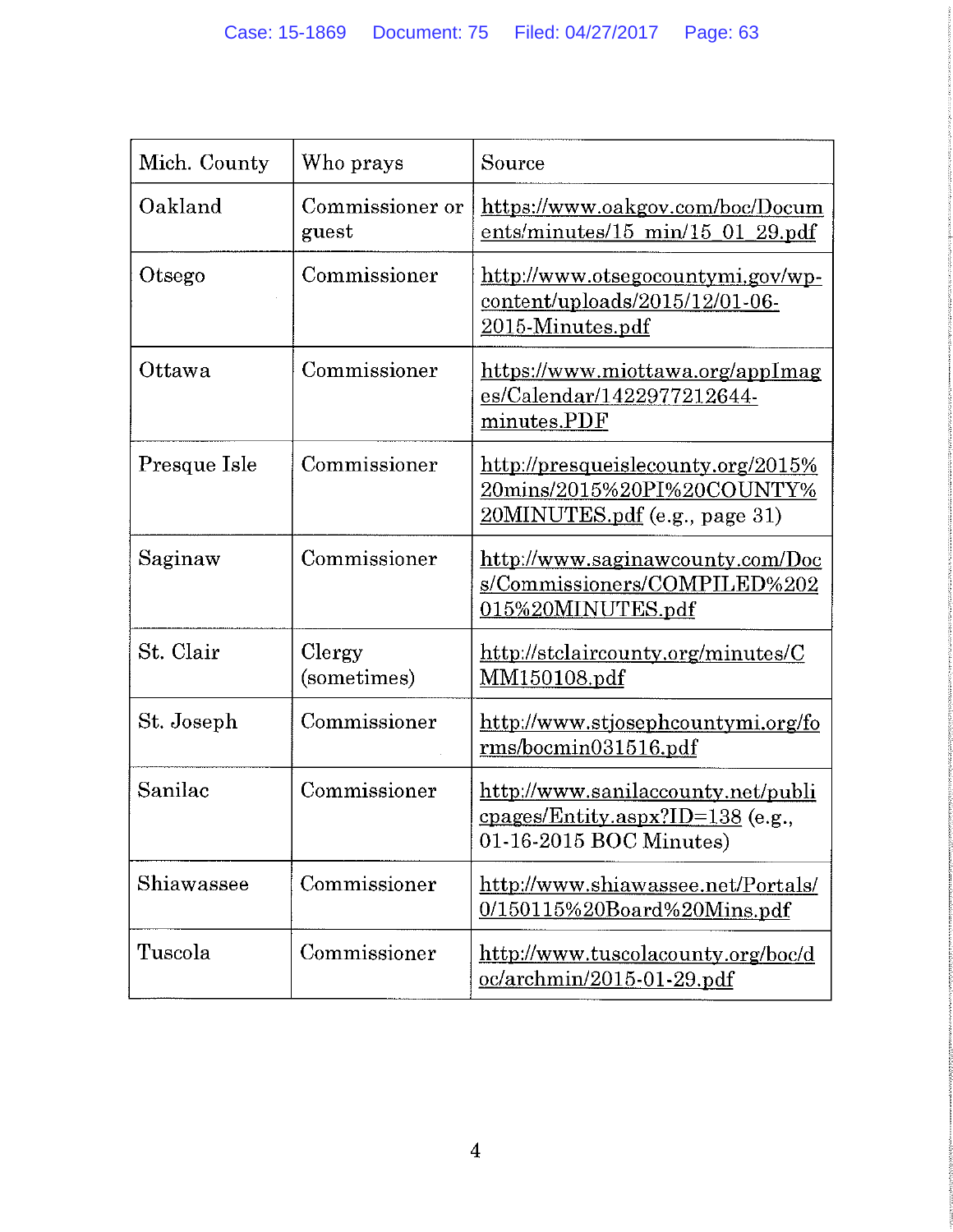$\sim$ 

| Mich. County | Who prays                         | Source                                                                                                                                |
|--------------|-----------------------------------|---------------------------------------------------------------------------------------------------------------------------------------|
| Wayne        | Commissioner,<br>Clergy, or guest | http://www.waynecounty.com/docu<br>ments/exec/commission/Journal_of<br>the Commission February 19 201<br>$5.$ pdf#toolbar=1&view=FitH |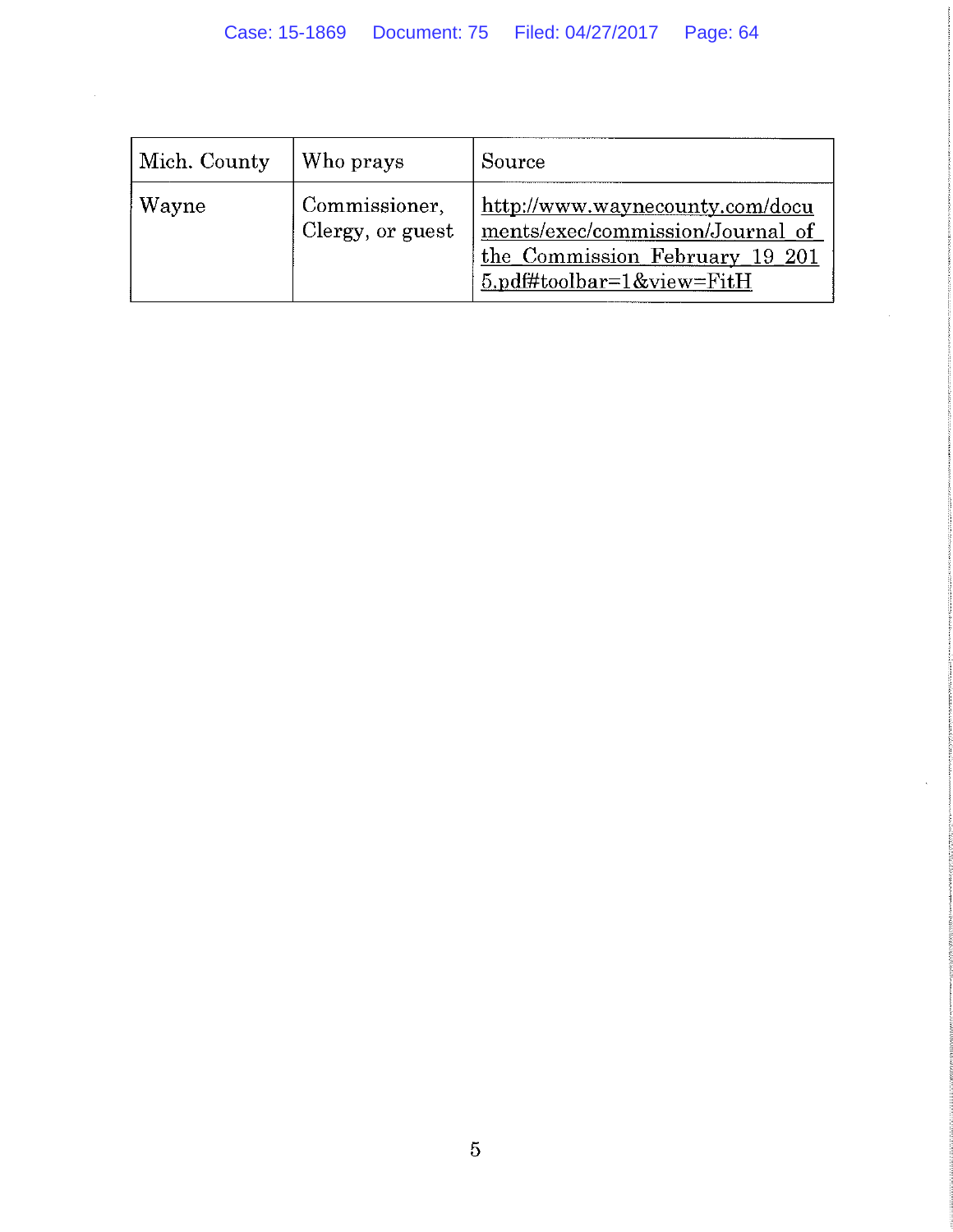### **APPENDIX O**

# Lawmaker-led Prayer Practices in Tennessee Counties

 $\sim 10^7$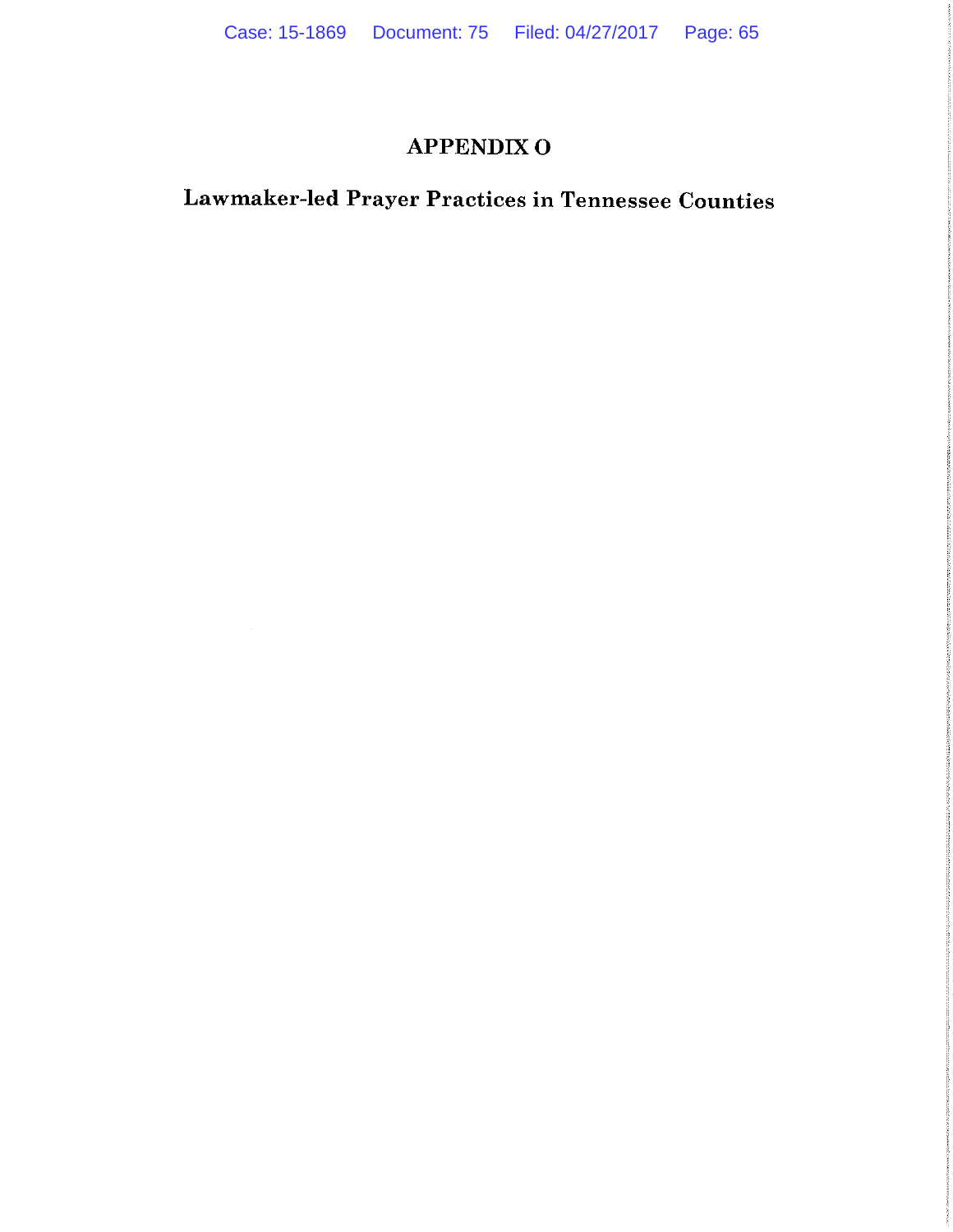### Prayer practices in Tennessee counties with some form of legislative prayer

| Tenn. County   | Who prays                       | Source                                                                                                                                    |
|----------------|---------------------------------|-------------------------------------------------------------------------------------------------------------------------------------------|
| Anderson       | Guest clergy or<br>commissioner | http://www.andersoncountyclerk.co<br>m/files/min061515.pdf                                                                                |
| Bedford        | Commissioner                    | http://www.bedfordcountytn.org/pdf<br>/board/BOARD-OF-<br><u>COMMISSIONERS-01-10-2017-</u><br>Minutes.pdf                                 |
| Benton         | Commissioner                    | http://bentoncountytn.gov/boards_o<br>commissioners/mtg minutes age<br>ndas/minutes/2016/12192016.pdf                                     |
| <b>Bradley</b> | Commissioner                    | http://www.bradleyco.net/systems/fi<br><u>le_download.ashx?pg=2292&amp;ver=1</u>                                                          |
| Campbell       | Commissioner                    | $\frac{\text{https://www.youtube.com/watch?v=}}{\text{https://www.youtube.com/watch?v=}}$<br>$qXXg1cTtNrI$ (at 0:01)                      |
| Cannon         | Speaker not<br>identified       | $\frac{\text{https://www.youtube.com/watch?v=}}{\text{https://www.youtube.com/watch?v=}}$<br>$5iSnUZTgkys$ (at 0:01)                      |
| Carter         | Commissioner                    | http://www.cartercountytn.gov/wp-<br><u>content/uploads/pdfs/monthlyminut</u><br>es/2015/Commission%20Minutes%2<br><u>001-20-2015.pdf</u> |
| Cheatham       | Commissioner                    | http://cheathamcountytn.gov/gover<br><u>nment/county_commission/pdfs/Co</u><br>untycommissionminutes%2001261<br>5.pdf                     |
| Cocke          | Commissioner                    | https://www.youtube.com/watch?v=<br>$hFRCtcZ1H30$ (at 0:09)                                                                               |

 $\pm$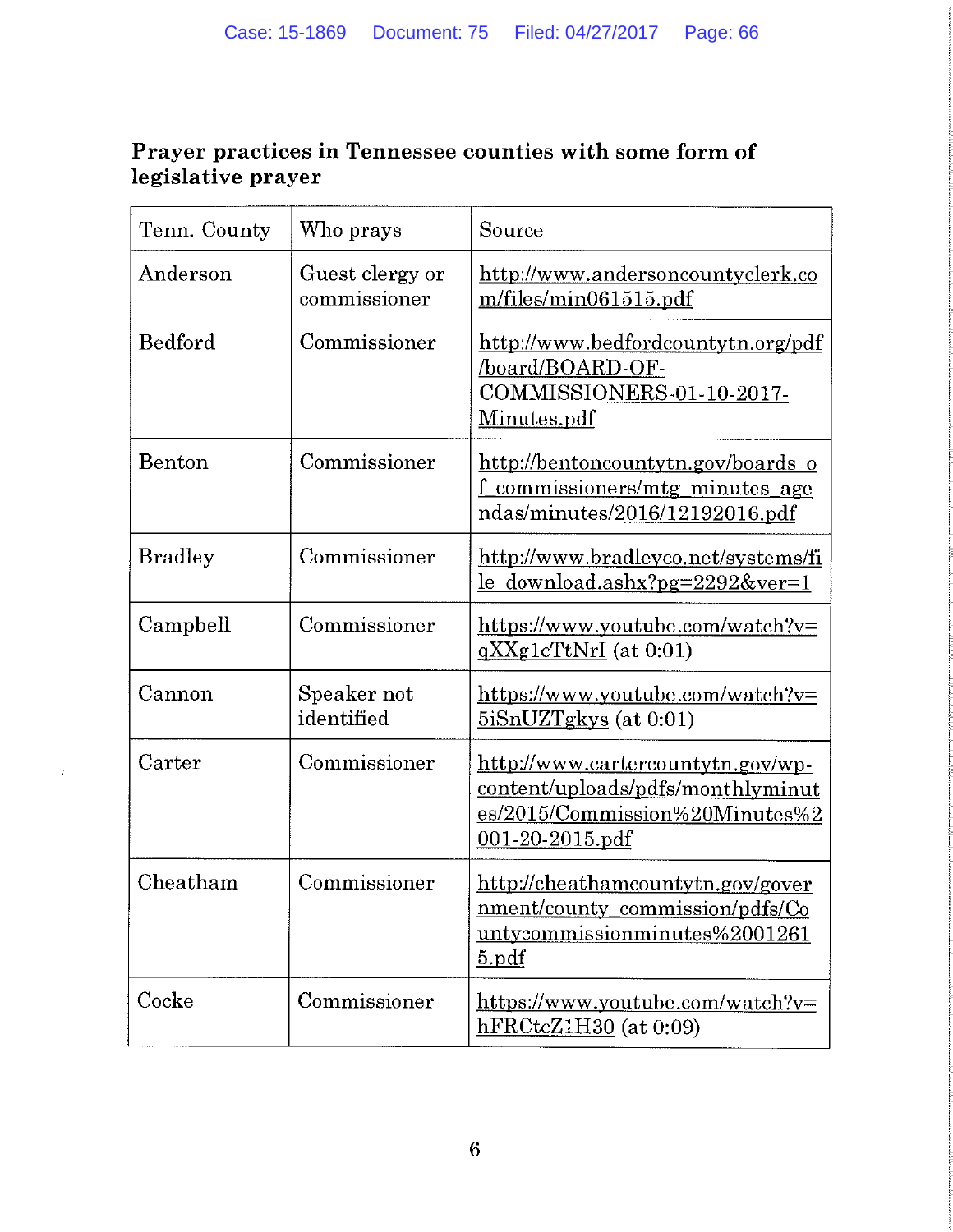| Tenn. County | Who prays    | Source                                                                                                                                                           |
|--------------|--------------|------------------------------------------------------------------------------------------------------------------------------------------------------------------|
| Coffee       | Commissioner | http://www.coffeecountytn.org/gove<br>rnment/county comm min agenda<br>s/minutes/2015/01132015.pdf                                                               |
| Cumberland   | Commissioner | http://cumberlandcountytn.gov/wp-<br>content/uploads/2011/03/03-16-<br>2015-CCCM.doc                                                                             |
| Davidson     | Councilman   | http://www.nashville.gov/mc/minut<br>es/term 2011 2015/2015 01 06 mi<br>nutes.htm                                                                                |
| Dickson      | Commissioner | http://dicksoncountytn.gov/commiss<br>ion/minutes/2015/01202015.pdf<br>(called a devotion)                                                                       |
| Fayette      | Commissioner | http://www.fayettetn.us/CCPackets<br>CCMeetings/2015/CCPacketJan201<br>5.pdf                                                                                     |
| Fentress     | Commissioner | https://www.youtube.com/watch?v=<br>GcHlxKQAlvA (at 1:23); see also<br>http://www.fentresscouriernews.co<br>m/ray-buck-seeks-re-election-as-co-<br>commissioner/ |
| Franklin     | Commissioner | http://www.franklincotn.us/elected<br>officials/county_commission/commi<br>ssion min agendas/minutes/2015/0<br><u>1202015.pdf</u>                                |
| Gibson       | Commissioner | https://www.youtube.com/watch?v=<br><u>7vMVmm5H2NM</u> (at 0:30)                                                                                                 |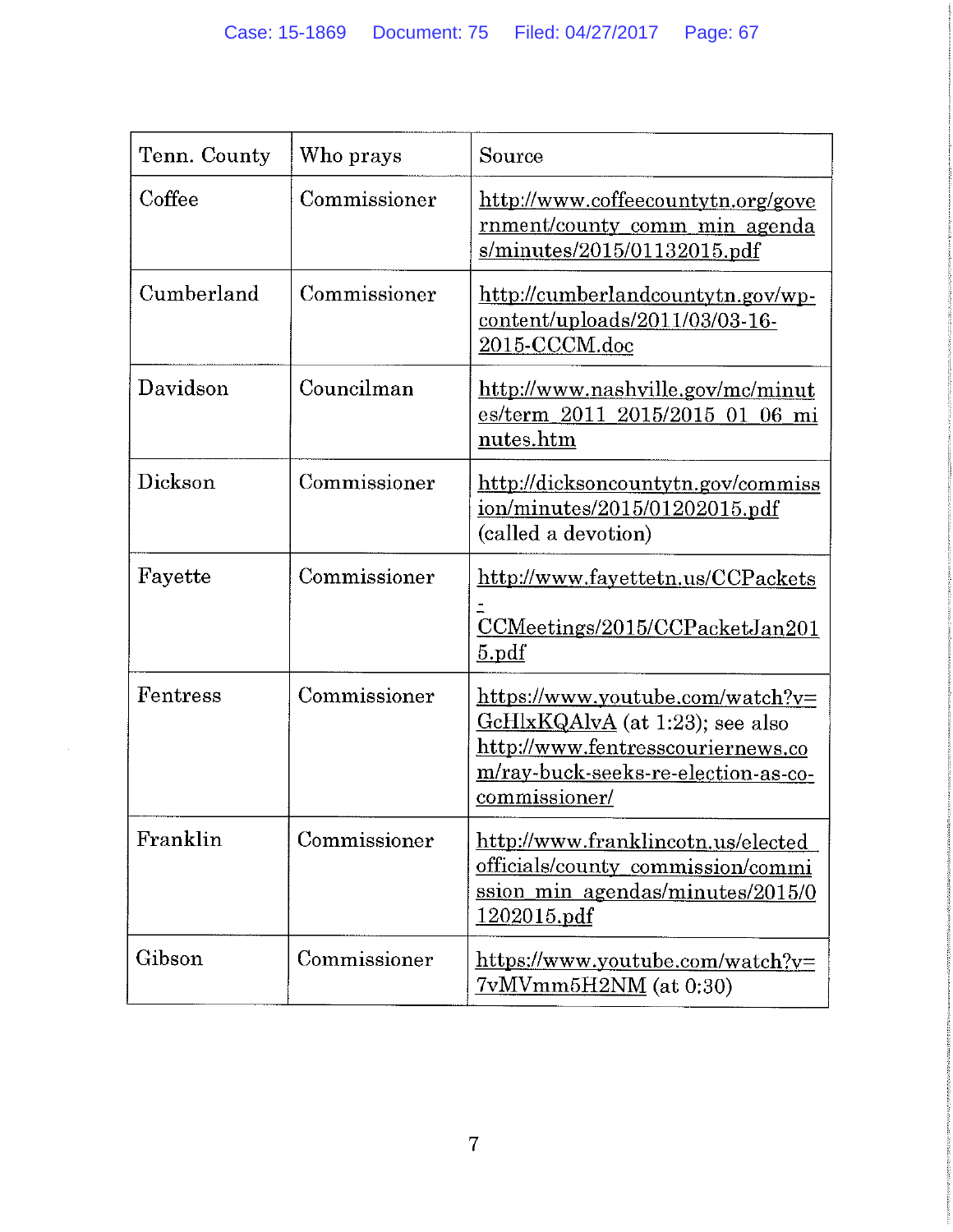| Tenn. County | Who prays                       | Source                                                                                                                                                       |
|--------------|---------------------------------|--------------------------------------------------------------------------------------------------------------------------------------------------------------|
| Greene       | Guest clergy                    | http://greenecountytngov.com/sites/<br>greenecountytngov.com/files/Janua<br>ry%20Commission%20Meeting%20<br>Minutes.pdf                                      |
| Hamblen      | Guest clergy or<br>commissioner | http://www.hamblencountyclerk.co<br>m/sites/hamblencountyclerk.com/fil<br>es/910.pdf                                                                         |
| Hamilton     | Guest clergy                    | http://www.hamiltontn.gov/pdf/com<br>mission/minutes/01-18-<br>17%20Regular.pdf (Baha'i)                                                                     |
| Henry        | Commissioner                    | http://www.henrycountyclerktn.co<br>m/sites/henrycountyclerktn.com/file<br>s/JAN%202015.pdf                                                                  |
| Humphreys    | Commissioner                    | https://www.youtube.com/watch?v=<br>z9CY3xcc7GU (at 0:30); see also<br>http://www.humphreystn.com/coun<br>ty commissioners/index.html                        |
| Jackson      | Commissioner                    | https://www.youtube.com/watch?v=<br>$8v f w 7W J$ pbD0 (at 0:00 & 0:47)                                                                                      |
| Jefferson    | Commissioner                    | http://www.jeffersoncountytn.gov/m<br>edia/file/lib/County Commission A<br><u>genda Minutes/Minutes/06-27-</u><br>16 MINUTES Regular Monthly S<br>ession.pdf |
| Knox         | Commissioner                    | http://knoxcounty.org/clerk/Comm<br><u>Minutes/2015/1-26-2015.pdf</u><br>(devotional)                                                                        |

 $\cdot$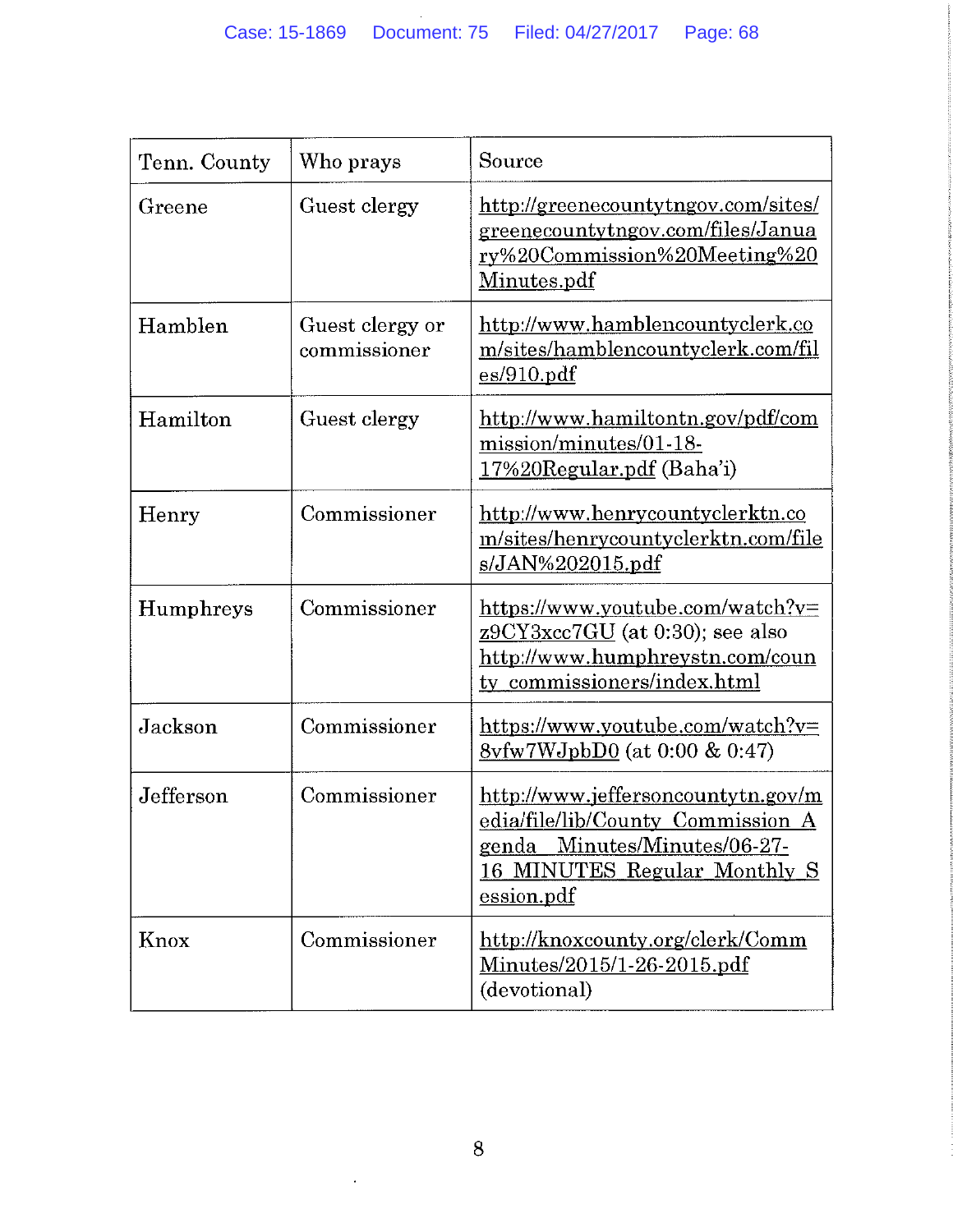$\sim$ 

| Tenn. County | Who prays    | Source                                                                                                                                       |
|--------------|--------------|----------------------------------------------------------------------------------------------------------------------------------------------|
| Lawrence     | Commissioner | http://www.lawrencecountytn.gov/g<br>overnment/meetings/197-county-<br>commission-meeting-11-24-09-<br>regular-session                       |
| Loudon       | Commissioner | https://www.loudoncounty-<br>tn.gov/documentsAndForms/docum<br>ents/CommissionMeetingDocument<br>s/20150105 CommissionMeeting<br>Minutes.pdf |
| Madison      | Clergy       | http://www.co.madison.tn.us/Archiv<br>$e.$ aspx?AMID=36                                                                                      |
| Marion       | Commissioner | http://www.marioncountytn.net/gov<br>ernment/minutes agendas/minutes<br><u>/2015/01262015.pdf</u>                                            |
| Maury        | Commissioner | http://www.maurycounty-<br>tn.gov/modules/showdocument.aspx<br><u>?documentid=405</u>                                                        |
| McMinn       | Commissioner | http://mcminncountytn.gov/minutes<br>agendas/2015/minutes/0215.pdf                                                                           |
| Monroe       | Mayor        | http://monroetn.com/wp-<br>content/uploads/2014/08/CC62414.p<br>$\underline{\mathrm{df}}$                                                    |
| Montgomery   | Commissioner | http://montgomeryminutes.bisonlin<br><u>e.com/viewpdf.php?id=PRjSfn7fh4q</u><br>9bybyd0Urs0uc88%2BQ2MUvdBK<br><u>TCRp7oko%3D</u>             |
| Morgan       | Clergy       | https://www.youtube.com/watch?v=<br>$Ln06Mu8q1pc$ (at $1:08$ )                                                                               |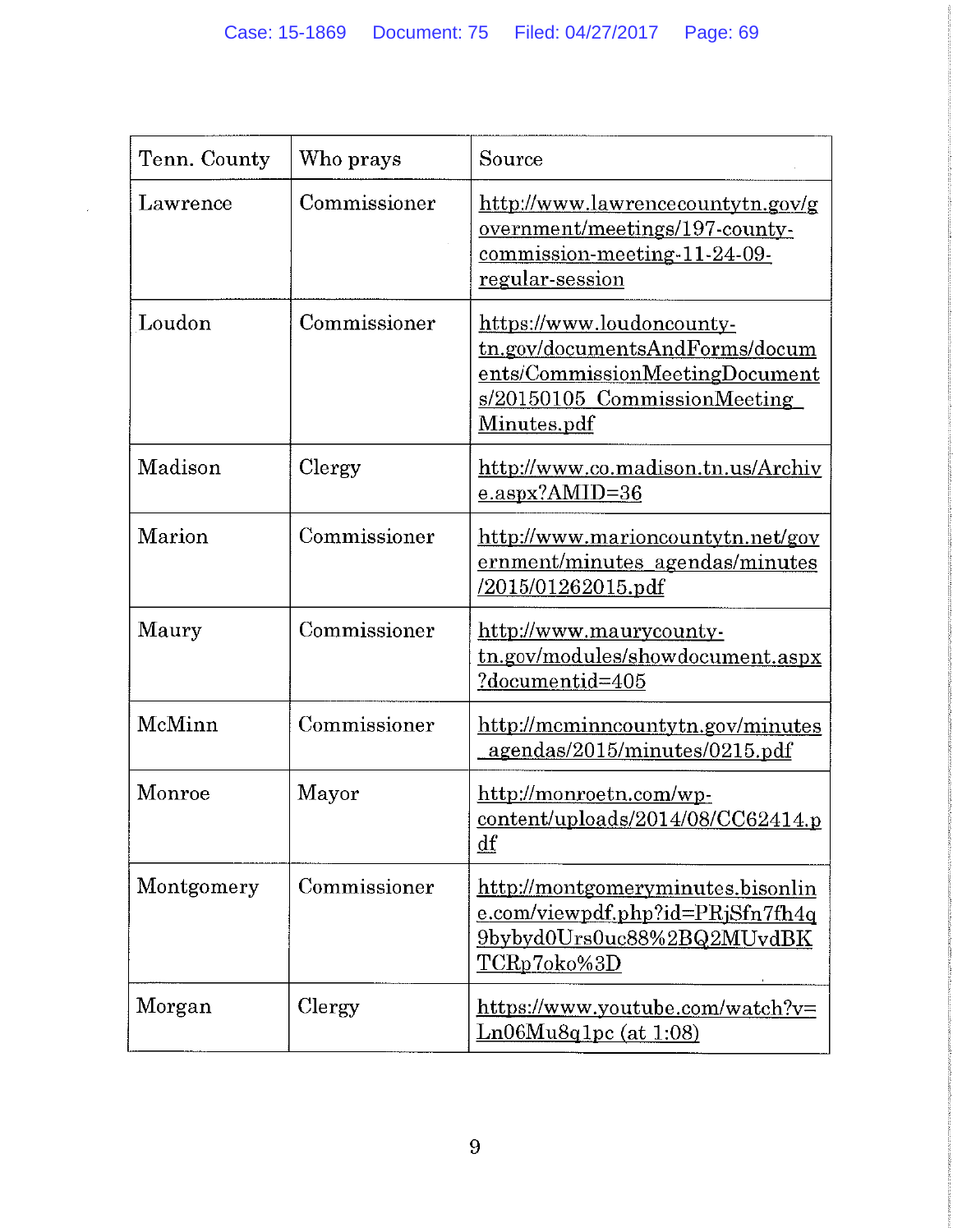| Tenn. County | Who prays                 | Source                                                                                                                                                                                  |
|--------------|---------------------------|-----------------------------------------------------------------------------------------------------------------------------------------------------------------------------------------|
| Putnam       | Commissioner or<br>clergy | http://www.putnamcountytn.gov/up<br>loads/documents/08172015.pdf                                                                                                                        |
| Roane        | Commissioner              | http://roanecountytn.gov/wp-<br>content/uploads/2015/03/01-12-<br>15CCMIN.pdf                                                                                                           |
| Robertson    | Commissioner or<br>clergy | http://www.robertsoncountytn.org/s<br>ites/robertsoncountytn.org/files/021<br>5 0.pdf#overlay-context=node/32                                                                           |
| Rutherford   | Commissioner              | http://rcsharepoint.rutherfordcount<br>ytn.gov/sites/Commission/Commissi<br><u>on/1/Commission/Fiscal%20Year%2</u><br>02014-<br>2015/20150115/Commission%20Mi<br>nutes%2001-15-2015.pdf |
| Scott        | Speaker not<br>identified | http://www.scottcounty.com/main/w<br>$p-$<br>content/uploads/2016/11/Document-<br>Document-5.pdf                                                                                        |
| Shelby       | Clergy                    | http://shelby.granicus.com/Minutes<br><u>Viewer.php?view_id=4&amp;clip_id=127</u><br>$\overline{4}$                                                                                     |
| Smith        | Commissioner              | https://www.youtube.com/watch?v=<br>$wfeWa2WasJQ$ (at 0:12)                                                                                                                             |
| Sullivan     | Speaker not<br>identified | http://sullivancountytn.gov/sites/sul<br>livancountytn.gov/files/2017%20Ma<br>rch%20.%20Resolution%20Packet.<br>%203.17.16%20docx_0.pdf                                                 |
| Sumner       | Clergy or<br>commissioner | http://www.sumnertags.com/docum<br>ents/commission/1511-commission-<br>minutes.pdf (usually clergy)                                                                                     |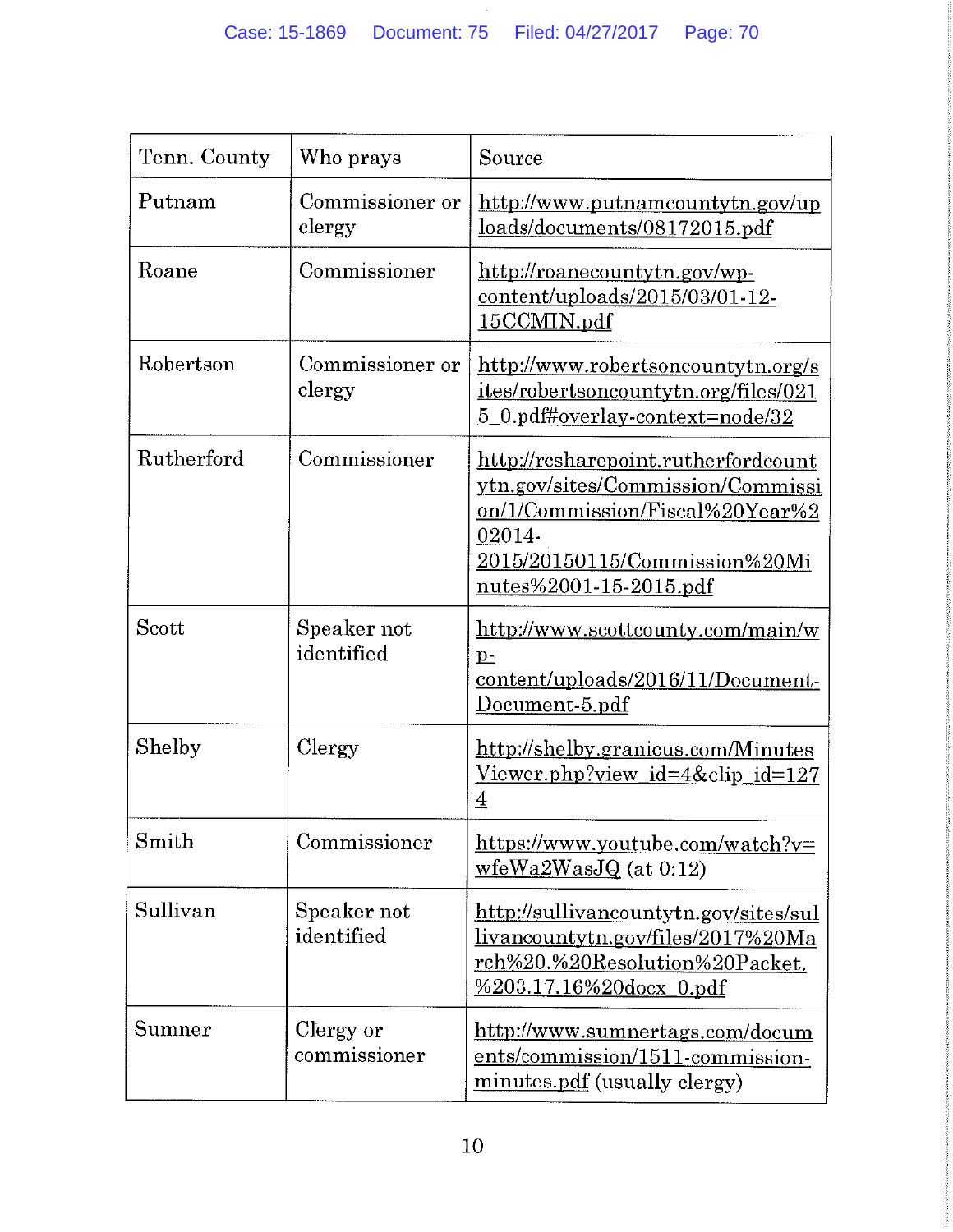| Tenn. County | Who prays    | Source                                                                                                                                                                                   |
|--------------|--------------|------------------------------------------------------------------------------------------------------------------------------------------------------------------------------------------|
| Trousdale    | Commissioner | http://www.trousdalecountytn.gov/s<br>ites/trousdalecountytn.gov/files/JA<br><u>NUARY%2026%2C%202015%20-</u><br>%20County%20Court.pdf                                                    |
| Unicoi       | Commissioner | http://www.unicoicountytn.gov/files<br>$/01052015$ min.pdf                                                                                                                               |
| Union        | Commissioner | http://www.unioncountyclerktn.com<br>sites/unioncountyclerktn.com/files/<br>2015%2C%20January%2012%20Re<br><u>gular%20Meeting.pdf</u>                                                    |
| Van Buren    | Commissioner | http://www.vanburencountytn.com/<br>agendas minutes/minutes/2016/011<br>22016.pdf (unanimous approval to<br>pray at all future meetings, but<br>prayer not recorded in later<br>minutes) |
| Warren       | Clergy       | https://www.youtube.com/watch?v=<br>$h-k5AFinIOA$ (at 1:06)                                                                                                                              |
| Washington   | Commissioner | http://www.washingtoncountytn.or<br><u>g/sites/default/files/january 2015 c</u><br>ommission minutes.pdf                                                                                 |
| Wayne        | Commissioner | http://www.waynecountytn.org/docs<br>$\sqrt{06}$ 20 16%20 meeting pdf                                                                                                                    |
| Weakley      | Commissioner | http://www.weakleycountytn.gov/do<br>wnloads/countycommission/2015-<br>docx/MINUTES 5-18-15.pdf                                                                                          |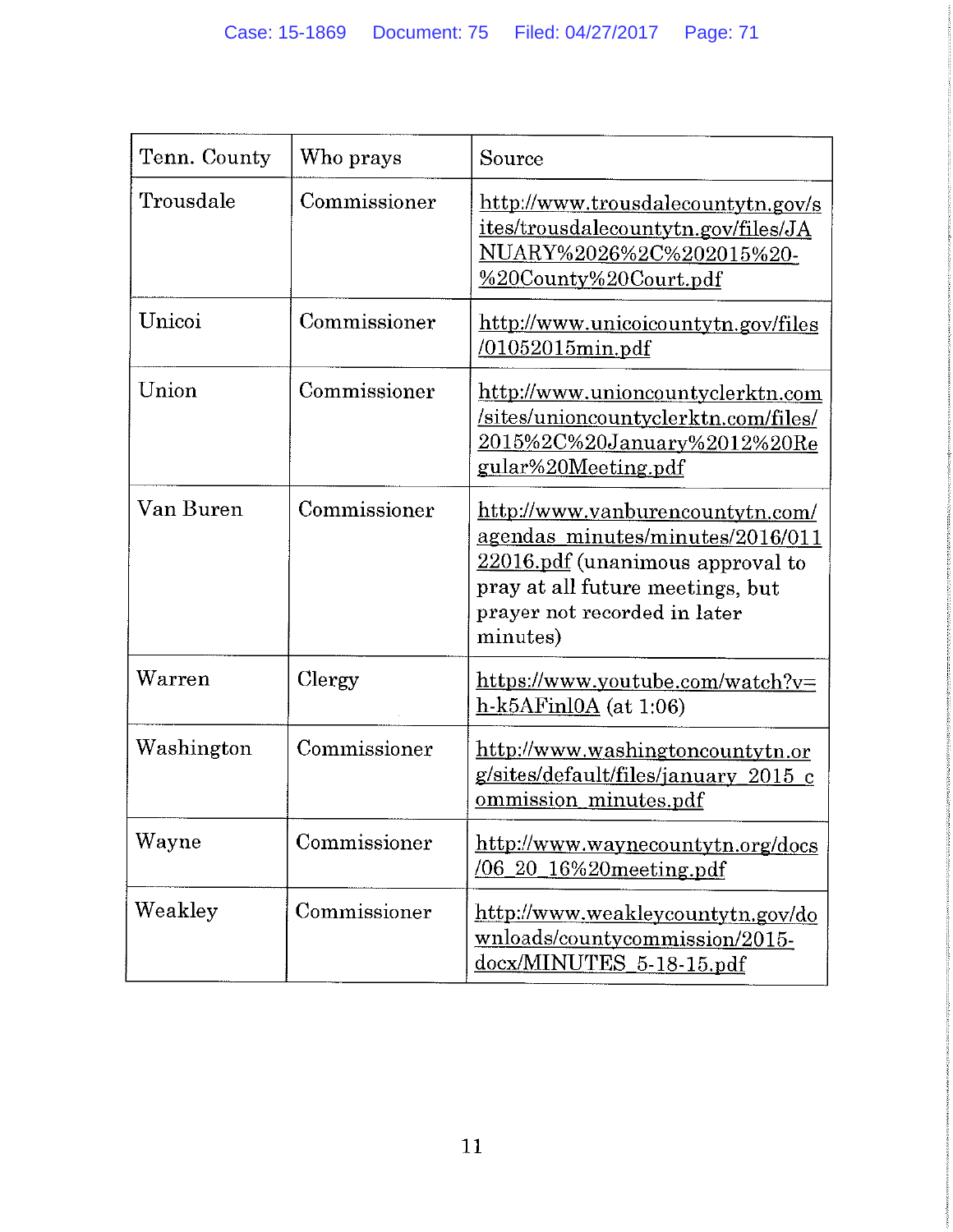| Tenn. County | Who prays                 | Source                                                                                                                                                                        |
|--------------|---------------------------|-------------------------------------------------------------------------------------------------------------------------------------------------------------------------------|
| White        | Speaker not<br>identified | http://whitecountytn.gov/sites/defa<br>ult/files/White%20County%20Com<br>mission%20Minutes%202015.01.26.<br>pdf (example of prayer being on<br>agenda but not in the minutes) |
| Williamson   | Speaker not<br>identified | http://www.williamsoncounty-<br>tn.gov/ArchiveCenter/ViewFile/Ite<br>m/1216                                                                                                   |
| Wilson       | Commissioner              | https://www.wilsoncountytn.gov/im<br>ages/documents/agendas/archives/1<br>3-minutes-results/01-28-2013.DOC                                                                    |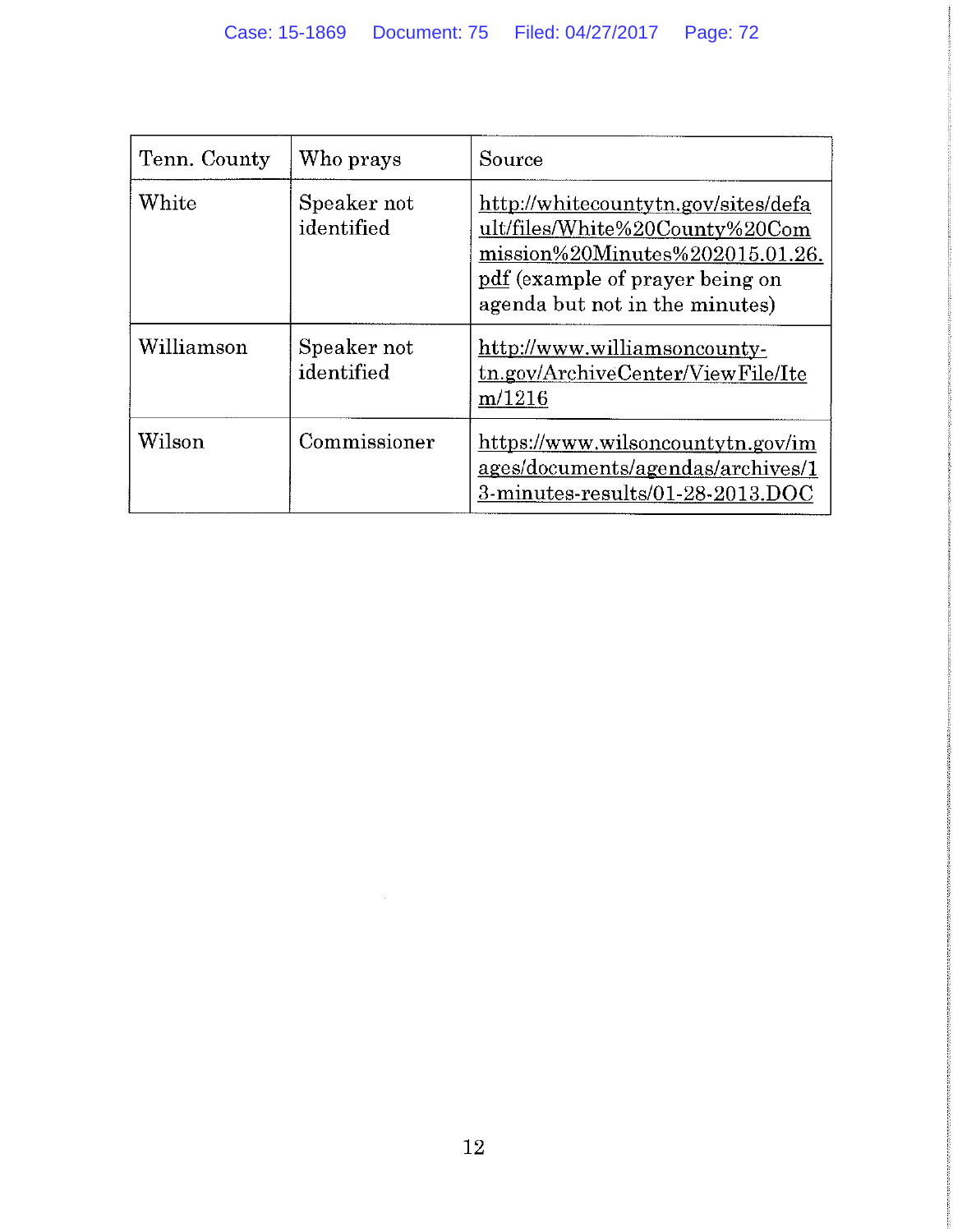### **APPENDIX P**

## Lawmaker-led Prayer Practices in Kentucky Counties

 $\sim 10^{-1}$ 

 $\mathcal{L}^{\mathcal{L}}(\mathcal{L}^{\mathcal{L}})$  . The set of  $\mathcal{L}^{\mathcal{L}}(\mathcal{L}^{\mathcal{L}})$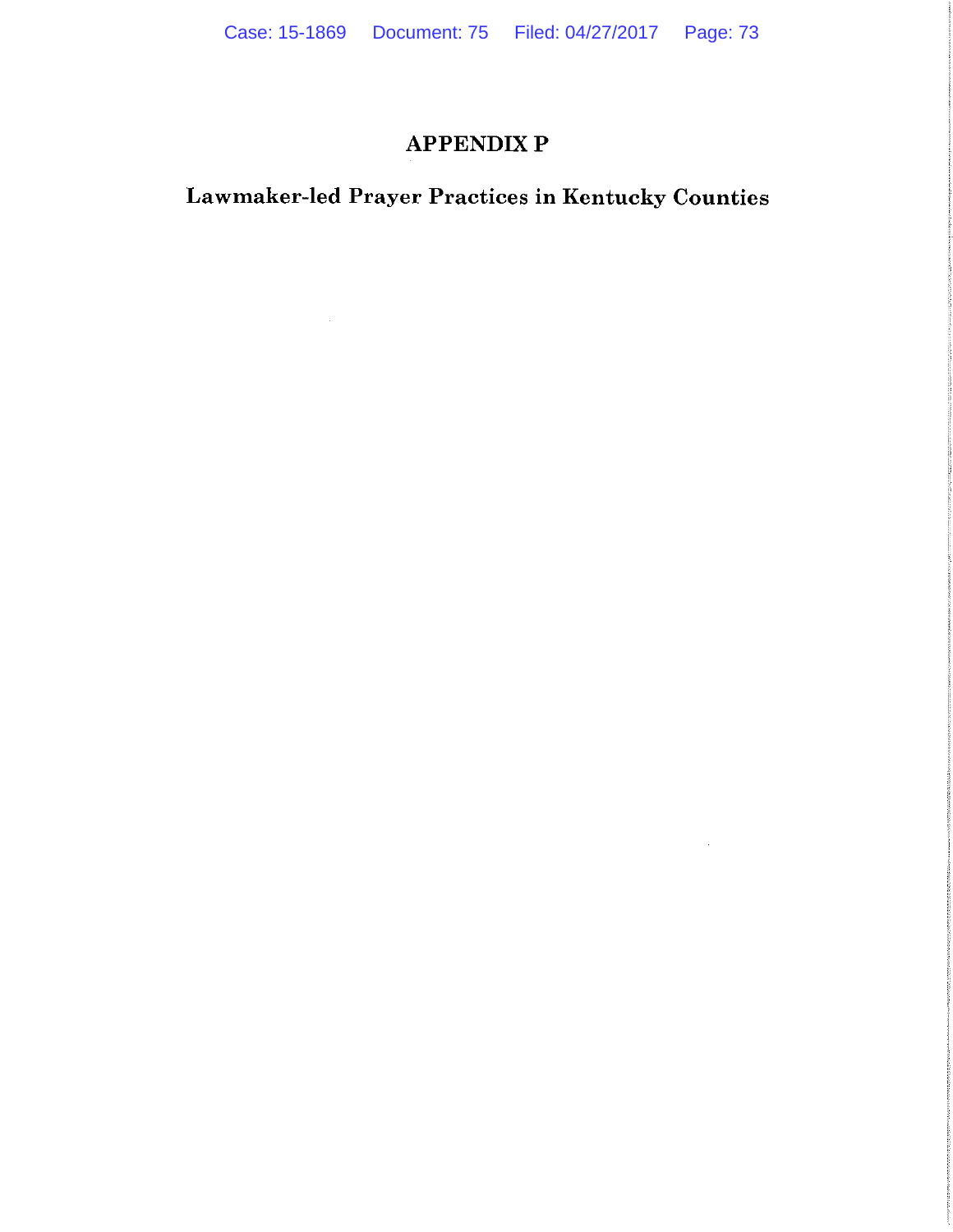#### Prayer practices in Kentucky counties with some form of legislative prayer

Note: The county-level lawmaking body in Kentucky is often known as a "fiscal court," and its lawmakers are variously given the title of "magistrate," "judge," "squire," or the like. See Ky. Rev. Stat. Ann. § 67.040 to § 67.080; see also id. § 67.075 (defining a "county" ordinance" as "an official written act of a fiscal court").

| Ky. County          | Who prays                   | Source                                                                                                                                               |
|---------------------|-----------------------------|------------------------------------------------------------------------------------------------------------------------------------------------------|
| Adair               | Speaker not<br>identified   | http://www.myadaircounty.com/tes<br>$\underline{t}/(a$ genda)                                                                                        |
| Anderson            | Speaker not<br>identified   | http://andersoncounty.ky.gov/2016<br><u>2017%20Fiscal%20Court%20Agen</u><br>$d$ as/010317AgendaSC.pdf<br>(governing body called the fiscal<br>court) |
| Boone               | Commissioner                | http://www.boonecountyky.org/010<br><u>6.pdf</u>                                                                                                     |
| <b>Boyle</b>        | Commissioner/<br>magistrate | http://boyleky.com/wp-<br>content/uploads/2015/05/Fiscal-<br>Court-Minutes-January-27-<br>2015.pdf                                                   |
| <b>Breckinridge</b> | Commissioner/<br>judge      | http://www.breckinridgecountyky.c<br>om/uplimg/documents/Minutes%20<br>$1-12-15\%20(PPC)$ .pdf                                                       |
| <b>Bullitt</b>      | Clergy                      | https://bcfiscalcourt.files.wordpres<br>s.com/2012/09/fc-minutes-08-19-<br>14.pdf                                                                    |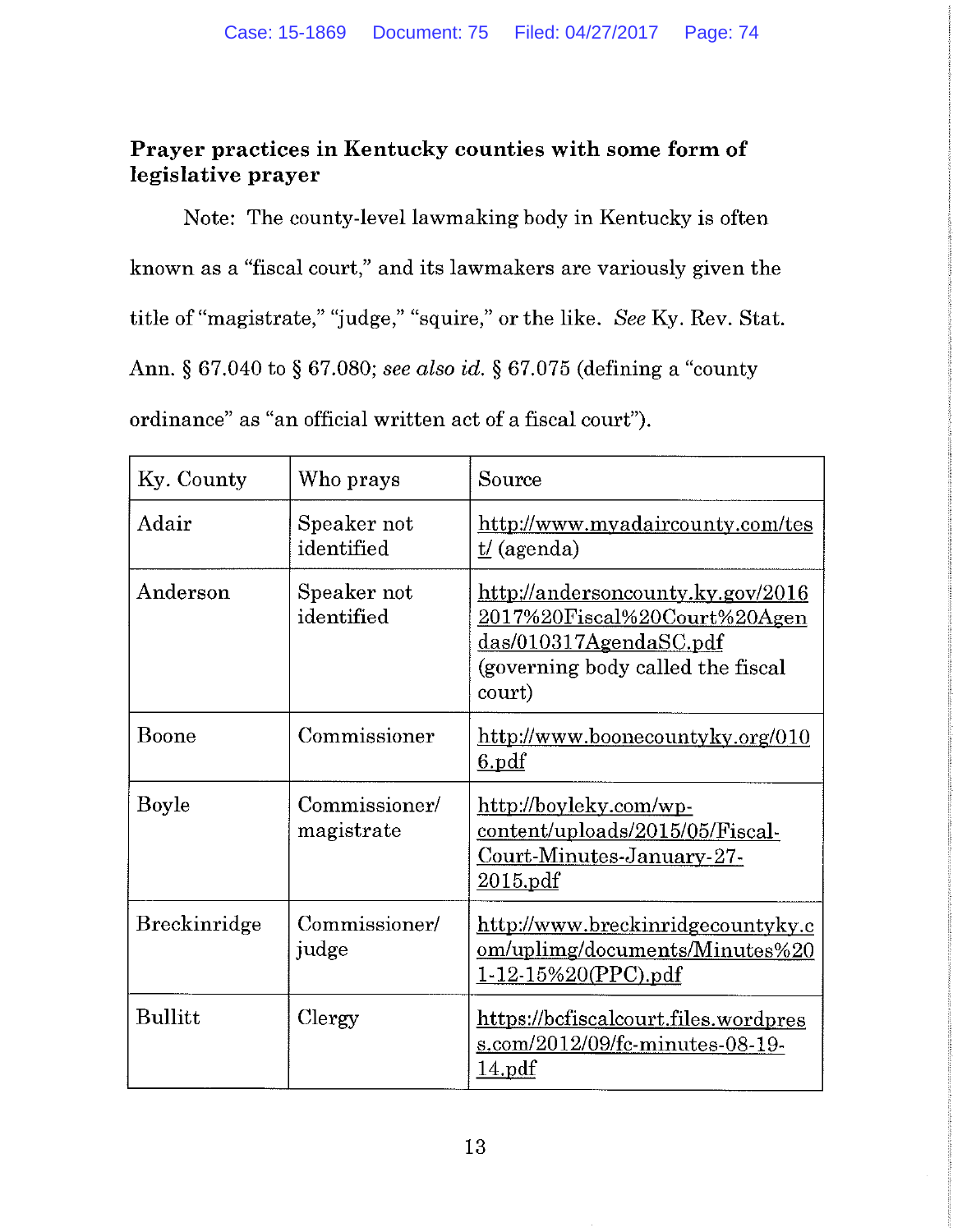| Ky. County              | Who prays                           | Source                                                                                                                                                    |
|-------------------------|-------------------------------------|-----------------------------------------------------------------------------------------------------------------------------------------------------------|
| Christian               | Commissioner/<br>justice            | http://cloud2.snappages.com/09d1e<br>33885420413f21413c8fb6d17fe017<br><u>be2fa/minutes%201-12-2016.pdf</u>                                               |
| Clark                   | Speaker not<br>identified           | <u>http://www.clarkcoky.com/pdf/agen</u><br><u>da%201-14-15.pdf</u>                                                                                       |
| Clay                    | Commissioner or<br>clergy           | https://www.youtube.com/watch?v<br>$=MT1oZB13yJA$ (prayer at 2:34)                                                                                        |
| <b>Daviess</b>          | Commissioner                        | https://www.youtube.com/watch?v<br>$\equiv$ qgpjauE5t4c (at 0:25)                                                                                         |
| Floyd                   | Commissioner/<br>magistrate         | https://www.youtube.com/watch?v<br>$=$ ZXY8TulUYEk                                                                                                        |
| $\operatorname{Grant}$  | Clergy                              | http://grantcounty.ky.gov/wp-<br>content/uploads/2015/12/Minutes-<br><u>for-January-20-2015.pdf</u>                                                       |
| Hardin                  | Commissioner/<br>squire             | http://hcky.org/minutes/2015%200<br><u>1%2027.pdf</u>                                                                                                     |
| Henderson               | Clergy or<br>commissioner/<br>judge | http://www.hendersonky.us/docs/m<br>inutes/09152016.pdf                                                                                                   |
| Hopkins                 | Commissioner/<br>magistrate         | http://hopkinscounty.ky.gov/index.<br>php/minutes/274-minutes-10-16-<br>2013                                                                              |
| $\operatorname{Kenton}$ | Commissioner                        | https://www.egovlink.com/public_d<br><u>ocuments300/kentoncounty/publis</u><br>hed_documents/Fiscal%20Court%2<br>0Minutes/2015/Minutes%2001-05-<br>15.pdf |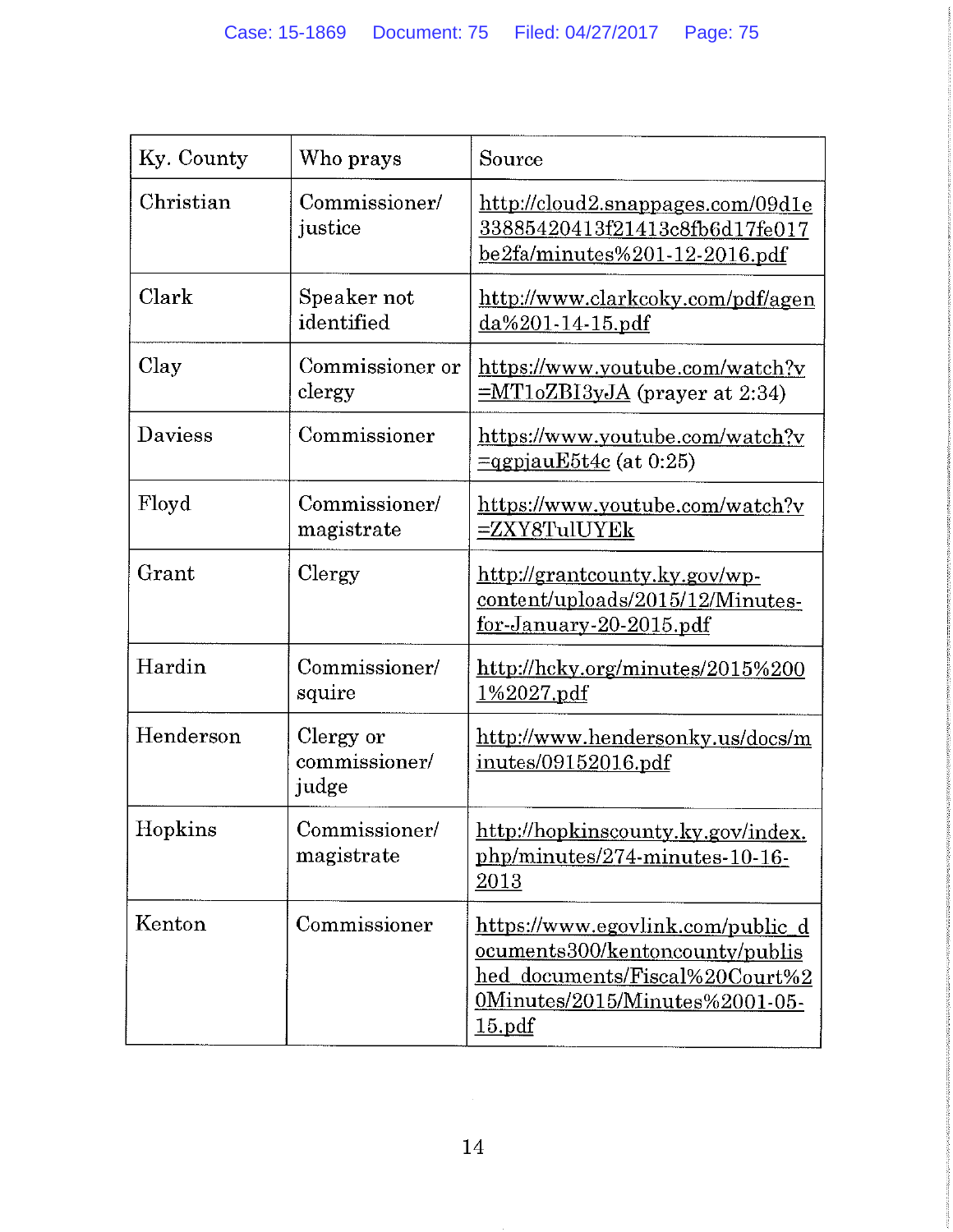| Ky. County | Who prays                   | Source                                                                                                                                                                          |
|------------|-----------------------------|---------------------------------------------------------------------------------------------------------------------------------------------------------------------------------|
| Knox       | Speaker not<br>identified   | https://www.youtube.com/watch?v<br>$=$ ghS4KlOmGgk (at 0:51,<br>explaining that they were not<br>praying because it was a special<br>meeting, rather than a regular<br>meeting) |
| Lawrence   | Speaker not<br>identified   | http://lawrencekentucky.com/categ<br><u>ory/fiscal-court-agendas/</u>                                                                                                           |
| Lewis      | Commissioner/<br>magistrate | http://lewiscounty.ky.gov/Fiscal%2<br>OCourt%20Minutes/RegularFiscal<br>CourtMeeting111214.pdf                                                                                  |
| Livingston | Speaker not<br>identified   | http://lincolnky.com/wp-<br>content/uploads/2015/04/Agenda.p<br>df                                                                                                              |
| Lyon       | Commissioner/<br>magistrate | http://www.lyoncountyky.com/Min<br>utes/LYON_COUNTY_FISCAL_C<br>OURT FEB 12<br>$2015$ .doc                                                                                      |
| McCracken  | Commissioner                | http://mccrackenky.com/mccracken<br><u>-county-fiscal-court-meetings/</u><br>(Apr. 10, 2017 meeting at $0.42$ )                                                                 |
| McCreary   | Commissioner                | https://www.youtube.com/watch?v<br><u>=dI9hEiWMw68</u>                                                                                                                          |
| Madison    | Clergy or<br>commissioner   | https://www.youtube.com/watch?v<br>$=\text{WhSPjTyqZOs}$ (at 0:26)                                                                                                              |
| Martin     | Speaker not<br>identified   | https://www.youtube.com/watch?v<br>$=$ iv $3XcBT$ jszs                                                                                                                          |
| Morgan     | Commissioner                | https://www.youtube.com/watch?v<br>$=3aBeKUD1oic$ (at 0:40)                                                                                                                     |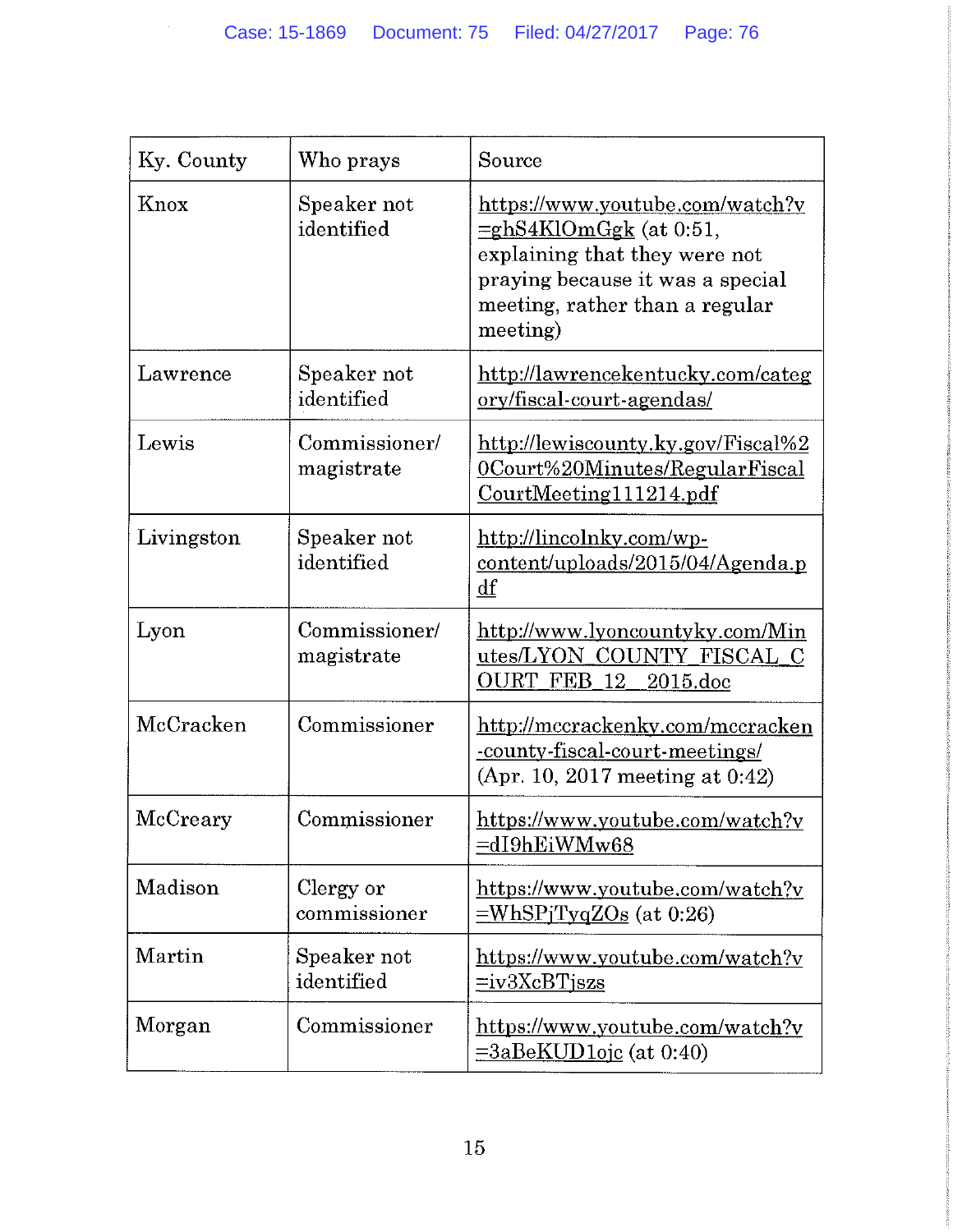| Ky. County       | Who prays                   | Source                                                                                                                     |
|------------------|-----------------------------|----------------------------------------------------------------------------------------------------------------------------|
| Ohio             | Clergy or<br>commissioner   | https://portal.ksba.org/public/Meet<br>ing.aspx?PublicAgencyID=4381&P<br>$ublic MeetingID=14499& AgencyTy$<br>$peID=1$     |
| Pendleton        | Commissioner/<br>squire     | http://pendletoncounty.ky.gov/Gov<br>ernment/Documents/02%20Februa<br><u>ry%2010.pdf</u>                                   |
| Pike             | Commissioner                | http://www.pikety.com/portfolio-<br>item/pike-county-fiscal-court-july-<br>$2nd-2015$ (before calling meeting<br>to order) |
| Powell           | Guest                       | http://powellcountyky.us/minutes/<br>minutes20150113.pdf                                                                   |
| Russell          | Speaker not<br>identified   | https://www.youtube.com/watch?v<br>$=8$ jiTl-m BRI                                                                         |
| Simpson          | Commissioner                | http://www.simpsoncounty.us/min<br>utes/minutes20150106.pdf                                                                |
| $S_{\rm pencer}$ | Commissioner/<br>esquire    | http://www.spencercountyky.gov/m<br>inutes/FCmin,%201 5 2015.pdf                                                           |
| Todd             | Commissioner/<br>magistrate | http://toddcounty.ky.gov/Document<br>s/July%2026%202013.pdf                                                                |
| Union            | Commissioner/<br>magistrate | https://media.wix.com/ugd/b71d13<br>8a312b28e1464fc9a00ce1a9c6fd19<br>71.pdf                                               |
| Warren           | Clergy                      | https://drive.google.com/file/d/0B1z<br>hDr21WzTJMkpRZXh2Q1QyYTA<br>view                                                   |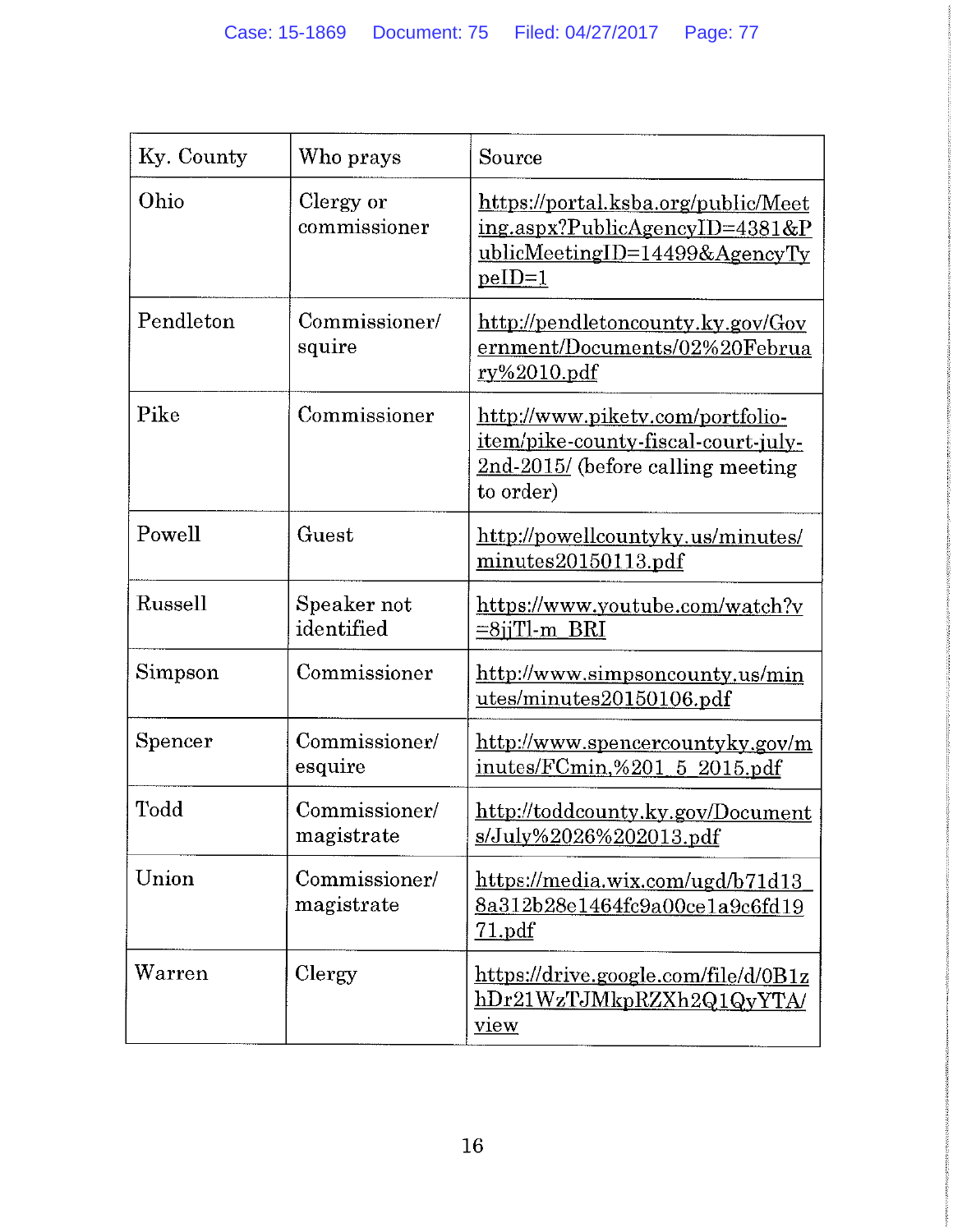$\Delta\phi$  .

 $\sim 10^{-1}$ 

| $K$ y. County   | Who prays       | Source                                                                      |
|-----------------|-----------------|-----------------------------------------------------------------------------|
| $\vert$ Whitley | Clergy or clerk | http://www.whitleycountyfiscalcou<br>rt.com/minutes/minutes20150915.<br>pdf |

 $\sim$   $\lambda$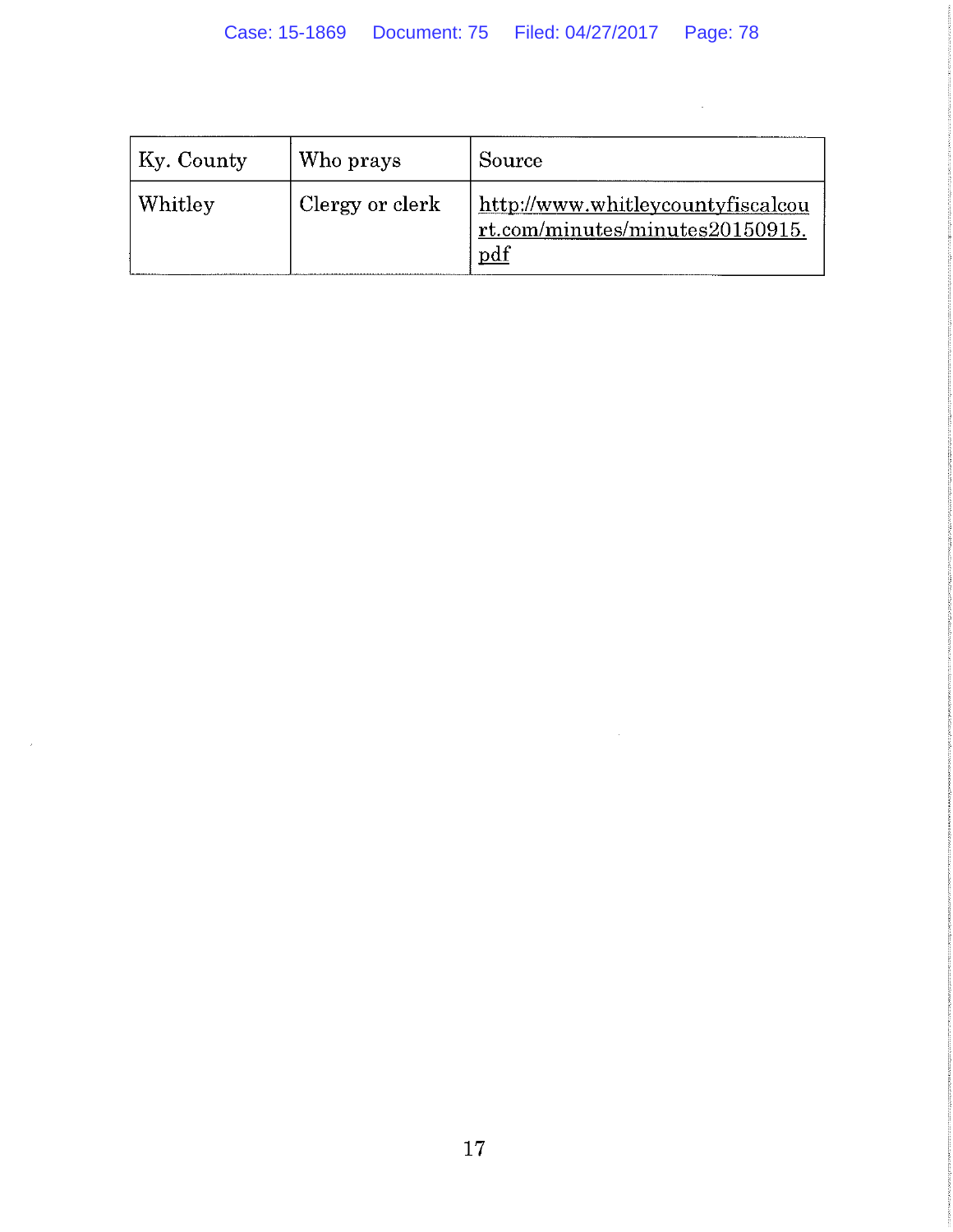# **APPENDIX Q**

## Lawmaker-led Prayer Practices in Ohio Counties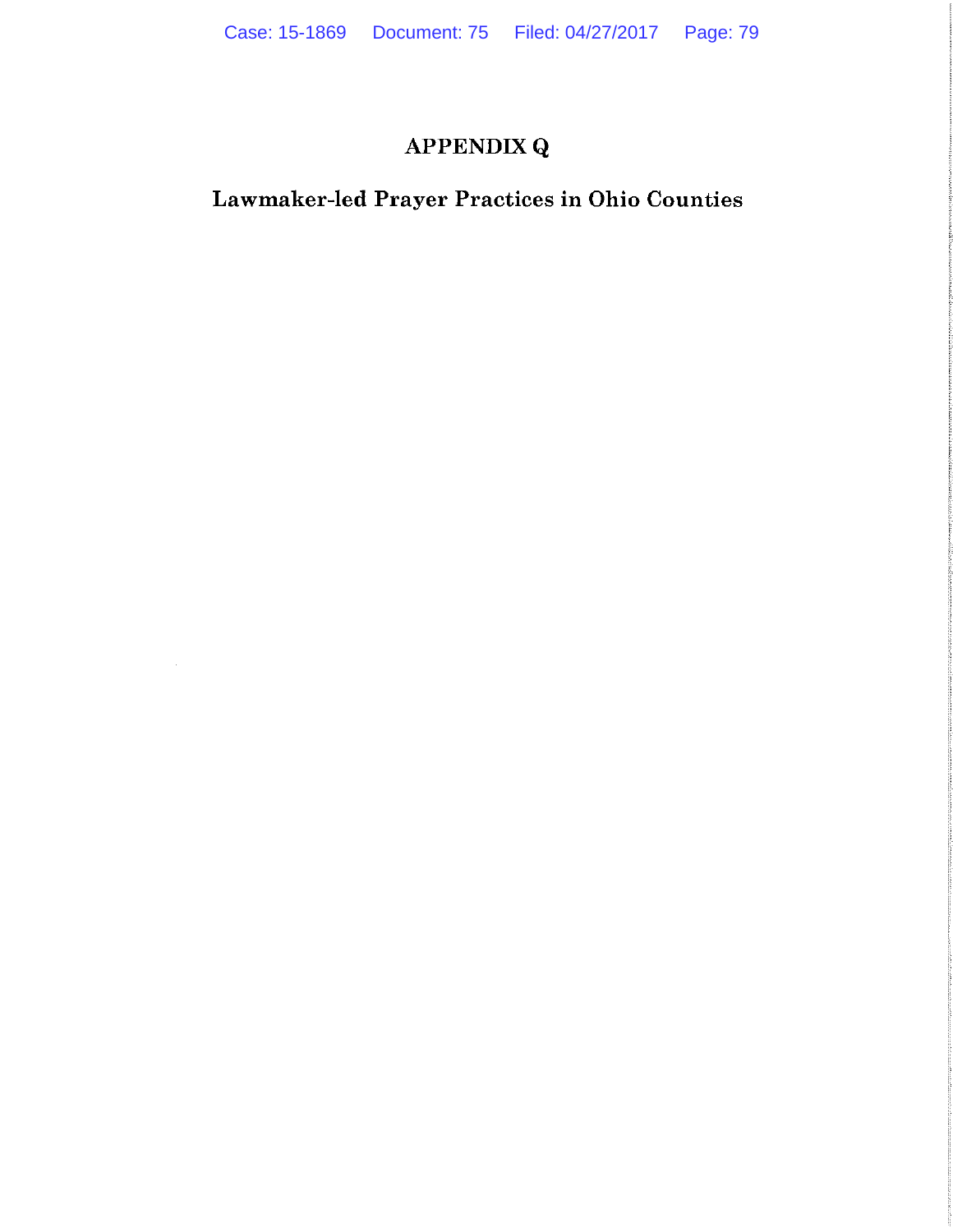### Prayer practices in Ohio counties with some form of legislative prayer

| Ohio County | Who prays                 | Source                                                                                                                                                                                                                                                                                                                                              |
|-------------|---------------------------|-----------------------------------------------------------------------------------------------------------------------------------------------------------------------------------------------------------------------------------------------------------------------------------------------------------------------------------------------------|
| Adams       | Commissioner              | https://adamscountyoh.gov/files/1-<br><u>14-</u><br>15%20Commissioner%20Minutes.<br>pdf                                                                                                                                                                                                                                                             |
| Clark       | Speaker not<br>identified | http://www.clarkcountyohio.gov/Ag<br>endaCenter/ViewFile/Minutes/010<br>72015-189                                                                                                                                                                                                                                                                   |
| Clermont    | Commissioner or<br>clergy | https://www.youtube.com/watch?v<br>=p5p0lsvpJas&list=PL6bmag8nxl<br>mRYrtCsH1w-GnMJM2z-<br>bk&index=55                                                                                                                                                                                                                                              |
| Columbiana  | Clergy                    | http://www.columbianacounty.org/<br>$2015$ /Minutes/Minutes $01072015$ .p<br>df                                                                                                                                                                                                                                                                     |
| Delaware    | Commissioner              | https://www.youtube.com/watch?v<br><b>=hRXulXaDI3I</b> (controversy over<br>sectarian-nature of prayer, noting<br>that commissioner has been<br>leading prayer since he took<br>office); compare<br>http://www.co.delaware.oh.us/com<br>missioners/journal/2007/01<br>$\_16$ 07.<br>pdf (minutes that do not record the<br>prayers having occurred) |
| Fulton      | Speaker not<br>identified | http://www.fultoncountyoh.com/Ag<br>endaCenter/ViewFile/Minutes/010<br>62015-329                                                                                                                                                                                                                                                                    |